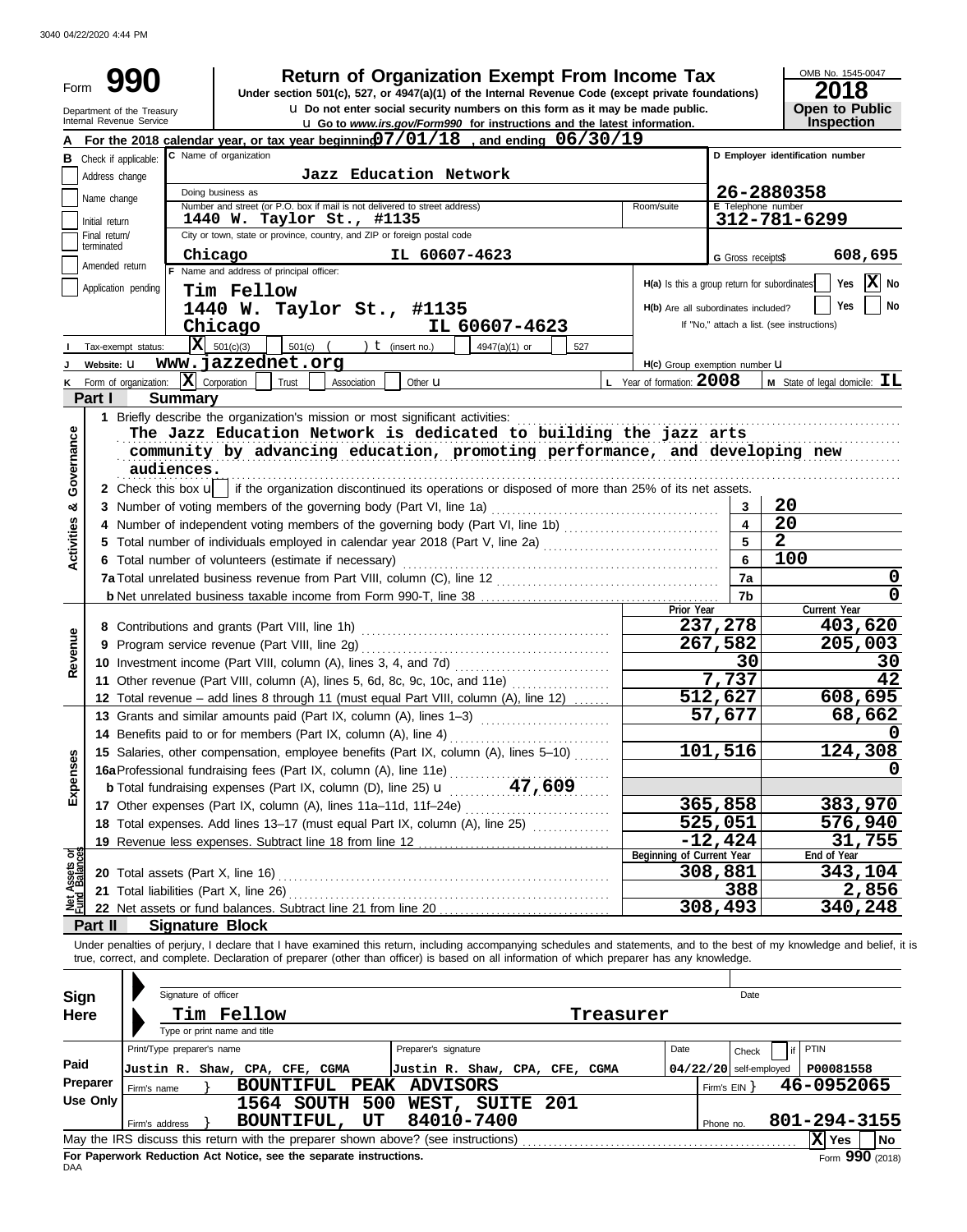| Form 990 (2018) $\mathtt{Jazz}$ Education Network                                                  |                                   | 26-2880358                                                                                                                                                                                                                                                                                                                                                                                     | Page 2                           |
|----------------------------------------------------------------------------------------------------|-----------------------------------|------------------------------------------------------------------------------------------------------------------------------------------------------------------------------------------------------------------------------------------------------------------------------------------------------------------------------------------------------------------------------------------------|----------------------------------|
| <b>Statement of Program Service Accomplishments</b><br>Part III                                    |                                   |                                                                                                                                                                                                                                                                                                                                                                                                |                                  |
| 1 Briefly describe the organization's mission:                                                     |                                   |                                                                                                                                                                                                                                                                                                                                                                                                |                                  |
|                                                                                                    |                                   | The Jazz Education Network is dedicated to building the jazz arts                                                                                                                                                                                                                                                                                                                              |                                  |
|                                                                                                    |                                   | community by advancing education, promoting performance, and developing new                                                                                                                                                                                                                                                                                                                    |                                  |
| audiences.                                                                                         |                                   |                                                                                                                                                                                                                                                                                                                                                                                                |                                  |
|                                                                                                    |                                   |                                                                                                                                                                                                                                                                                                                                                                                                |                                  |
|                                                                                                    |                                   | 2 Did the organization undertake any significant program services during the year which were not listed on the                                                                                                                                                                                                                                                                                 |                                  |
|                                                                                                    |                                   |                                                                                                                                                                                                                                                                                                                                                                                                | $\Box$ Yes $\overline{X}$ No     |
| If "Yes," describe these new services on Schedule O.                                               |                                   |                                                                                                                                                                                                                                                                                                                                                                                                |                                  |
| Did the organization cease conducting, or make significant changes in how it conducts, any program |                                   |                                                                                                                                                                                                                                                                                                                                                                                                |                                  |
| services?                                                                                          |                                   |                                                                                                                                                                                                                                                                                                                                                                                                | $\Box$ Yes $\boxed{\text{X}}$ No |
| If "Yes," describe these changes on Schedule O.                                                    |                                   |                                                                                                                                                                                                                                                                                                                                                                                                |                                  |
|                                                                                                    |                                   | Describe the organization's program service accomplishments for each of its three largest program services, as measured by                                                                                                                                                                                                                                                                     |                                  |
|                                                                                                    |                                   | expenses. Section 501(c)(3) and 501(c)(4) organizations are required to report the amount of grants and allocations to others,                                                                                                                                                                                                                                                                 |                                  |
| the total expenses, and revenue, if any, for each program service reported.                        |                                   |                                                                                                                                                                                                                                                                                                                                                                                                |                                  |
|                                                                                                    |                                   |                                                                                                                                                                                                                                                                                                                                                                                                |                                  |
|                                                                                                    |                                   | 4a (Code: (1995,003) (Expenses \$ 205,009, 319,090 including grants of \$ 205,003)<br>Annual Conference: The conference is designed to bring the membership                                                                                                                                                                                                                                    |                                  |
|                                                                                                    |                                   | together, to address the various components of the Jazz mission statement<br>through building the jazz arts community. The annual conference has grown                                                                                                                                                                                                                                         |                                  |
|                                                                                                    |                                   | with each passing year in terms of attendance numbers and in the various                                                                                                                                                                                                                                                                                                                       |                                  |
|                                                                                                    |                                   | offerings to the membership and to the local/regional community in which                                                                                                                                                                                                                                                                                                                       |                                  |
| the conference is being held each year.                                                            |                                   |                                                                                                                                                                                                                                                                                                                                                                                                |                                  |
|                                                                                                    |                                   |                                                                                                                                                                                                                                                                                                                                                                                                |                                  |
|                                                                                                    |                                   |                                                                                                                                                                                                                                                                                                                                                                                                |                                  |
|                                                                                                    |                                   |                                                                                                                                                                                                                                                                                                                                                                                                |                                  |
|                                                                                                    |                                   |                                                                                                                                                                                                                                                                                                                                                                                                |                                  |
|                                                                                                    |                                   |                                                                                                                                                                                                                                                                                                                                                                                                |                                  |
|                                                                                                    |                                   |                                                                                                                                                                                                                                                                                                                                                                                                |                                  |
| SISTERS IN JAZZ COLLEGIATE COMBO COMPETITION                                                       |                                   | In an effort to support JEN's overall commitment to represent and cultivate<br>diversity and inclusion in jazz, the Jazz Education Network (JEN) Women in<br>Jazz Committee has re-established the Sisters in Jazz Collegiate Combo<br>Competition. Through this exemplary program, full-time university students<br>identifying as young women or non-binary jazz artists ages 18-29 audition |                                  |
| to perform in the Sisters in Jazz quintet at the annual conference.                                |                                   | Awarded: Travel/lodging/\$300 per diem for 6 days rehearsal and performance.                                                                                                                                                                                                                                                                                                                   |                                  |
|                                                                                                    |                                   | Scholarship information. Dollar amounts listed at this site, plus up to<br>\$1500 in travel stipends per recipient to attend the conference.                                                                                                                                                                                                                                                   |                                  |
| N/A                                                                                                |                                   |                                                                                                                                                                                                                                                                                                                                                                                                |                                  |
|                                                                                                    |                                   |                                                                                                                                                                                                                                                                                                                                                                                                |                                  |
|                                                                                                    |                                   |                                                                                                                                                                                                                                                                                                                                                                                                |                                  |
|                                                                                                    |                                   |                                                                                                                                                                                                                                                                                                                                                                                                |                                  |
|                                                                                                    |                                   |                                                                                                                                                                                                                                                                                                                                                                                                |                                  |
|                                                                                                    |                                   |                                                                                                                                                                                                                                                                                                                                                                                                |                                  |
|                                                                                                    |                                   |                                                                                                                                                                                                                                                                                                                                                                                                |                                  |
|                                                                                                    |                                   |                                                                                                                                                                                                                                                                                                                                                                                                |                                  |
|                                                                                                    |                                   |                                                                                                                                                                                                                                                                                                                                                                                                |                                  |
|                                                                                                    |                                   |                                                                                                                                                                                                                                                                                                                                                                                                |                                  |
|                                                                                                    |                                   |                                                                                                                                                                                                                                                                                                                                                                                                |                                  |
|                                                                                                    |                                   |                                                                                                                                                                                                                                                                                                                                                                                                |                                  |
| 4d Other program services (Describe in Schedule O.)                                                |                                   |                                                                                                                                                                                                                                                                                                                                                                                                |                                  |
| (Expenses \$<br>4e Total program service expenses u                                                | including grants of \$<br>387,752 | ) (Revenue \$                                                                                                                                                                                                                                                                                                                                                                                  |                                  |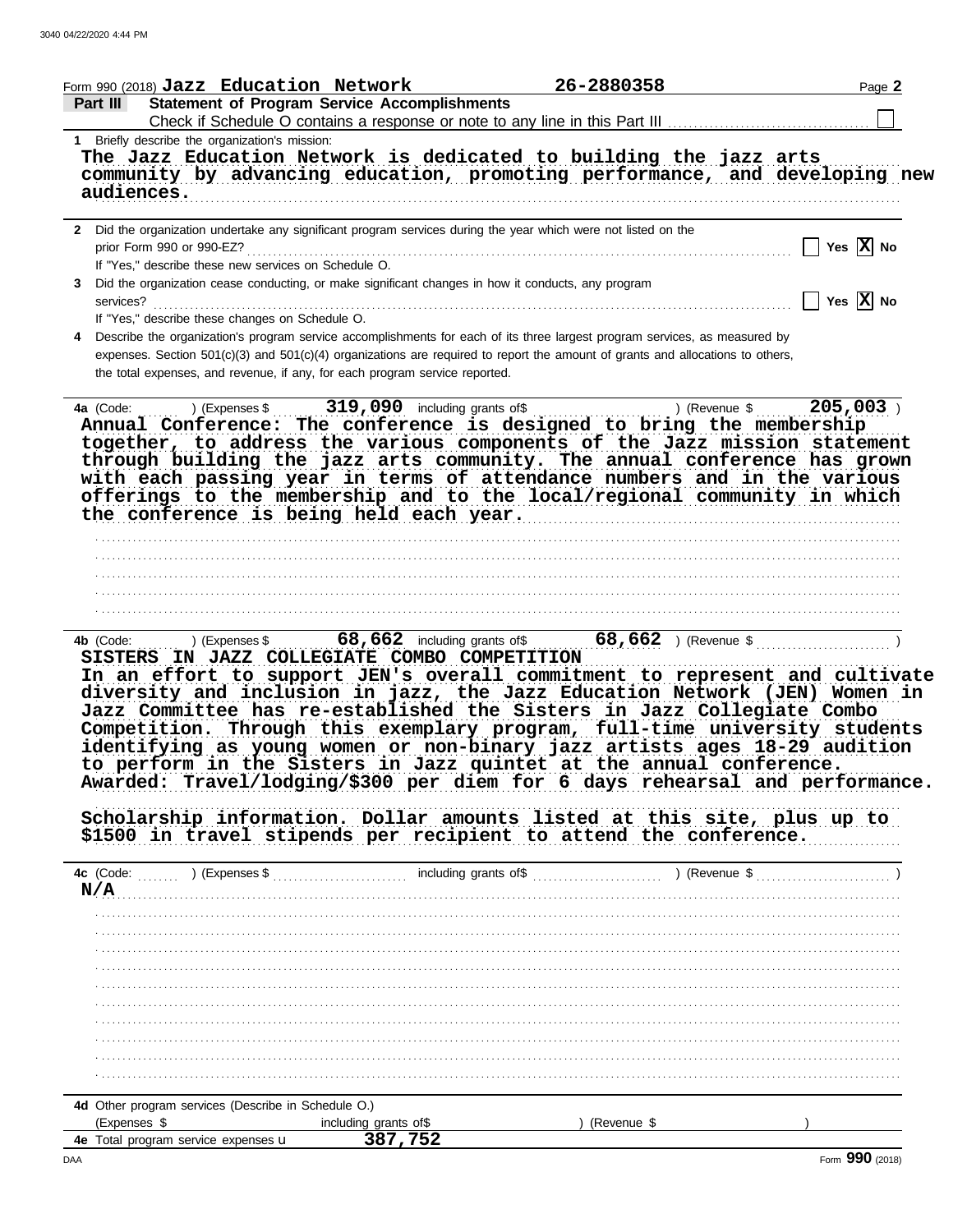|     | 26-2880358<br>Form 990 (2018) Jazz Education Network                                                                                                                                 |                 |             | Page 3      |
|-----|--------------------------------------------------------------------------------------------------------------------------------------------------------------------------------------|-----------------|-------------|-------------|
|     | Part IV<br><b>Checklist of Required Schedules</b>                                                                                                                                    |                 |             |             |
|     |                                                                                                                                                                                      |                 | Yes         | No          |
| 1.  | Is the organization described in section $501(c)(3)$ or $4947(a)(1)$ (other than a private foundation)? If "Yes,"                                                                    |                 |             |             |
|     | complete Schedule A                                                                                                                                                                  | 1               | $\mathbf X$ |             |
| 2   | Is the organization required to complete Schedule B, Schedule of Contributors (see instructions)?                                                                                    | $\mathbf{2}$    | $\mathbf x$ |             |
| 3   | Did the organization engage in direct or indirect political campaign activities on behalf of or in opposition to                                                                     |                 |             | X           |
| 4   | candidates for public office? If "Yes," complete Schedule C, Part I<br>Section 501(c)(3) organizations. Did the organization engage in lobbying activities, or have a section 501(h) | 3               |             |             |
|     | election in effect during the tax year? If "Yes," complete Schedule C, Part II                                                                                                       | 4               |             | X           |
| 5   | Is the organization a section $501(c)(4)$ , $501(c)(5)$ , or $501(c)(6)$ organization that receives membership dues,                                                                 |                 |             |             |
|     | assessments, or similar amounts as defined in Revenue Procedure 98-19? If "Yes," complete Schedule C, Part III                                                                       | 5               |             | X           |
| 6   | Did the organization maintain any donor advised funds or any similar funds or accounts for which donors                                                                              |                 |             |             |
|     | have the right to provide advice on the distribution or investment of amounts in such funds or accounts? If                                                                          |                 |             |             |
|     | "Yes," complete Schedule D, Part I                                                                                                                                                   | 6               |             | X           |
| 7   | Did the organization receive or hold a conservation easement, including easements to preserve open space,                                                                            |                 |             |             |
|     | the environment, historic land areas, or historic structures? If "Yes," complete Schedule D, Part II                                                                                 | 7               |             | X           |
| 8   | Did the organization maintain collections of works of art, historical treasures, or other similar assets? If "Yes,"                                                                  |                 |             |             |
|     | complete Schedule D, Part III                                                                                                                                                        | 8               |             | X           |
| 9   | Did the organization report an amount in Part X, line 21, for escrow or custodial account liability, serve as a                                                                      |                 |             |             |
|     | custodian for amounts not listed in Part X; or provide credit counseling, debt management, credit repair, or                                                                         |                 |             |             |
|     | debt negotiation services? If "Yes," complete Schedule D, Part IV                                                                                                                    | 9               |             | X           |
| 10  | Did the organization, directly or through a related organization, hold assets in temporarily restricted                                                                              |                 |             |             |
|     | endowments, permanent endowments, or quasi-endowments? If "Yes," complete Schedule D, Part V                                                                                         | 10              |             | X           |
| 11  | If the organization's answer to any of the following questions is "Yes," then complete Schedule D, Parts VI,<br>VII, VIII, IX, or X as applicable.                                   |                 |             |             |
| a   | Did the organization report an amount for land, buildings, and equipment in Part X, line 10? If "Yes,"                                                                               |                 |             |             |
|     | complete Schedule D, Part VI                                                                                                                                                         | 11a             | X           |             |
|     | Did the organization report an amount for investments—other securities in Part X, line 12 that is 5% or more                                                                         |                 |             |             |
|     | of its total assets reported in Part X, line 16? If "Yes," complete Schedule D, Part VII                                                                                             | 11 <sub>b</sub> |             | X           |
| c   | Did the organization report an amount for investments—program related in Part X, line 13 that is 5% or more                                                                          |                 |             |             |
|     | of its total assets reported in Part X, line 16? If "Yes," complete Schedule D, Part VIII                                                                                            | 11c             |             | X           |
| d   | Did the organization report an amount for other assets in Part X, line 15 that is 5% or more of its total assets                                                                     |                 |             |             |
|     | reported in Part X, line 16? If "Yes," complete Schedule D, Part IX                                                                                                                  | 11d             |             | $\mathbf x$ |
|     | Did the organization report an amount for other liabilities in Part X, line 25? If "Yes," complete Schedule D, Part X                                                                | 11e             |             | X           |
| f   | Did the organization's separate or consolidated financial statements for the tax year include a footnote that addresses                                                              |                 |             |             |
|     | the organization's liability for uncertain tax positions under FIN 48 (ASC 740)? If "Yes," complete Schedule D, Part X                                                               | 11f             |             | X           |
|     | 12a Did the organization obtain separate, independent audited financial statements for the tax year? If "Yes," complete                                                              |                 |             |             |
|     |                                                                                                                                                                                      | 12a             | X           |             |
| b   | Was the organization included in consolidated, independent audited financial statements for the tax year? If                                                                         |                 |             | X           |
| 13  | "Yes," and if the organization answered "No" to line 12a, then completing Schedule D, Parts XI and XII is optional                                                                   | 12b<br>13       |             | X           |
| 14a | Did the organization maintain an office, employees, or agents outside of the United States?                                                                                          | 14a             |             | X           |
| b   | Did the organization have aggregate revenues or expenses of more than \$10,000 from grantmaking,                                                                                     |                 |             |             |
|     | fundraising, business, investment, and program service activities outside the United States, or aggregate                                                                            |                 |             |             |
|     |                                                                                                                                                                                      | 14b             |             | X           |
| 15  | Did the organization report on Part IX, column (A), line 3, more than \$5,000 of grants or other assistance to or                                                                    |                 |             |             |
|     | for any foreign organization? If "Yes," complete Schedule F, Parts II and IV                                                                                                         | 15              |             | X           |
| 16  | Did the organization report on Part IX, column (A), line 3, more than \$5,000 of aggregate grants or other                                                                           |                 |             |             |
|     |                                                                                                                                                                                      | 16              |             | X           |
| 17  | Did the organization report a total of more than \$15,000 of expenses for professional fundraising services on                                                                       |                 |             |             |
|     |                                                                                                                                                                                      | 17              |             | X           |
| 18  | Did the organization report more than \$15,000 total of fundraising event gross income and contributions on                                                                          |                 |             |             |
|     | Part VIII, lines 1c and 8a? If "Yes," complete Schedule G, Part II                                                                                                                   | 18              |             | X           |
| 19  | Did the organization report more than \$15,000 of gross income from gaming activities on Part VIII, line 9a?                                                                         |                 |             |             |
|     |                                                                                                                                                                                      | 19              |             | X           |
| 20a |                                                                                                                                                                                      | <b>20a</b>      |             | X           |
| b   |                                                                                                                                                                                      | 20 <sub>b</sub> |             |             |
| 21  | Did the organization report more than \$5,000 of grants or other assistance to any domestic organization or                                                                          | 21              |             | X           |
|     |                                                                                                                                                                                      |                 |             |             |

DAA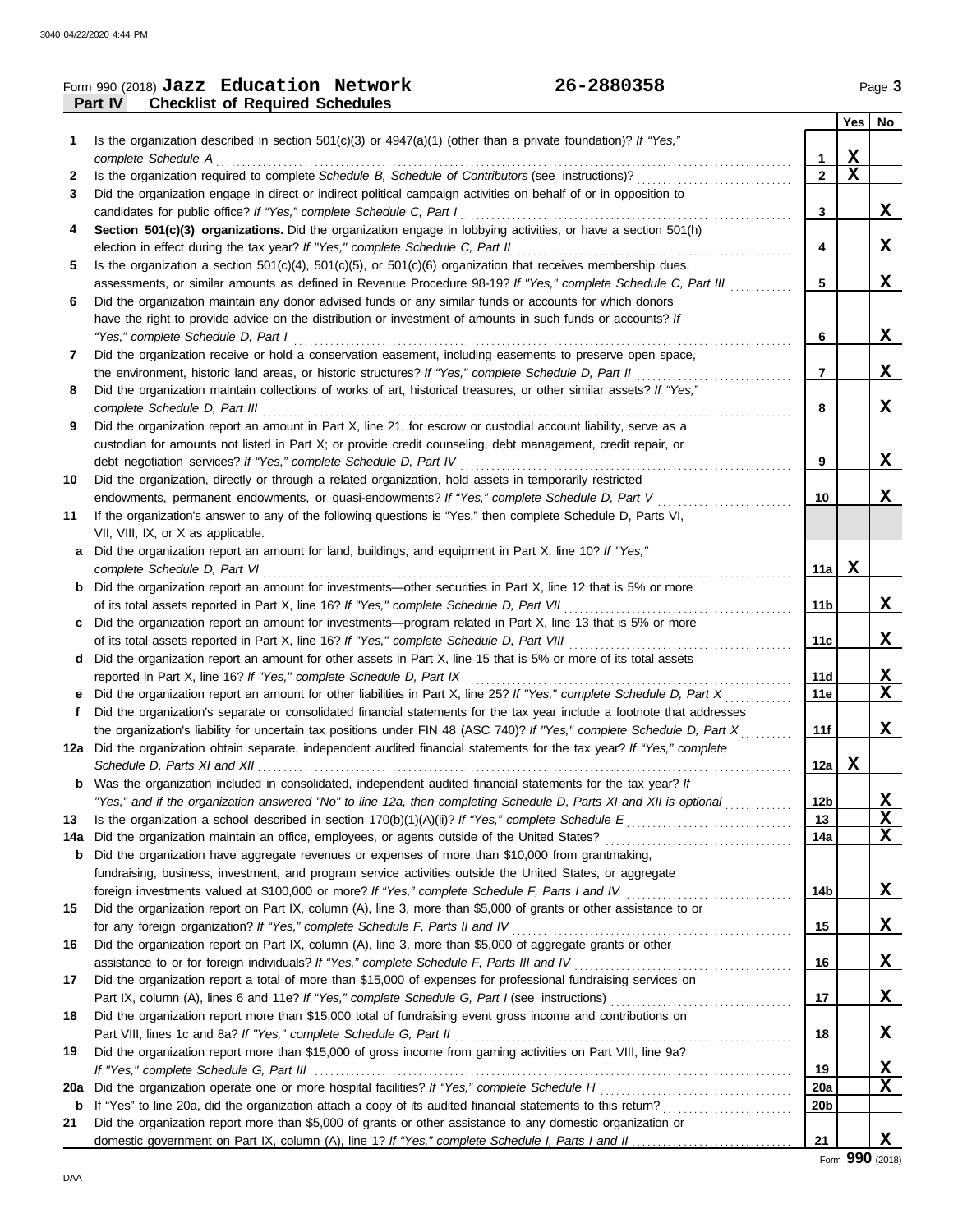|     | 26-2880358<br>Form 990 (2018) Jazz Education Network                                                                                                                        |                 |             | Page 4           |
|-----|-----------------------------------------------------------------------------------------------------------------------------------------------------------------------------|-----------------|-------------|------------------|
|     | <b>Checklist of Required Schedules (continued)</b><br><b>Part IV</b>                                                                                                        |                 |             |                  |
|     |                                                                                                                                                                             |                 | Yes         | No               |
| 22  | Did the organization report more than \$5,000 of grants or other assistance to or for domestic individuals on                                                               |                 |             |                  |
|     | Part IX, column (A), line 2? If "Yes," complete Schedule I, Parts I and III                                                                                                 | 22              | $\mathbf X$ |                  |
| 23  | Did the organization answer "Yes" to Part VII, Section A, line 3, 4, or 5 about compensation of the                                                                         |                 |             |                  |
|     | organization's current and former officers, directors, trustees, key employees, and highest compensated                                                                     |                 |             |                  |
|     | employees? If "Yes," complete Schedule J                                                                                                                                    | 23              |             | X                |
|     | 24a Did the organization have a tax-exempt bond issue with an outstanding principal amount of more than                                                                     |                 |             |                  |
|     | \$100,000 as of the last day of the year, that was issued after December 31, 2002? If "Yes," answer lines 24b                                                               |                 |             |                  |
|     | through 24d and complete Schedule K. If "No," go to line 25a                                                                                                                | 24a             |             | X                |
| b   | Did the organization invest any proceeds of tax-exempt bonds beyond a temporary period exception?                                                                           | 24b             |             |                  |
| с   | Did the organization maintain an escrow account other than a refunding escrow at any time during the year                                                                   |                 |             |                  |
|     | to defease any tax-exempt bonds?<br>d Did the organization act as an "on behalf of" issuer for bonds outstanding at any time during the year?                               | 24c<br>24d      |             |                  |
|     | 25a Section 501(c)(3), 501(c)(4), and 501(c)(29) organizations. Did the organization engage in an excess benefit                                                            |                 |             |                  |
|     | transaction with a disqualified person during the year? If "Yes," complete Schedule L, Part I                                                                               | 25a             |             | X                |
| b   | Is the organization aware that it engaged in an excess benefit transaction with a disqualified person in a prior                                                            |                 |             |                  |
|     | year, and that the transaction has not been reported on any of the organization's prior Forms 990 or 990-EZ?                                                                |                 |             |                  |
|     | If "Yes," complete Schedule L, Part I                                                                                                                                       | 25 <sub>b</sub> |             | X                |
| 26  | Did the organization report any amount on Part X, line 5, 6, or 22 for receivables from or payables to any                                                                  |                 |             |                  |
|     | current or former officers, directors, trustees, key employees, highest compensated employees, or                                                                           |                 |             |                  |
|     | disqualified persons? If "Yes," complete Schedule L, Part II                                                                                                                | 26              |             | X                |
| 27  | Did the organization provide a grant or other assistance to an officer, director, trustee, key employee,                                                                    |                 |             |                  |
|     | substantial contributor or employee thereof, a grant selection committee member, or to a 35% controlled                                                                     |                 |             |                  |
|     | entity or family member of any of these persons? If "Yes," complete Schedule L, Part III                                                                                    | 27              |             | X                |
| 28  | Was the organization a party to a business transaction with one of the following parties (see Schedule L,                                                                   |                 |             |                  |
|     | Part IV instructions for applicable filing thresholds, conditions, and exceptions):                                                                                         |                 |             |                  |
| a   | A current or former officer, director, trustee, or key employee? If "Yes," complete Schedule L, Part IV                                                                     | 28a             |             | X                |
| b   | A family member of a current or former officer, director, trustee, or key employee? If "Yes," complete                                                                      |                 |             |                  |
|     | Schedule L, Part IV                                                                                                                                                         | 28b             |             | X                |
| c   | An entity of which a current or former officer, director, trustee, or key employee (or a family member thereof)                                                             |                 |             |                  |
|     | was an officer, director, trustee, or direct or indirect owner? If "Yes," complete Schedule L, Part IV                                                                      | 28c             |             | $\mathbf x$<br>X |
| 29  | Did the organization receive more than \$25,000 in non-cash contributions? If "Yes," complete Schedule M                                                                    | 29              |             |                  |
| 30  | Did the organization receive contributions of art, historical treasures, or other similar assets, or qualified<br>conservation contributions? If "Yes," complete Schedule M | 30              |             | X                |
| 31  | Did the organization liquidate, terminate, or dissolve and cease operations? If "Yes," complete Schedule N, Part I                                                          | 31              |             | $\mathbf x$      |
| 32  | Did the organization sell, exchange, dispose of, or transfer more than 25% of its net assets? If "Yes,"                                                                     |                 |             |                  |
|     | complete Schedule N, Part II                                                                                                                                                | 32              |             | X                |
| 33  | Did the organization own 100% of an entity disregarded as separate from the organization under Regulations                                                                  |                 |             |                  |
|     | sections 301.7701-2 and 301.7701-3? If "Yes," complete Schedule R, Part I                                                                                                   | 33              |             | X                |
| 34  | Was the organization related to any tax-exempt or taxable entity? If "Yes," complete Schedule R, Part II, III,                                                              |                 |             |                  |
|     | or IV, and Part V, line 1                                                                                                                                                   | 34              |             | X                |
| 35а | Did the organization have a controlled entity within the meaning of section 512(b)(13)?                                                                                     | 35a             |             | X                |
| b   | If "Yes" to line 35a, did the organization receive any payment from or engage in any transaction with a                                                                     |                 |             |                  |
|     | controlled entity within the meaning of section 512(b)(13)? If "Yes," complete Schedule R, Part V, line 2                                                                   | 35 <sub>b</sub> |             |                  |
| 36  | Section 501(c)(3) organizations. Did the organization make any transfers to an exempt non-charitable                                                                        |                 |             |                  |
|     | related organization? If "Yes," complete Schedule R, Part V, line 2                                                                                                         | 36              |             | X                |
| 37  | Did the organization conduct more than 5% of its activities through an entity that is not a related organization                                                            |                 |             |                  |
|     | and that is treated as a partnership for federal income tax purposes? If "Yes," complete Schedule R, Part VI                                                                | 37              |             | X                |
| 38  | Did the organization complete Schedule O and provide explanations in Schedule O for Part VI, lines 11b and                                                                  |                 |             |                  |
|     | 19? Note. All Form 990 filers are required to complete Schedule O.                                                                                                          | 38              | $\mathbf x$ |                  |
|     | <b>Statements Regarding Other IRS Filings and Tax Compliance</b><br>Part V<br>Check if Schedule O contains a response or note to any line in this Part V                    |                 |             |                  |
|     |                                                                                                                                                                             |                 | Yes         | No               |
| 1a  | $\overline{\mathbf{4}}$<br>1a<br>Enter the number reported in Box 3 of Form 1096. Enter -0- if not applicable                                                               |                 |             |                  |
| b   | $\mathbf 0$<br>1 <sub>b</sub><br>Enter the number of Forms W-2G included in line 1a. Enter -0- if not applicable                                                            |                 |             |                  |
| c   | Did the organization comply with backup withholding rules for reportable payments to vendors and                                                                            |                 |             |                  |
|     |                                                                                                                                                                             | 1c              |             |                  |
|     |                                                                                                                                                                             |                 |             |                  |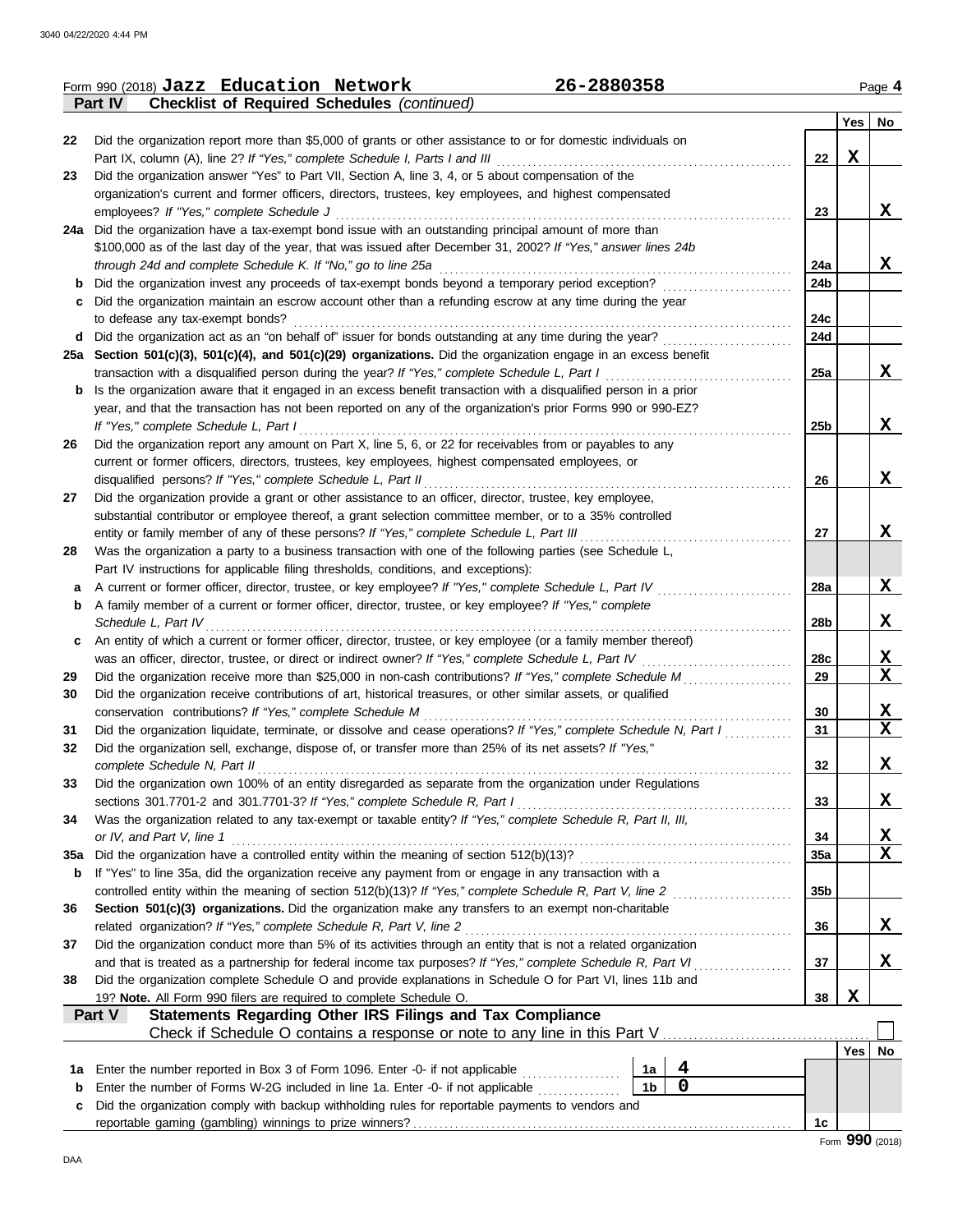|     | Form 990 (2018) Jazz Education Network<br>26-2880358                                                                               |                 |                |             | Page 5      |
|-----|------------------------------------------------------------------------------------------------------------------------------------|-----------------|----------------|-------------|-------------|
|     | Statements Regarding Other IRS Filings and Tax Compliance (continued)<br><b>Part V</b>                                             |                 |                |             |             |
|     |                                                                                                                                    |                 |                | Yes         | No          |
|     | 2a Enter the number of employees reported on Form W-3, Transmittal of Wage and Tax                                                 |                 |                |             |             |
|     | Statements, filed for the calendar year ending with or within the year covered by this return                                      | 2<br>2a         |                |             |             |
| b   | If at least one is reported on line 2a, did the organization file all required federal employment tax returns?                     |                 | 2 <sub>b</sub> | $\mathbf x$ |             |
|     | Note. If the sum of lines 1a and 2a is greater than 250, you may be required to e-file (see instructions)                          |                 |                |             |             |
| За  | Did the organization have unrelated business gross income of \$1,000 or more during the year?                                      |                 | За             |             | X           |
| b   | If "Yes," has it filed a Form 990-T for this year? If "No" to line 3b, provide an explanation in Schedule O                        |                 | 3 <sub>b</sub> |             |             |
| 4a  | At any time during the calendar year, did the organization have an interest in, or a signature or other authority over,            |                 |                |             |             |
|     | a financial account in a foreign country (such as a bank account, securities account, or other financial account)?                 |                 | 4a             |             | X           |
| b   | If "Yes," enter the name of the foreign country: <b>u</b>                                                                          |                 |                |             |             |
|     | See instructions for filing requirements for FinCEN Form 114, Report of Foreign Bank and Financial Accounts (FBAR).                |                 |                |             |             |
| 5a  | Was the organization a party to a prohibited tax shelter transaction at any time during the tax year?                              |                 | 5a             |             | $\mathbf x$ |
| b   | Did any taxable party notify the organization that it was or is a party to a prohibited tax shelter transaction?                   |                 | 5b             |             | X           |
| с   | If "Yes" to line 5a or 5b, did the organization file Form 8886-T?                                                                  |                 | 5c             |             |             |
| 6a  | Does the organization have annual gross receipts that are normally greater than \$100,000, and did the                             |                 |                |             |             |
|     | organization solicit any contributions that were not tax deductible as charitable contributions?                                   |                 | 6a             |             | X           |
| b   | If "Yes," did the organization include with every solicitation an express statement that such contributions or                     |                 |                |             |             |
|     | gifts were not tax deductible?                                                                                                     |                 | 6b             |             |             |
| 7   | Organizations that may receive deductible contributions under section 170(c).                                                      |                 |                |             |             |
| a   | Did the organization receive a payment in excess of \$75 made partly as a contribution and partly for goods                        |                 |                |             |             |
|     | and services provided to the payor?                                                                                                |                 | 7a             |             | X           |
| b   |                                                                                                                                    |                 | 7b             |             |             |
| с   | Did the organization sell, exchange, or otherwise dispose of tangible personal property for which it was                           |                 |                |             |             |
|     |                                                                                                                                    |                 | 7c             |             | X           |
| d   | If "Yes," indicate the number of Forms 8282 filed during the year<br>[[[[[[[[[[[[]]]]                                              | 7d              |                |             |             |
| е   | Did the organization receive any funds, directly or indirectly, to pay premiums on a personal benefit contract?                    |                 | 7e             |             | X           |
|     | Did the organization, during the year, pay premiums, directly or indirectly, on a personal benefit contract?                       |                 | 7f             |             | X           |
| g   | If the organization received a contribution of qualified intellectual property, did the organization file Form 8899 as required?   |                 | 7g             |             |             |
| h   | If the organization received a contribution of cars, boats, airplanes, or other vehicles, did the organization file a Form 1098-C? |                 | 7h             |             |             |
| 8   | Sponsoring organizations maintaining donor advised funds. Did a donor advised fund maintained by the                               |                 | 8              |             |             |
| 9   | Sponsoring organizations maintaining donor advised funds.                                                                          |                 |                |             |             |
| a   | Did the sponsoring organization make any taxable distributions under section 4966?                                                 |                 | 9а             |             |             |
| b   | Did the sponsoring organization make a distribution to a donor, donor advisor, or related person?                                  |                 | 9b             |             |             |
| 10  | Section 501(c)(7) organizations. Enter:                                                                                            |                 |                |             |             |
|     |                                                                                                                                    | 10a             |                |             |             |
| b   | Gross receipts, included on Form 990, Part VIII, line 12, for public use of club facilities                                        | 10 <sub>b</sub> |                |             |             |
| 11  | Section 501(c)(12) organizations. Enter:                                                                                           |                 |                |             |             |
| a   | Gross income from members or shareholders                                                                                          | 11a             |                |             |             |
| b   | Gross income from other sources (Do not net amounts due or paid to other sources                                                   |                 |                |             |             |
|     | against amounts due or received from them.)                                                                                        | 11 <sub>b</sub> |                |             |             |
| 12a | Section 4947(a)(1) non-exempt charitable trusts. Is the organization filing Form 990 in lieu of Form 1041?                         |                 | 12a            |             |             |
| b   | If "Yes," enter the amount of tax-exempt interest received or accrued during the year                                              | 12b             |                |             |             |
| 13  | Section 501(c)(29) qualified nonprofit health insurance issuers.                                                                   |                 |                |             |             |
| a   | Is the organization licensed to issue qualified health plans in more than one state?                                               |                 | 13a            |             |             |
|     | Note. See the instructions for additional information the organization must report on Schedule O.                                  |                 |                |             |             |
| b   | Enter the amount of reserves the organization is required to maintain by the states in which                                       |                 |                |             |             |
|     |                                                                                                                                    | 13 <sub>b</sub> |                |             |             |
| c   | Enter the amount of reserves on hand                                                                                               | 13 <sub>c</sub> |                |             |             |
| 14a | Did the organization receive any payments for indoor tanning services during the tax year?                                         |                 | 14a            |             | x           |
| b   |                                                                                                                                    |                 | 14b            |             |             |
| 15  | Is the organization subject to the section 4960 tax on payment(s) of more than \$1,000,000 in remuneration or                      |                 |                |             |             |
|     | excess parachute payment(s) during the year?                                                                                       |                 | 15             |             | X           |
|     | If "Yes," see instructions and file Form 4720, Schedule N.                                                                         |                 |                |             |             |
| 16  | Is the organization an educational institution subject to the section 4968 excise tax on net investment income?                    |                 | 16             |             | X           |
|     | If "Yes," complete Form 4720, Schedule O.                                                                                          |                 |                |             |             |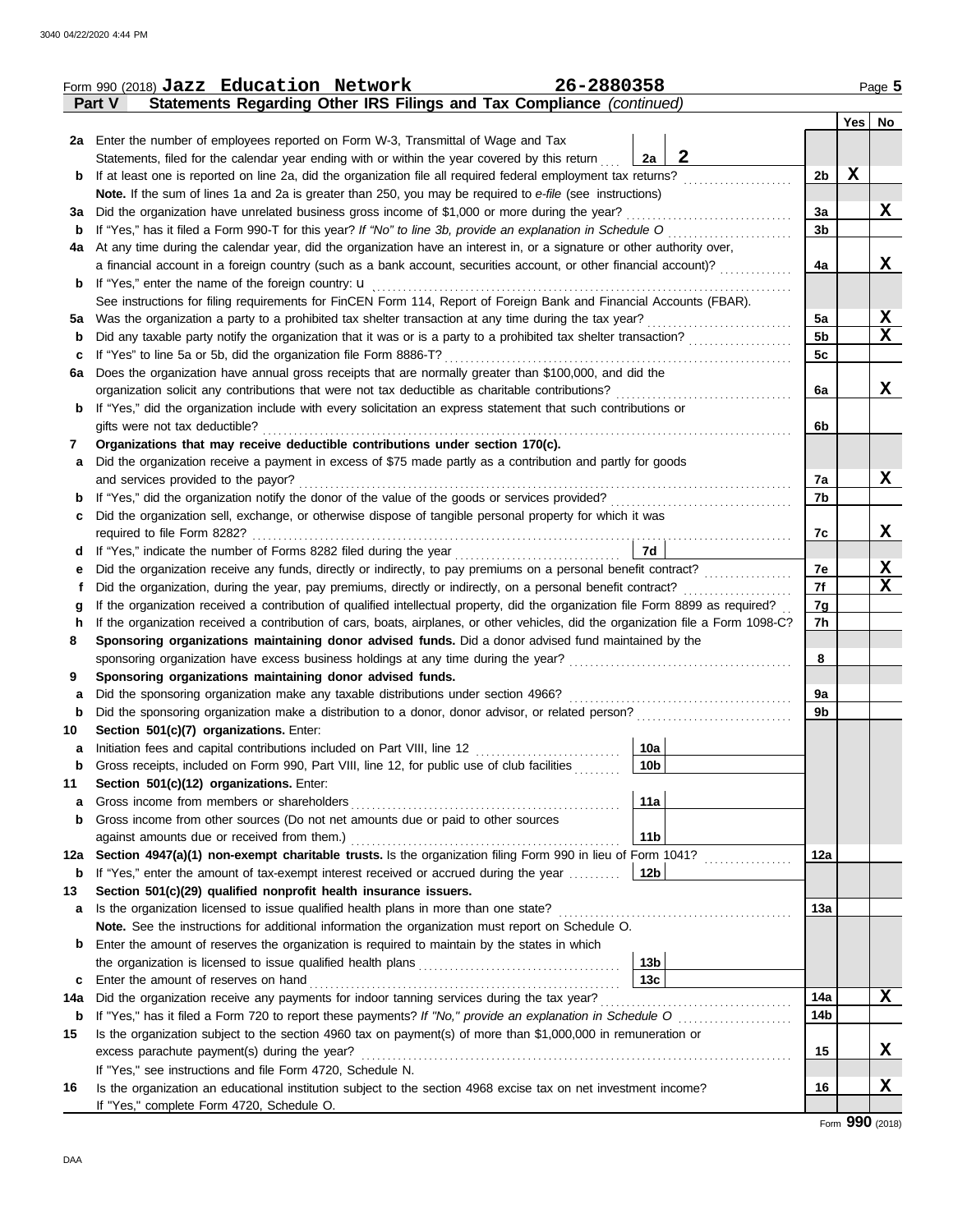|     | 26-2880358<br>Form 990 (2018) Jazz Education Network                                                                                |     |             | Page $6$                |
|-----|-------------------------------------------------------------------------------------------------------------------------------------|-----|-------------|-------------------------|
|     | Governance, Management, and Disclosure For each "Yes" response to lines 2 through 7b below, and for a "No"<br><b>Part VI</b>        |     |             |                         |
|     | response to line 8a, 8b, or 10b below, describe the circumstances, processes, or changes in Schedule O. See instructions.           |     |             |                         |
|     | Check if Schedule O contains a response or note to any line in this Part VI                                                         |     |             | IXI                     |
|     | Section A. Governing Body and Management                                                                                            |     |             |                         |
|     |                                                                                                                                     |     | Yes         | No                      |
|     | 20<br>1a Enter the number of voting members of the governing body at the end of the tax year<br>1a                                  |     |             |                         |
|     | If there are material differences in voting rights among members of the governing body, or                                          |     |             |                         |
|     | if the governing body delegated broad authority to an executive committee or similar                                                |     |             |                         |
|     | committee, explain in Schedule O.                                                                                                   |     |             |                         |
|     | 20                                                                                                                                  |     |             |                         |
| b   | Enter the number of voting members included in line 1a, above, who are independent<br>1b                                            |     |             |                         |
| 2   | Did any officer, director, trustee, or key employee have a family relationship or a business relationship with                      |     |             |                         |
|     | any other officer, director, trustee, or key employee?                                                                              | 2   |             | X                       |
| 3   | Did the organization delegate control over management duties customarily performed by or under the direct                           |     |             |                         |
|     | supervision of officers, directors, or trustees, or key employees to a management company or other person?                          | 3   |             | <u>x</u>                |
| 4   | Did the organization make any significant changes to its governing documents since the prior Form 990 was filed?                    | 4   |             | $\overline{\mathbf{x}}$ |
| 5   | Did the organization become aware during the year of a significant diversion of the organization's assets?                          | 5   |             | X                       |
| 6   | Did the organization have members or stockholders?                                                                                  | 6   | $\mathbf x$ |                         |
| 7a  | Did the organization have members, stockholders, or other persons who had the power to elect or appoint                             |     |             |                         |
|     | one or more members of the governing body?                                                                                          | 7a  | X           |                         |
| b   | Are any governance decisions of the organization reserved to (or subject to approval by) members,                                   |     |             |                         |
|     | stockholders, or persons other than the governing body?                                                                             | 7b  | X           |                         |
| 8   | Did the organization contemporaneously document the meetings held or written actions undertaken during the year by the following:   |     |             |                         |
| а   | The governing body?                                                                                                                 | 8a  | X           |                         |
| b   | Each committee with authority to act on behalf of the governing body?                                                               | 8b  | $\mathbf X$ |                         |
| 9   | Is there any officer, director, trustee, or key employee listed in Part VII, Section A, who cannot be reached at                    |     |             |                         |
|     | the organization's mailing address? If "Yes," provide the names and addresses in Schedule O                                         | 9   |             | X                       |
|     | Section B. Policies (This Section B requests information about policies not required by the Internal Revenue Code.)                 |     |             |                         |
|     |                                                                                                                                     |     | Yes         | No                      |
| 10a | Did the organization have local chapters, branches, or affiliates?                                                                  | 10a |             | X                       |
| b   | If "Yes," did the organization have written policies and procedures governing the activities of such chapters,                      |     |             |                         |
|     | affiliates, and branches to ensure their operations are consistent with the organization's exempt purposes?                         | 10b |             |                         |
| 11a | Has the organization provided a complete copy of this Form 990 to all members of its governing body before filing the form?         | 11a | X           |                         |
| b   | Describe in Schedule O the process, if any, used by the organization to review this Form 990.                                       |     |             |                         |
| 12a | Did the organization have a written conflict of interest policy? If "No," go to line 13                                             | 12a | $\mathbf x$ |                         |
| b   | Were officers, directors, or trustees, and key employees required to disclose annually interests that could give rise to conflicts? | 12b | X           |                         |
|     | Did the organization regularly and consistently monitor and enforce compliance with the policy? If "Yes,"                           |     |             |                         |
|     | describe in Schedule O how this was done                                                                                            | 12c | X           |                         |
|     |                                                                                                                                     |     | X           |                         |
| 13  | Did the organization have a written whistleblower policy?                                                                           | 13  | X           |                         |
| 14  | Did the organization have a written document retention and destruction policy?                                                      | 14  |             |                         |
| 15  | Did the process for determining compensation of the following persons include a review and approval by                              |     |             |                         |
|     | independent persons, comparability data, and contemporaneous substantiation of the deliberation and decision?                       |     |             |                         |
| a   | The organization's CEO, Executive Director, or top management official                                                              | 15a | X           |                         |
| b   | Other officers or key employees of the organization                                                                                 | 15b |             | X                       |
|     | If "Yes" to line 15a or 15b, describe the process in Schedule O (see instructions).                                                 |     |             |                         |
| 16a | Did the organization invest in, contribute assets to, or participate in a joint venture or similar arrangement                      |     |             |                         |
|     | with a taxable entity during the year?                                                                                              | 16a |             | X                       |
| b   | If "Yes," did the organization follow a written policy or procedure requiring the organization to evaluate its                      |     |             |                         |
|     | participation in joint venture arrangements under applicable federal tax law, and take steps to safeguard the                       |     |             |                         |
|     |                                                                                                                                     | 16b |             |                         |
|     | <b>Section C. Disclosure</b>                                                                                                        |     |             |                         |
| 17  | List the states with which a copy of this Form 990 is required to be filed $\mathbf{u}$ IL                                          |     |             |                         |
| 18  | Section 6104 requires an organization to make its Forms 1023 (1024 or 1024-A if applicable), 990, and 990-T (Section 501(c)         |     |             |                         |
|     | (3)s only) available for public inspection. Indicate how you made these available. Check all that apply.                            |     |             |                         |
|     | Own website $ \mathbf{X} $ Another's website $ \mathbf{X} $ Upon request $ \mathbf{X} $ Other (explain in Schedule O)               |     |             |                         |
| 19  | Describe in Schedule O whether (and if so, how) the organization made its governing documents, conflict of interest policy, and     |     |             |                         |
|     | financial statements available to the public during the tax year.                                                                   |     |             |                         |
| 20  | State the name, address, and telephone number of the person who possesses the organization's books and records u                    |     |             |                         |
|     | 1440 W. Taylor St., #1135<br>Sharon Burch                                                                                           |     |             |                         |
|     | Chicago<br>IL 60607-4623 312-781-6299                                                                                               |     |             |                         |
| DAA |                                                                                                                                     |     |             | Form 990 (2018)         |
|     |                                                                                                                                     |     |             |                         |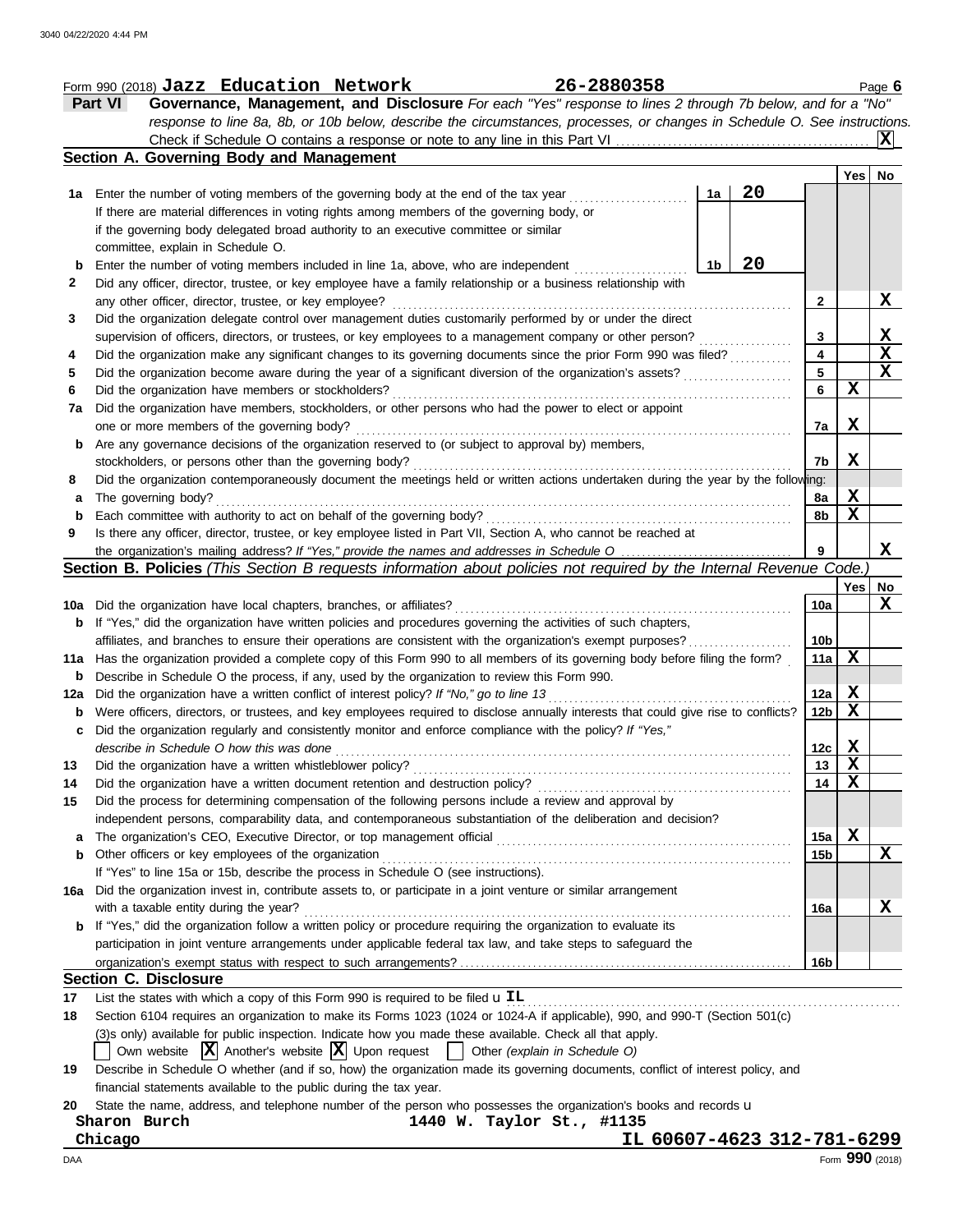| Form 990 (2018) Jazz Education Network                                                                                                                                                                                                                                                                     |                       |                                   |               |             |          |                                                              |        | 26-2880358                                                                      |                              |                          | Page 7 |
|------------------------------------------------------------------------------------------------------------------------------------------------------------------------------------------------------------------------------------------------------------------------------------------------------------|-----------------------|-----------------------------------|---------------|-------------|----------|--------------------------------------------------------------|--------|---------------------------------------------------------------------------------|------------------------------|--------------------------|--------|
| Part VII Compensation of Officers, Directors, Trustees, Key Employees, Highest Compensated Employees, and                                                                                                                                                                                                  |                       |                                   |               |             |          |                                                              |        |                                                                                 |                              |                          |        |
| <b>Independent Contractors</b>                                                                                                                                                                                                                                                                             |                       |                                   |               |             |          |                                                              |        |                                                                                 |                              |                          |        |
|                                                                                                                                                                                                                                                                                                            |                       |                                   |               |             |          |                                                              |        | Check if Schedule O contains a response or note to any line in this Part VII    |                              |                          |        |
| Section A.                                                                                                                                                                                                                                                                                                 |                       |                                   |               |             |          |                                                              |        | Officers, Directors, Trustees, Key Employees, and Highest Compensated Employees |                              |                          |        |
| 1a Complete this table for all persons required to be listed. Report compensation for the calendar year ending with or within the<br>organization's tax year.                                                                                                                                              |                       |                                   |               |             |          |                                                              |        |                                                                                 |                              |                          |        |
| • List all of the organization's <b>current</b> officers, directors, trustees (whether individuals or organizations), regardless of amount of<br>compensation. Enter -0- in columns (D), (E), and (F) if no compensation was paid.                                                                         |                       |                                   |               |             |          |                                                              |        |                                                                                 |                              |                          |        |
| • List all of the organization's current key employees, if any. See instructions for definition of "key employee."                                                                                                                                                                                         |                       |                                   |               |             |          |                                                              |        |                                                                                 |                              |                          |        |
| • List the organization's five current highest compensated employees (other than an officer, director, trustee, or key employee)<br>who received reportable compensation (Box 5 of Form W-2 and/or Box 7 of Form 1099-MISC) of more than \$100,000 from the<br>organization and any related organizations. |                       |                                   |               |             |          |                                                              |        |                                                                                 |                              |                          |        |
| • List all of the organization's former officers, key employees, and highest compensated employees who received more than<br>\$100,000 of reportable compensation from the organization and any related organizations.                                                                                     |                       |                                   |               |             |          |                                                              |        |                                                                                 |                              |                          |        |
| • List all of the organization's former directors or trustees that received, in the capacity as a former director or trustee of the<br>organization, more than \$10,000 of reportable compensation from the organization and any related organizations.                                                    |                       |                                   |               |             |          |                                                              |        |                                                                                 |                              |                          |        |
| List persons in the following order: individual trustees or directors; institutional trustees; officers; key employees; highest<br>compensated employees; and former such persons.                                                                                                                         |                       |                                   |               |             |          |                                                              |        |                                                                                 |                              |                          |        |
| Check this box if neither the organization nor any related organization compensated any current officer, director, or trustee.                                                                                                                                                                             |                       |                                   |               |             |          |                                                              |        |                                                                                 |                              |                          |        |
|                                                                                                                                                                                                                                                                                                            |                       |                                   |               | (C)         |          |                                                              |        | (D)                                                                             |                              | (F)                      |        |
| (A)<br>Name and Title                                                                                                                                                                                                                                                                                      | (B)<br>Average        |                                   |               | Position    |          |                                                              |        | Reportable                                                                      | (E)<br>Reportable            | Estimated                |        |
|                                                                                                                                                                                                                                                                                                            | hours per<br>week     |                                   |               |             |          | (do not check more than one<br>box, unless person is both an |        | compensation<br>from                                                            | compensation from<br>related | amount of<br>other       |        |
|                                                                                                                                                                                                                                                                                                            | (list any             |                                   |               |             |          | officer and a director/trustee)                              |        | the                                                                             | organizations                | compensation             |        |
|                                                                                                                                                                                                                                                                                                            | hours for<br>related  |                                   |               | Officer     | Key      |                                                              |        | organization<br>(W-2/1099-MISC)                                                 | (W-2/1099-MISC)              | from the<br>organization |        |
|                                                                                                                                                                                                                                                                                                            | organizations         |                                   | Institutional |             |          |                                                              | Former |                                                                                 |                              | and related              |        |
|                                                                                                                                                                                                                                                                                                            | below dotted<br>line) |                                   |               |             | employee |                                                              |        |                                                                                 |                              | organizations            |        |
|                                                                                                                                                                                                                                                                                                            |                       | Individual trustee<br>or director | trustee       |             |          | Highest compensated<br>employee                              |        |                                                                                 |                              |                          |        |
|                                                                                                                                                                                                                                                                                                            |                       |                                   |               |             |          |                                                              |        |                                                                                 |                              |                          |        |
| (1) Caleb Chapman                                                                                                                                                                                                                                                                                          |                       |                                   |               |             |          |                                                              |        |                                                                                 |                              |                          |        |
|                                                                                                                                                                                                                                                                                                            | 10.00                 |                                   |               |             |          |                                                              |        |                                                                                 |                              |                          |        |
| Past President                                                                                                                                                                                                                                                                                             | 0.00                  | $\mathbf x$                       |               | X           |          |                                                              |        | 0                                                                               | 0                            |                          | 0      |
| (2) Todd Stoll                                                                                                                                                                                                                                                                                             |                       |                                   |               |             |          |                                                              |        |                                                                                 |                              |                          |        |
|                                                                                                                                                                                                                                                                                                            | 1.00                  |                                   |               |             |          |                                                              |        |                                                                                 |                              |                          |        |
| President                                                                                                                                                                                                                                                                                                  | 0.00                  | $\mathbf X$                       |               | $\mathbf x$ |          |                                                              |        | 0                                                                               | 0                            |                          | 0      |
| (3) Bob Breithaupt                                                                                                                                                                                                                                                                                         |                       |                                   |               |             |          |                                                              |        |                                                                                 |                              |                          |        |
|                                                                                                                                                                                                                                                                                                            | 1.00                  |                                   |               |             |          |                                                              |        |                                                                                 |                              |                          |        |

|                     | 1.00                                 |             |             |          |   |                 |
|---------------------|--------------------------------------|-------------|-------------|----------|---|-----------------|
| Vice President      | 0.00                                 | $\mathbf x$ | X           | 0        | 0 | $\pmb{0}$       |
| (4) Sean Jones      |                                      |             |             |          |   |                 |
|                     | 1.00                                 |             |             |          |   |                 |
| President Elect     | 0.00                                 | $\mathbf X$ | $\mathbf x$ | $\Omega$ | O | $\pmb{0}$       |
| $(5)$ Tim Fellow    |                                      |             |             |          |   |                 |
|                     | 2.00                                 |             |             |          |   |                 |
| Treasurer           | 0.00                                 | $\mathbf X$ | $\mathbf x$ | 0        | 0 | $\pmb{0}$       |
| (6) Lonnie Davis    |                                      |             |             |          |   |                 |
|                     | 1.00                                 |             |             |          |   |                 |
| Secretary           | 0.00                                 | $\mathbf x$ | $\mathbf x$ | 0        | 0 | $\mathbf 0$     |
| (7) Diane Chandler  | Marshall<br>$\overline{\phantom{0}}$ |             |             |          |   |                 |
|                     | 1.00                                 |             |             |          |   |                 |
| Director            | 0.00                                 | $\mathbf X$ |             | 0        | 0 | $\mathbf 0$     |
| (8) Roxy Coss       |                                      |             |             |          |   |                 |
|                     | 1.00                                 |             |             |          |   |                 |
| Director            | 0.00                                 | $\mathbf X$ |             | 0        | 0 | $\pmb{0}$       |
| (9) Lonnie Davis    |                                      |             |             |          |   |                 |
|                     | 1.00                                 |             |             |          |   |                 |
| Director            | 0.00                                 | X           |             | 0        | 0 | $\mathbf 0$     |
| (10) Mary Jo Papich |                                      |             |             |          |   |                 |
|                     | 1.00                                 |             |             |          |   |                 |
| Director            | 0.00                                 | $\mathbf x$ |             | $\Omega$ | 0 | $\mathbf 0$     |
| (11) Doug DuBoff    |                                      |             |             |          |   |                 |
|                     | 1.00                                 |             |             |          |   |                 |
| Director            | 0.00                                 | $\mathbf x$ |             | 0        | 0 | 0               |
| DAA                 |                                      |             |             |          |   | Form 990 (2018) |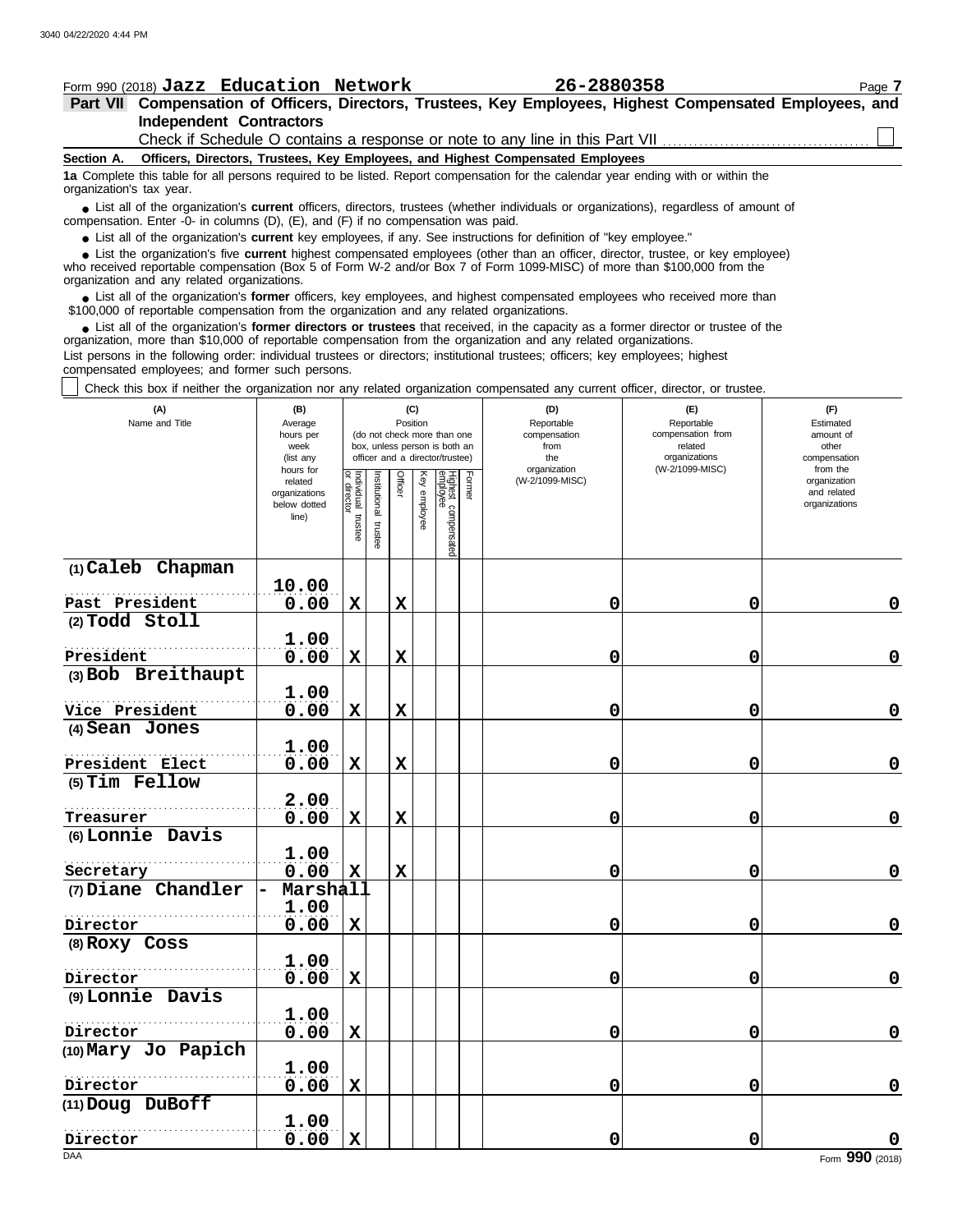| Form 990 (2018) Jazz Education Network                                                                                                                                                  |                                  |                                   |               |                                                                  |              |                                 |        | 26-2880358                      |                                                                                                        | Page 8                       |    |
|-----------------------------------------------------------------------------------------------------------------------------------------------------------------------------------------|----------------------------------|-----------------------------------|---------------|------------------------------------------------------------------|--------------|---------------------------------|--------|---------------------------------|--------------------------------------------------------------------------------------------------------|------------------------------|----|
| <b>Part VII</b>                                                                                                                                                                         |                                  |                                   |               |                                                                  |              |                                 |        |                                 | Section A. Officers, Directors, Trustees, Key Employees, and Highest Compensated Employees (continued) |                              |    |
| (A)<br>Name and title                                                                                                                                                                   | (B)<br>Average                   |                                   |               | (C)<br>Position                                                  |              |                                 |        | (D)<br>Reportable               | (F)<br>Reportable                                                                                      | (F)<br>Estimated             |    |
|                                                                                                                                                                                         | hours per                        |                                   |               | (do not check more than one                                      |              |                                 |        | compensation                    | compensation from                                                                                      | amount of                    |    |
|                                                                                                                                                                                         | week<br>(list any                |                                   |               | box, unless person is both an<br>officer and a director/trustee) |              |                                 |        | from<br>the                     | related<br>organizations                                                                               | other<br>compensation        |    |
|                                                                                                                                                                                         | hours for<br>related             |                                   |               | Officer                                                          |              |                                 |        | organization<br>(W-2/1099-MISC) | (W-2/1099-MISC)                                                                                        | from the<br>organization     |    |
|                                                                                                                                                                                         | organizations<br>below dotted    |                                   | Institutional |                                                                  |              |                                 | Former |                                 |                                                                                                        | and related<br>organizations |    |
|                                                                                                                                                                                         | line)                            | Individual trustee<br>or director |               |                                                                  | Key employee |                                 |        |                                 |                                                                                                        |                              |    |
|                                                                                                                                                                                         |                                  |                                   | trustee       |                                                                  |              | Highest compensatec<br>employee |        |                                 |                                                                                                        |                              |    |
| Ashley Shabankareh<br>(12)                                                                                                                                                              |                                  |                                   |               |                                                                  |              |                                 |        |                                 |                                                                                                        |                              |    |
|                                                                                                                                                                                         | 1.00                             |                                   |               |                                                                  |              |                                 |        |                                 |                                                                                                        |                              |    |
| Director                                                                                                                                                                                | 0.00                             | $\mathbf X$                       |               |                                                                  |              |                                 |        | 0                               | 0                                                                                                      |                              | 0  |
| Julius<br>Tolentino<br>(13)                                                                                                                                                             |                                  |                                   |               |                                                                  |              |                                 |        |                                 |                                                                                                        |                              |    |
|                                                                                                                                                                                         | 1.00                             |                                   |               |                                                                  |              |                                 |        |                                 |                                                                                                        |                              |    |
| Director                                                                                                                                                                                | 0.00                             | $\mathbf x$                       |               |                                                                  |              |                                 |        | 0                               | 0                                                                                                      |                              | 0  |
| (14)<br>Francisco                                                                                                                                                                       | Torres<br>1.00                   |                                   |               |                                                                  |              |                                 |        |                                 |                                                                                                        |                              |    |
| Director                                                                                                                                                                                | 0.00                             | $\mathbf X$                       |               |                                                                  |              |                                 |        | 0                               | 0                                                                                                      |                              | 0  |
| Dustin Rohrer<br>(15)                                                                                                                                                                   |                                  |                                   |               |                                                                  |              |                                 |        |                                 |                                                                                                        |                              |    |
|                                                                                                                                                                                         | 1.00                             |                                   |               |                                                                  |              |                                 |        |                                 |                                                                                                        |                              |    |
| Director                                                                                                                                                                                | 0.00                             | $\mathbf x$                       |               |                                                                  |              |                                 |        | 0                               | 0                                                                                                      |                              | 0  |
| Pharez<br>Whitted<br>(16)                                                                                                                                                               | 1.00                             |                                   |               |                                                                  |              |                                 |        |                                 |                                                                                                        |                              |    |
| Director                                                                                                                                                                                | 0.00                             | $\mathbf x$                       |               |                                                                  |              |                                 |        | 0                               | 0                                                                                                      |                              | 0  |
| Greg Yasinitsky<br>(17)                                                                                                                                                                 |                                  |                                   |               |                                                                  |              |                                 |        |                                 |                                                                                                        |                              |    |
|                                                                                                                                                                                         | 1.00                             |                                   |               |                                                                  |              |                                 |        |                                 |                                                                                                        |                              |    |
| Director                                                                                                                                                                                | 0.00                             | $\mathbf x$                       |               |                                                                  |              |                                 |        | 0                               | 0                                                                                                      |                              | 0  |
| Daniel<br>Flores<br>(18)                                                                                                                                                                |                                  |                                   |               |                                                                  |              |                                 |        |                                 |                                                                                                        |                              |    |
| Legal Counsel                                                                                                                                                                           | 1.00<br>0.00                     | $\mathbf x$                       |               |                                                                  |              |                                 |        | 0                               | 0                                                                                                      |                              | 0  |
| Treb Winegar<br>(19)                                                                                                                                                                    |                                  |                                   |               |                                                                  |              |                                 |        |                                 |                                                                                                        |                              |    |
|                                                                                                                                                                                         | 1.00                             |                                   |               |                                                                  |              |                                 |        |                                 |                                                                                                        |                              |    |
| Director                                                                                                                                                                                | 0.00                             | $\mathbf x$                       |               |                                                                  |              |                                 |        | 0                               | 0                                                                                                      |                              | 0  |
| 1b Sub-total                                                                                                                                                                            |                                  |                                   |               |                                                                  |              |                                 | u      |                                 |                                                                                                        |                              |    |
| c Total from continuation sheets to Part VII, Section A                                                                                                                                 |                                  |                                   |               |                                                                  |              |                                 | u      | 69,496                          |                                                                                                        |                              |    |
| d<br>Total number of individuals (including but not limited to those listed above) who received more than \$100,000 of<br>$\mathbf{2}$                                                  |                                  |                                   |               |                                                                  |              |                                 | u      | <u>69,4</u> 96                  |                                                                                                        |                              |    |
| reportable compensation from the organization $\mathbf{u}$                                                                                                                              |                                  |                                   |               |                                                                  |              |                                 |        |                                 |                                                                                                        |                              |    |
|                                                                                                                                                                                         |                                  |                                   |               |                                                                  |              |                                 |        |                                 |                                                                                                        | Yes                          | No |
| Did the organization list any former officer, director, or trustee, key employee, or highest compensated<br>3<br>employee on line 1a? If "Yes," complete Schedule J for such individual |                                  |                                   |               |                                                                  |              |                                 |        |                                 |                                                                                                        | 3                            | X  |
| For any individual listed on line 1a, is the sum of reportable compensation and other compensation from the<br>4                                                                        |                                  |                                   |               |                                                                  |              |                                 |        |                                 |                                                                                                        |                              |    |
| organization and related organizations greater than \$150,000? If "Yes," complete Schedule J for such<br>individual                                                                     |                                  |                                   |               |                                                                  |              |                                 |        |                                 |                                                                                                        | 4                            | X  |
| Did any person listed on line 1a receive or accrue compensation from any unrelated organization or individual<br>5                                                                      |                                  |                                   |               |                                                                  |              |                                 |        |                                 |                                                                                                        |                              |    |
|                                                                                                                                                                                         |                                  |                                   |               |                                                                  |              |                                 |        |                                 |                                                                                                        | 5                            | X  |
| Section B. Independent Contractors<br>Complete this table for your five highest compensated independent contractors that received more than \$100,000 of<br>1                           |                                  |                                   |               |                                                                  |              |                                 |        |                                 |                                                                                                        |                              |    |
| compensation from the organization. Report compensation for the calendar year ending with or within the organization's tax year.                                                        |                                  |                                   |               |                                                                  |              |                                 |        |                                 |                                                                                                        |                              |    |
|                                                                                                                                                                                         | (A)<br>Name and business address |                                   |               |                                                                  |              |                                 |        |                                 | (B)<br>Description of services                                                                         | (C)<br>Compensation          |    |
|                                                                                                                                                                                         |                                  |                                   |               |                                                                  |              |                                 |        |                                 |                                                                                                        |                              |    |
|                                                                                                                                                                                         |                                  |                                   |               |                                                                  |              |                                 |        |                                 |                                                                                                        |                              |    |
|                                                                                                                                                                                         |                                  |                                   |               |                                                                  |              |                                 |        |                                 |                                                                                                        |                              |    |
|                                                                                                                                                                                         |                                  |                                   |               |                                                                  |              |                                 |        |                                 |                                                                                                        |                              |    |
|                                                                                                                                                                                         |                                  |                                   |               |                                                                  |              |                                 |        |                                 |                                                                                                        |                              |    |
|                                                                                                                                                                                         |                                  |                                   |               |                                                                  |              |                                 |        |                                 |                                                                                                        |                              |    |
|                                                                                                                                                                                         |                                  |                                   |               |                                                                  |              |                                 |        |                                 |                                                                                                        |                              |    |
|                                                                                                                                                                                         |                                  |                                   |               |                                                                  |              |                                 |        |                                 |                                                                                                        |                              |    |
|                                                                                                                                                                                         |                                  |                                   |               |                                                                  |              |                                 |        |                                 |                                                                                                        |                              |    |

**2** Total number of independent contractors (including but not limited to those listed above) who received more than \$100,000 of compensation from the organization u

**0**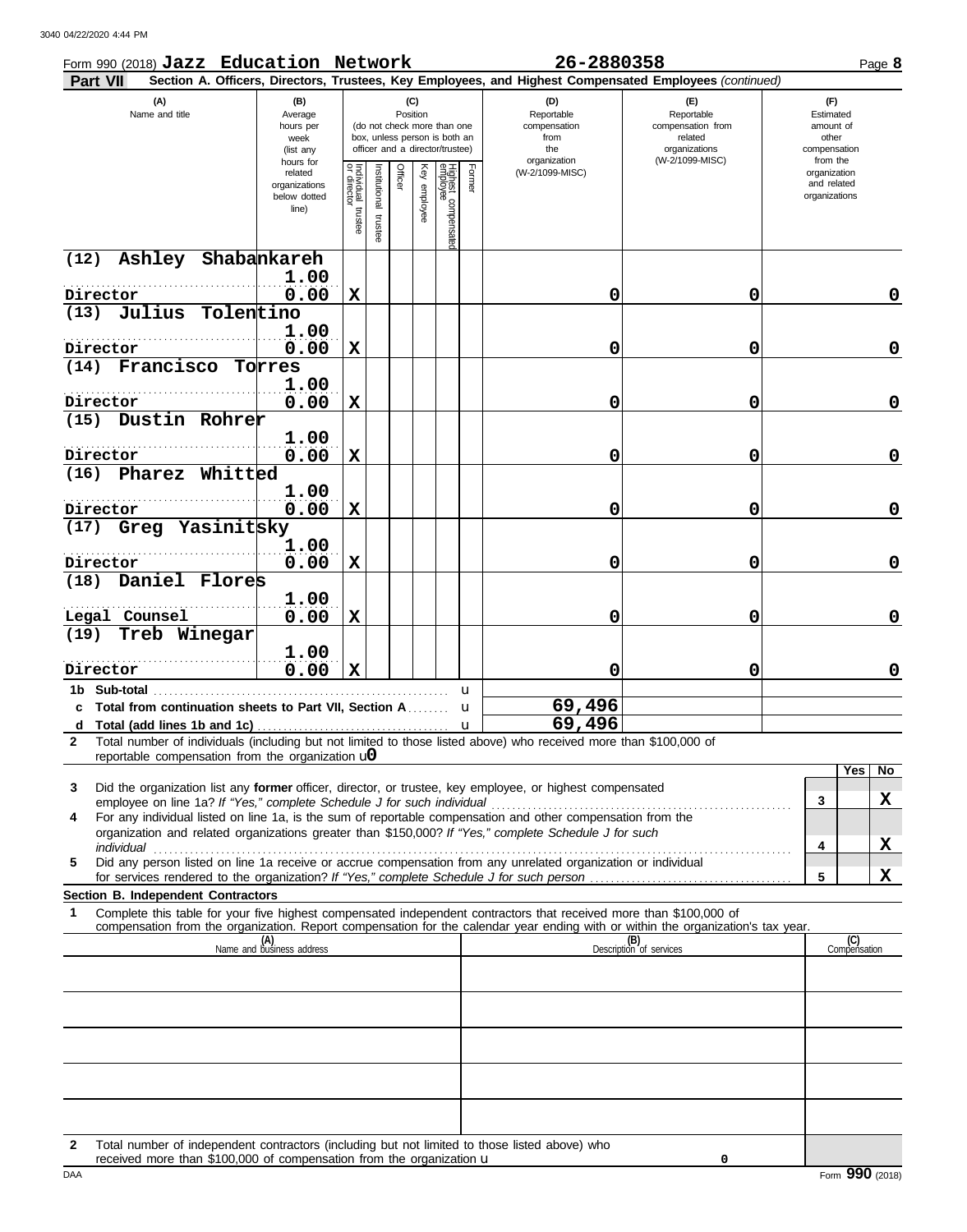|                                              |                  | Form 990 (2018) Jazz Education Network                                              |                |   |                   |                      | 26-2880358                              |                                         | Page 9                                                |
|----------------------------------------------|------------------|-------------------------------------------------------------------------------------|----------------|---|-------------------|----------------------|-----------------------------------------|-----------------------------------------|-------------------------------------------------------|
|                                              | <b>Part VIII</b> | <b>Statement of Revenue</b>                                                         |                |   |                   |                      |                                         |                                         |                                                       |
|                                              |                  | Check if Schedule O contains a response or note to any line in this Part VIII       |                |   |                   | (A)<br>Total revenue | (B)<br>Related or<br>exempt<br>function | (C)<br>Unrelated<br>business<br>revenue | (D)<br>Revenue<br>excluded from tax<br>under sections |
|                                              |                  |                                                                                     |                |   |                   |                      | revenue                                 |                                         | 512-514                                               |
|                                              |                  | 1a Federated campaigns                                                              | 1a             |   |                   |                      |                                         |                                         |                                                       |
|                                              |                  | <b>b</b> Membership dues<br>.                                                       | 1 <sub>b</sub> |   | 161,887           |                      |                                         |                                         |                                                       |
|                                              |                  | c Fundraising events                                                                | 1 <sub>c</sub> |   |                   |                      |                                         |                                         |                                                       |
|                                              |                  | d Related organizations                                                             | 1 <sub>d</sub> |   |                   |                      |                                         |                                         |                                                       |
|                                              |                  | e Government grants (contributions)                                                 | 1e             |   | 1,500             |                      |                                         |                                         |                                                       |
| Service Revenue Contributions, Gifts, Grants |                  | f All other contributions, gifts, grants,<br>and similar amounts not included above | 1f             |   | 240,233           |                      |                                         |                                         |                                                       |
|                                              |                  | <b>g</b> Noncash contributions included in lines $1a-1f$ : $\$$                     |                |   |                   |                      |                                         |                                         |                                                       |
|                                              |                  |                                                                                     |                |   |                   | 403,620              |                                         |                                         |                                                       |
|                                              |                  |                                                                                     |                |   | <b>Busn. Code</b> |                      |                                         |                                         |                                                       |
|                                              | 2a               | Annual Conference                                                                   |                |   |                   | 179,799              | 179,799                                 |                                         |                                                       |
|                                              | b                | Sponsorships                                                                        |                | . |                   | 25,204               | 25,204                                  |                                         |                                                       |
|                                              | с                |                                                                                     |                |   |                   |                      |                                         |                                         |                                                       |
|                                              | d                |                                                                                     |                |   |                   |                      |                                         |                                         |                                                       |
| Program                                      |                  |                                                                                     |                |   |                   |                      |                                         |                                         |                                                       |
|                                              |                  | f All other program service revenue                                                 |                |   |                   |                      |                                         |                                         |                                                       |
|                                              |                  |                                                                                     |                |   |                   | 205,003              |                                         |                                         |                                                       |
|                                              | 3                | Investment income (including dividends, interest,                                   |                |   |                   |                      |                                         |                                         |                                                       |
|                                              |                  | and other similar amounts)                                                          |                |   | u                 | 30                   |                                         |                                         | 30                                                    |
|                                              | 4                | Income from investment of tax-exempt bond proceeds                                  |                |   |                   |                      |                                         |                                         |                                                       |
|                                              | 5                |                                                                                     |                |   | u                 | 42                   |                                         |                                         | 42                                                    |
|                                              |                  | (i) Real                                                                            |                |   | (ii) Personal     |                      |                                         |                                         |                                                       |
|                                              | 6а               | Gross rents                                                                         |                |   |                   |                      |                                         |                                         |                                                       |
|                                              | b                | Less: rental exps.                                                                  |                |   |                   |                      |                                         |                                         |                                                       |
|                                              |                  | Rental inc. or (loss)                                                               |                |   |                   |                      |                                         |                                         |                                                       |
|                                              | d                | <b>7a</b> Gross amount from<br>(i) Securities                                       |                |   | u<br>(ii) Other   |                      |                                         |                                         |                                                       |
|                                              |                  | sales of assets                                                                     |                |   |                   |                      |                                         |                                         |                                                       |
|                                              |                  | other than inventor<br>Less: cost or other                                          |                |   |                   |                      |                                         |                                         |                                                       |
|                                              |                  | basis & sales exps.                                                                 |                |   |                   |                      |                                         |                                         |                                                       |
|                                              |                  | c Gain or (loss)                                                                    |                |   |                   |                      |                                         |                                         |                                                       |
|                                              |                  |                                                                                     |                |   |                   |                      |                                         |                                         |                                                       |
|                                              |                  | 8a Gross income from fundraising events                                             |                |   |                   |                      |                                         |                                         |                                                       |
|                                              |                  | (not including \$<br>.                                                              |                |   |                   |                      |                                         |                                         |                                                       |
|                                              |                  | of contributions reported on line 1c).                                              |                |   |                   |                      |                                         |                                         |                                                       |
| Other Revenue                                |                  |                                                                                     |                |   |                   |                      |                                         |                                         |                                                       |
|                                              |                  | <b>b</b> Less: direct expenses                                                      | b              |   |                   |                      |                                         |                                         |                                                       |
|                                              |                  | c Net income or (loss) from fundraising events  u                                   |                |   |                   |                      |                                         |                                         |                                                       |
|                                              |                  | 9a Gross income from gaming activities.                                             |                |   |                   |                      |                                         |                                         |                                                       |
|                                              |                  |                                                                                     |                |   |                   |                      |                                         |                                         |                                                       |
|                                              |                  | <b>b</b> Less: direct expenses                                                      | b              |   |                   |                      |                                         |                                         |                                                       |
|                                              |                  | c Net income or (loss) from gaming activities  u                                    |                |   |                   |                      |                                         |                                         |                                                       |
|                                              |                  | 10a Gross sales of inventory, less                                                  |                |   |                   |                      |                                         |                                         |                                                       |
|                                              |                  | returns and allowances  a                                                           |                |   |                   |                      |                                         |                                         |                                                       |
|                                              |                  | <b>b</b> Less: cost of goods sold<br>c Net income or (loss) from sales of inventory |                |   | $\mathbf{u}$      |                      |                                         |                                         |                                                       |
|                                              |                  | Miscellaneous Revenue                                                               |                |   | Busn. Code        |                      |                                         |                                         |                                                       |
|                                              |                  |                                                                                     |                |   |                   |                      |                                         |                                         |                                                       |
|                                              | b                |                                                                                     |                |   |                   |                      |                                         |                                         |                                                       |
|                                              | с                |                                                                                     |                |   |                   |                      |                                         |                                         |                                                       |
|                                              |                  |                                                                                     |                |   |                   |                      |                                         |                                         |                                                       |
|                                              |                  |                                                                                     |                |   | $\mathbf{u}$      |                      |                                         |                                         |                                                       |
|                                              |                  |                                                                                     |                |   |                   | 608,695              | 205,003                                 | 0                                       | 72                                                    |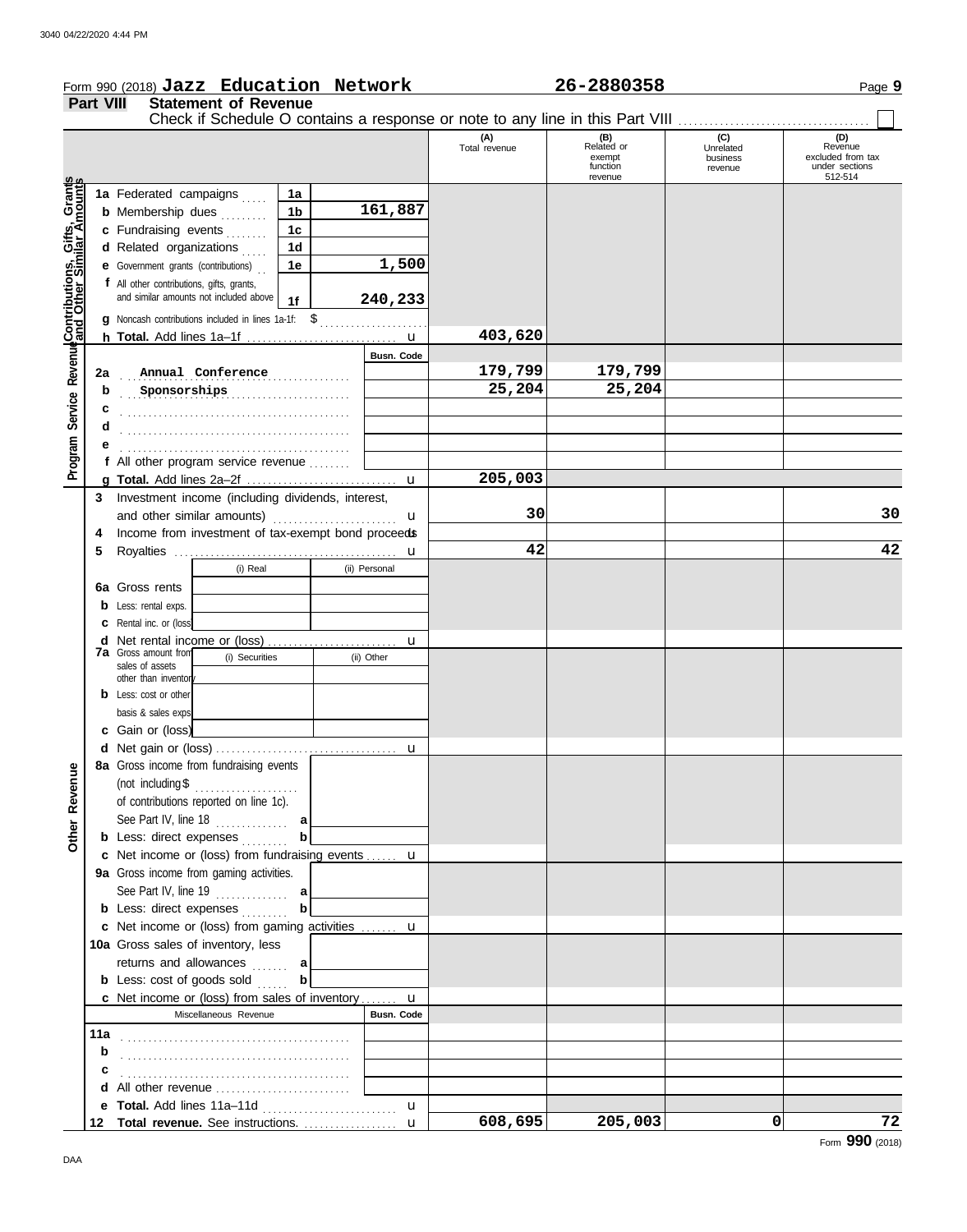# Form 990 (2018) Page **10 Jazz Education Network 26-2880358**

**Part IX Statement of Functional Expenses**

| 1<br>$\mathbf{2}$<br>3<br>4<br>5.<br>6<br>7<br>8 | Do not include amounts reported on lines 6b,<br>7b, 8b, 9b, and 10b of Part VIII.<br>Grants and other assistance to domestic organizations<br>and domestic governments. See Part IV, line 21<br>Grants and other assistance to domestic<br>individuals. See Part IV, line 22<br>Grants and other assistance to foreign<br>organizations, foreign governments, and foreign<br>individuals. See Part IV, lines 15 and 16<br>Benefits paid to or for members<br>Compensation of current officers, directors,<br>trustees, and key employees<br>Compensation not included above, to disqualified<br>persons (as defined under section 4958(f)(1)) and<br>persons described in section 4958(c)(3)(B)<br>Other salaries and wages<br>Pension plan accruals and contributions (include<br>section 401(k) and 403(b) employer contributions) | (A)<br>Total expenses<br>68,662<br>69,496<br>44,392 | (B)<br>Program service<br>expenses<br>68,662<br>26,609 | (C)<br>Management and<br>general expenses<br>42,887 | (D)<br>Fundraising<br>expenses |
|--------------------------------------------------|--------------------------------------------------------------------------------------------------------------------------------------------------------------------------------------------------------------------------------------------------------------------------------------------------------------------------------------------------------------------------------------------------------------------------------------------------------------------------------------------------------------------------------------------------------------------------------------------------------------------------------------------------------------------------------------------------------------------------------------------------------------------------------------------------------------------------------------|-----------------------------------------------------|--------------------------------------------------------|-----------------------------------------------------|--------------------------------|
|                                                  |                                                                                                                                                                                                                                                                                                                                                                                                                                                                                                                                                                                                                                                                                                                                                                                                                                      |                                                     |                                                        |                                                     |                                |
|                                                  |                                                                                                                                                                                                                                                                                                                                                                                                                                                                                                                                                                                                                                                                                                                                                                                                                                      |                                                     |                                                        |                                                     |                                |
|                                                  |                                                                                                                                                                                                                                                                                                                                                                                                                                                                                                                                                                                                                                                                                                                                                                                                                                      |                                                     |                                                        |                                                     |                                |
|                                                  |                                                                                                                                                                                                                                                                                                                                                                                                                                                                                                                                                                                                                                                                                                                                                                                                                                      |                                                     |                                                        |                                                     |                                |
|                                                  |                                                                                                                                                                                                                                                                                                                                                                                                                                                                                                                                                                                                                                                                                                                                                                                                                                      |                                                     |                                                        |                                                     |                                |
|                                                  |                                                                                                                                                                                                                                                                                                                                                                                                                                                                                                                                                                                                                                                                                                                                                                                                                                      |                                                     |                                                        |                                                     |                                |
|                                                  |                                                                                                                                                                                                                                                                                                                                                                                                                                                                                                                                                                                                                                                                                                                                                                                                                                      |                                                     |                                                        |                                                     |                                |
|                                                  |                                                                                                                                                                                                                                                                                                                                                                                                                                                                                                                                                                                                                                                                                                                                                                                                                                      |                                                     |                                                        |                                                     |                                |
|                                                  |                                                                                                                                                                                                                                                                                                                                                                                                                                                                                                                                                                                                                                                                                                                                                                                                                                      |                                                     |                                                        |                                                     |                                |
|                                                  |                                                                                                                                                                                                                                                                                                                                                                                                                                                                                                                                                                                                                                                                                                                                                                                                                                      |                                                     |                                                        |                                                     |                                |
|                                                  |                                                                                                                                                                                                                                                                                                                                                                                                                                                                                                                                                                                                                                                                                                                                                                                                                                      |                                                     |                                                        |                                                     |                                |
|                                                  |                                                                                                                                                                                                                                                                                                                                                                                                                                                                                                                                                                                                                                                                                                                                                                                                                                      |                                                     |                                                        |                                                     |                                |
|                                                  |                                                                                                                                                                                                                                                                                                                                                                                                                                                                                                                                                                                                                                                                                                                                                                                                                                      |                                                     |                                                        |                                                     |                                |
|                                                  |                                                                                                                                                                                                                                                                                                                                                                                                                                                                                                                                                                                                                                                                                                                                                                                                                                      |                                                     |                                                        |                                                     |                                |
|                                                  |                                                                                                                                                                                                                                                                                                                                                                                                                                                                                                                                                                                                                                                                                                                                                                                                                                      |                                                     | 42,234                                                 |                                                     | 2,158                          |
|                                                  |                                                                                                                                                                                                                                                                                                                                                                                                                                                                                                                                                                                                                                                                                                                                                                                                                                      |                                                     |                                                        |                                                     |                                |
|                                                  |                                                                                                                                                                                                                                                                                                                                                                                                                                                                                                                                                                                                                                                                                                                                                                                                                                      |                                                     |                                                        |                                                     |                                |
| 9                                                |                                                                                                                                                                                                                                                                                                                                                                                                                                                                                                                                                                                                                                                                                                                                                                                                                                      |                                                     |                                                        |                                                     |                                |
| 10                                               | Payroll taxes                                                                                                                                                                                                                                                                                                                                                                                                                                                                                                                                                                                                                                                                                                                                                                                                                        | 10,420                                              | 2,795                                                  | 7,625                                               |                                |
| 11                                               | Fees for services (non-employees):                                                                                                                                                                                                                                                                                                                                                                                                                                                                                                                                                                                                                                                                                                                                                                                                   |                                                     |                                                        |                                                     |                                |
| a                                                |                                                                                                                                                                                                                                                                                                                                                                                                                                                                                                                                                                                                                                                                                                                                                                                                                                      |                                                     |                                                        |                                                     |                                |
| b                                                | Legal                                                                                                                                                                                                                                                                                                                                                                                                                                                                                                                                                                                                                                                                                                                                                                                                                                |                                                     |                                                        |                                                     |                                |
| c                                                | Accounting                                                                                                                                                                                                                                                                                                                                                                                                                                                                                                                                                                                                                                                                                                                                                                                                                           | 15,008                                              |                                                        | 15,008                                              |                                |
| d                                                | Lobbying                                                                                                                                                                                                                                                                                                                                                                                                                                                                                                                                                                                                                                                                                                                                                                                                                             |                                                     |                                                        |                                                     |                                |
| e                                                | Professional fundraising services. See Part IV, line 17                                                                                                                                                                                                                                                                                                                                                                                                                                                                                                                                                                                                                                                                                                                                                                              |                                                     |                                                        |                                                     |                                |
| f                                                | Investment management fees                                                                                                                                                                                                                                                                                                                                                                                                                                                                                                                                                                                                                                                                                                                                                                                                           |                                                     |                                                        |                                                     |                                |
| a                                                | Other. (If line 11g amount exceeds 10% of line 25, column                                                                                                                                                                                                                                                                                                                                                                                                                                                                                                                                                                                                                                                                                                                                                                            |                                                     |                                                        |                                                     |                                |
|                                                  | (A) amount, list line 11g expenses on Schedule O.)                                                                                                                                                                                                                                                                                                                                                                                                                                                                                                                                                                                                                                                                                                                                                                                   | <u>24,250</u>                                       | 4,034                                                  | 14,763                                              | <u>5,453</u>                   |
|                                                  | 12 Advertising and promotion                                                                                                                                                                                                                                                                                                                                                                                                                                                                                                                                                                                                                                                                                                                                                                                                         | 62,848                                              | 26,956                                                 | 2,243                                               | 33,649                         |
| 13                                               |                                                                                                                                                                                                                                                                                                                                                                                                                                                                                                                                                                                                                                                                                                                                                                                                                                      | 1,989                                               | 264                                                    | 973                                                 | 752                            |
| 14                                               | Information technology                                                                                                                                                                                                                                                                                                                                                                                                                                                                                                                                                                                                                                                                                                                                                                                                               | 31,823                                              | 6,774                                                  | 22,642                                              | 2,407                          |
| 15                                               | Royalties                                                                                                                                                                                                                                                                                                                                                                                                                                                                                                                                                                                                                                                                                                                                                                                                                            |                                                     |                                                        |                                                     |                                |
| 16                                               | Occupancy                                                                                                                                                                                                                                                                                                                                                                                                                                                                                                                                                                                                                                                                                                                                                                                                                            |                                                     |                                                        |                                                     |                                |
| 17                                               | Travel                                                                                                                                                                                                                                                                                                                                                                                                                                                                                                                                                                                                                                                                                                                                                                                                                               |                                                     |                                                        |                                                     |                                |
|                                                  | 18 Payments of travel or entertainment expenses                                                                                                                                                                                                                                                                                                                                                                                                                                                                                                                                                                                                                                                                                                                                                                                      |                                                     |                                                        |                                                     |                                |
|                                                  | for any federal, state, or local public officials                                                                                                                                                                                                                                                                                                                                                                                                                                                                                                                                                                                                                                                                                                                                                                                    | $\overline{212,918}$                                | 187,430                                                | 22,298                                              | 3,190                          |
| 19<br>20                                         | Conferences, conventions, and meetings                                                                                                                                                                                                                                                                                                                                                                                                                                                                                                                                                                                                                                                                                                                                                                                               |                                                     |                                                        |                                                     |                                |
| 21                                               | Interest<br>Payments to affiliates                                                                                                                                                                                                                                                                                                                                                                                                                                                                                                                                                                                                                                                                                                                                                                                                   |                                                     |                                                        |                                                     |                                |
| 22                                               | <u> 1966 - Johann Stoff, Amerikaansk kanton (</u><br>Depreciation, depletion, and amortization                                                                                                                                                                                                                                                                                                                                                                                                                                                                                                                                                                                                                                                                                                                                       | 17,987                                              | 17,987                                                 |                                                     |                                |
| 23                                               |                                                                                                                                                                                                                                                                                                                                                                                                                                                                                                                                                                                                                                                                                                                                                                                                                                      | 3,453                                               | 2,487                                                  | 966                                                 |                                |
| 24                                               | Insurance with a construction of the construction of the construction of the construction of the construction of the construction of the construction of the construction of the construction of the construction of the const<br>Other expenses. Itemize expenses not covered                                                                                                                                                                                                                                                                                                                                                                                                                                                                                                                                                       |                                                     |                                                        |                                                     |                                |
|                                                  | above (List miscellaneous expenses in line 24e. If                                                                                                                                                                                                                                                                                                                                                                                                                                                                                                                                                                                                                                                                                                                                                                                   |                                                     |                                                        |                                                     |                                |
|                                                  | line 24e amount exceeds 10% of line 25, column                                                                                                                                                                                                                                                                                                                                                                                                                                                                                                                                                                                                                                                                                                                                                                                       |                                                     |                                                        |                                                     |                                |
|                                                  | (A) amount, list line 24e expenses on Schedule O.)                                                                                                                                                                                                                                                                                                                                                                                                                                                                                                                                                                                                                                                                                                                                                                                   |                                                     |                                                        |                                                     |                                |
| a                                                | Bank Fees                                                                                                                                                                                                                                                                                                                                                                                                                                                                                                                                                                                                                                                                                                                                                                                                                            | 12,814                                              | 740                                                    | 12,074                                              |                                |
| b                                                | Licensing Fees                                                                                                                                                                                                                                                                                                                                                                                                                                                                                                                                                                                                                                                                                                                                                                                                                       | 780                                                 | 780                                                    |                                                     |                                |
| C                                                | <b>Filing Fees</b>                                                                                                                                                                                                                                                                                                                                                                                                                                                                                                                                                                                                                                                                                                                                                                                                                   | 100                                                 |                                                        | 100                                                 |                                |
| d                                                |                                                                                                                                                                                                                                                                                                                                                                                                                                                                                                                                                                                                                                                                                                                                                                                                                                      |                                                     |                                                        |                                                     |                                |
| е                                                | All other expenses                                                                                                                                                                                                                                                                                                                                                                                                                                                                                                                                                                                                                                                                                                                                                                                                                   |                                                     |                                                        |                                                     |                                |
| 25                                               | Total functional expenses. Add lines 1 through 24e                                                                                                                                                                                                                                                                                                                                                                                                                                                                                                                                                                                                                                                                                                                                                                                   | 576,940                                             | 387,752                                                | 141,579                                             | 47,609                         |
| 26<br>following SOP 98-2 (ASC 958-720)           | Joint costs. Complete this line only if the<br>organization reported in column (B) joint costs<br>from a combined educational campaign and<br>fundraising solicitation. Check here $\mathbf{u}$   if                                                                                                                                                                                                                                                                                                                                                                                                                                                                                                                                                                                                                                 |                                                     |                                                        |                                                     |                                |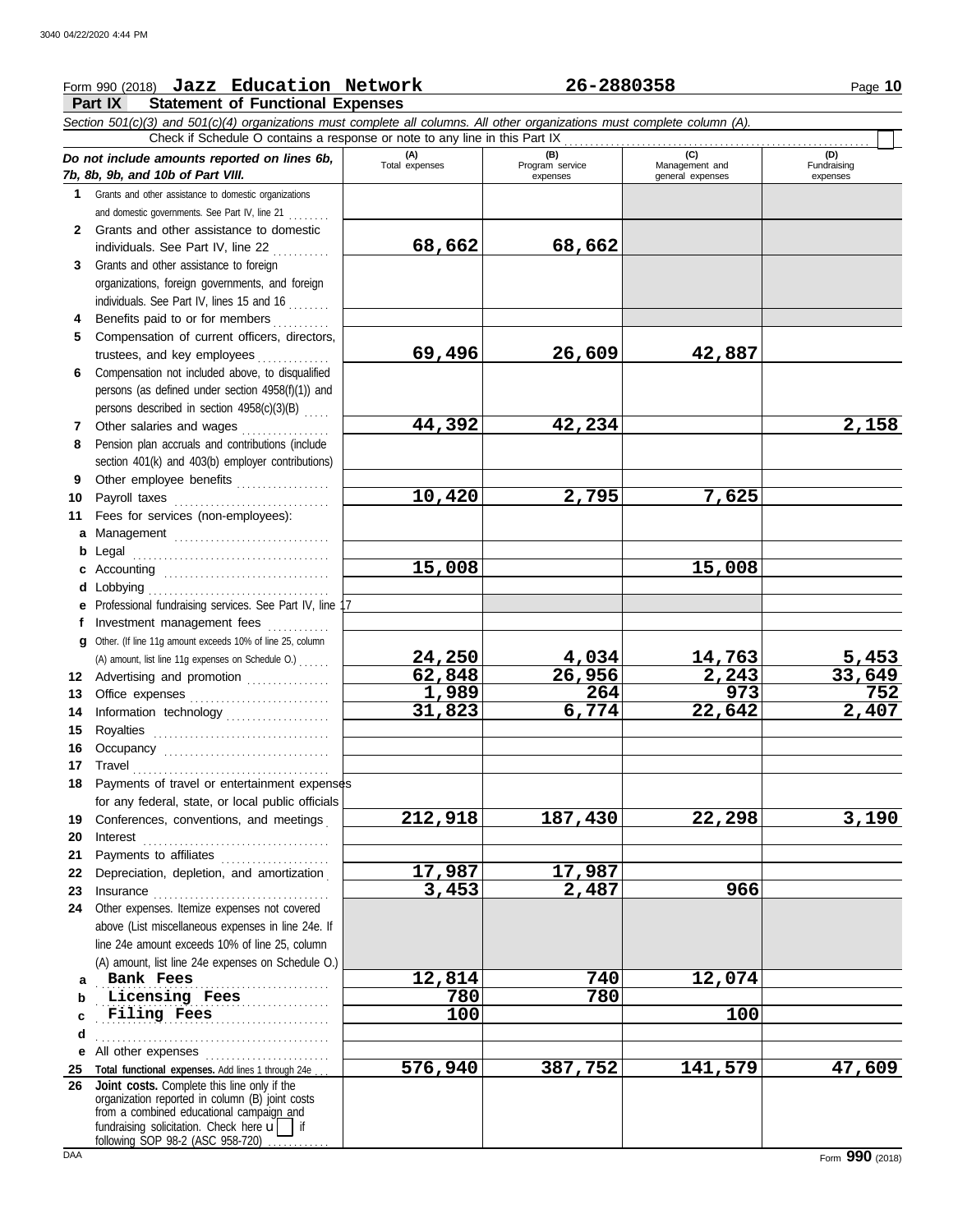#### Form 990 (2018) Page **11 Jazz Education Network 26-2880358 Part X Balance Sheet** Check if Schedule O contains a response or note to any line in this Part X **(A) (B)** Beginning of year | End of year **249,232 309,260** Cash—non-interest bearing . . . . . . . . . . . . . . . . . . . . . . . . . . . . . . . . . . . . . . . . . . . . . . . . . . . . . . . . . . . **1 1 2 2** Savings and temporary cash investments . . . . . . . . . . . . . . . . . . . . . . . . . . . . . . . . . . . . . . . . . . . . **3 3** Pledges and grants receivable, net **chanocologies** contains and state of the state of the state of the state of the state of the state of the state of the state of the state of the state of the state of the state of th **14,556 6,738 4 4** Accounts receivable, net . . . . . . . . . . . . . . . . . . . . . . . . . . . . . . . . . . . . . . . . . . . . . . . . . . . . . . . . . . . . . . **5** Loans and other receivables from current and former officers, directors, trustees, key employees, and highest compensated employees. Complete Part II of Schedule L . . . . . . . . . . . . . . . . . . . . . . . . . . . . . . . . . . . . . . . . . . . . . . . . . . . . . . . **5 6** Loans and other receivables from other disqualified persons (as defined under section 4958(f)(1)), persons described in section 4958(c)(3)(B), and contributing employers and sponsoring organizations of section 501(c)(9) voluntary employees' beneficiary organizations (see instructions). Complete Part II of Schedule L ...................... **6 Assets 7 7** Notes and loans receivable, net . . . . . . . . . . . . . . . . . . . . . . . . . . . . . . . . . . . . . . . . . . . . . . . . . . . . . . **8 8** Inventories for sale or use . . . . . . . . . . . . . . . . . . . . . . . . . . . . . . . . . . . . . . . . . . . . . . . . . . . . . . . . . . . . **4,622 4,622 9 9** Prepaid expenses and deferred charges . . . . . . . . . . . . . . . . . . . . . . . . . . . . . . . . . . . . . . . . . . . . . **10a** Land, buildings, and equipment: cost or other basis. Complete Part VI of Schedule D ........ **10a 56,507 34,023 40,471 22,484 10c b** Less: accumulated depreciation . . . . . . . . . . . . . . . . 10b **11 11** Investments—publicly traded securities . . . . . . . . . . . . . . . . . . . . . . . . . . . . . . . . . . . . . . . . . . . . . . **12 12** Investments—other securities. See Part IV, line 11 . . . . . . . . . . . . . . . . . . . . . . . . . . . . . . . . . . **13 13** Investments—program-related. See Part IV, line 11 ................................. **14** Intangible assets . . . . . . . . . . . . . . . . . . . . . . . . . . . . . . . . . . . . . . . . . . . . . . . . . . . . . . . . . . . . . . . . . . . . . . **14** Other assets. See Part IV, line 11 . . . . . . . . . . . . . . . . . . . . . . . . . . . . . . . . . . . . . . . . . . . . . . . . . . . . **15 15 308,881 343,104 Total assets.** Add lines 1 through 15 (must equal line 34) . . . . . . . . . . . . . . . . . . . . . . . . . . . **16 16** Accounts payable and accrued expenses . . . . . . . . . . . . . . . . . . . . . . . . . . . . . . . . . . . . . . . . . . . . **388 2,856 17 17 18** Grants payable . . . . . . . . . . . . . . . . . . . . . . . . . . . . . . . . . . . . . . . . . . . . . . . . . . . . . . . . . . . . . . . . . . . . . . . . **18 19** Deferred revenue . . . . . . . . . . . . . . . . . . . . . . . . . . . . . . . . . . . . . . . . . . . . . . . . . . . . . . . . . . . . . . . . . . . . . **19 20** Tax-exempt bond liabilities . . . . . . . . . . . . . . . . . . . . . . . . . . . . . . . . . . . . . . . . . . . . . . . . . . . . . . . . . . . . **20 21 21** Escrow or custodial account liability. Complete Part IV of Schedule D . . . . . . . . . . . . . **22** Loans and other payables to current and former officers, directors, **Liabilities** trustees, key employees, highest compensated employees, and disqualified persons. Complete Part II of Schedule L . . . . . . . . . . . . . . . . . . . . . . . . . . . . . . . . . **22 23** Secured mortgages and notes payable to unrelated third parties **23** Unsecured notes and loans payable to unrelated third parties .......... **24 24 25** Other liabilities (including federal income tax, payables to related third parties, and other liabilities not included on lines 17-24). Complete Part X of Schedule D . . . . . . . . . . . . . . . . . . . . . . . . . . . . . . . . . . . . . . . . . . . . . . . . . . . . . . . . . . . . . . . . . . . . . . . . . **25 388 2,856 26 Total liabilities.** Add lines 17 through 25 ........................ **26** Organizations that follow SFAS 117 (ASC 958), check here  $\mathbf{u}[\mathbf{X}]$  and **Balances Net Assets or Fund Balances complete lines 27 through 29, and lines 33 and 34. 308,493 340,248 27** Unrestricted net assets . . . . . . . . . . . . . . . . . . . . . . . . . . . . . . . . . . . . . . . . . . . . . . . . . . . . . . . . . . . . . . . **27** Temporarily restricted net assets . . . . . . . . . . . . . . . . . . . . . . . . . . . . . . . . . . . . . . . . . . . . . . . . . . . . . **28 28** Net Assets or Fund Permanently restricted net assets . . . . . . . . . . . . . . . . . . . . . . . . . . . . . . . . . . . . . . . . . . . . . . . . . . . . **29 29 and Organizations that do not follow SFAS 117 (ASC 958), check here** u **complete lines 30 through 34.** Capital stock or trust principal, or current funds . . . . . . . . . . . . . . . . . . . . . . . . . . . . . . . . . . . . . . **30 30** Paid-in or capital surplus, or land, building, or equipment fund ...................... **31 31** Retained earnings, endowment, accumulated income, or other funds ............... **32 32** Total net assets or fund balances . . . . . . . . . . . . . . . . . . . . . . . . . . . . . . . . . . . . . . . . . . . . . . . . . . . . . **308,493 340,248 33 33 308,881 343,104 34** Total liabilities and net assets/fund balances ... **34**

Form **990** (2018)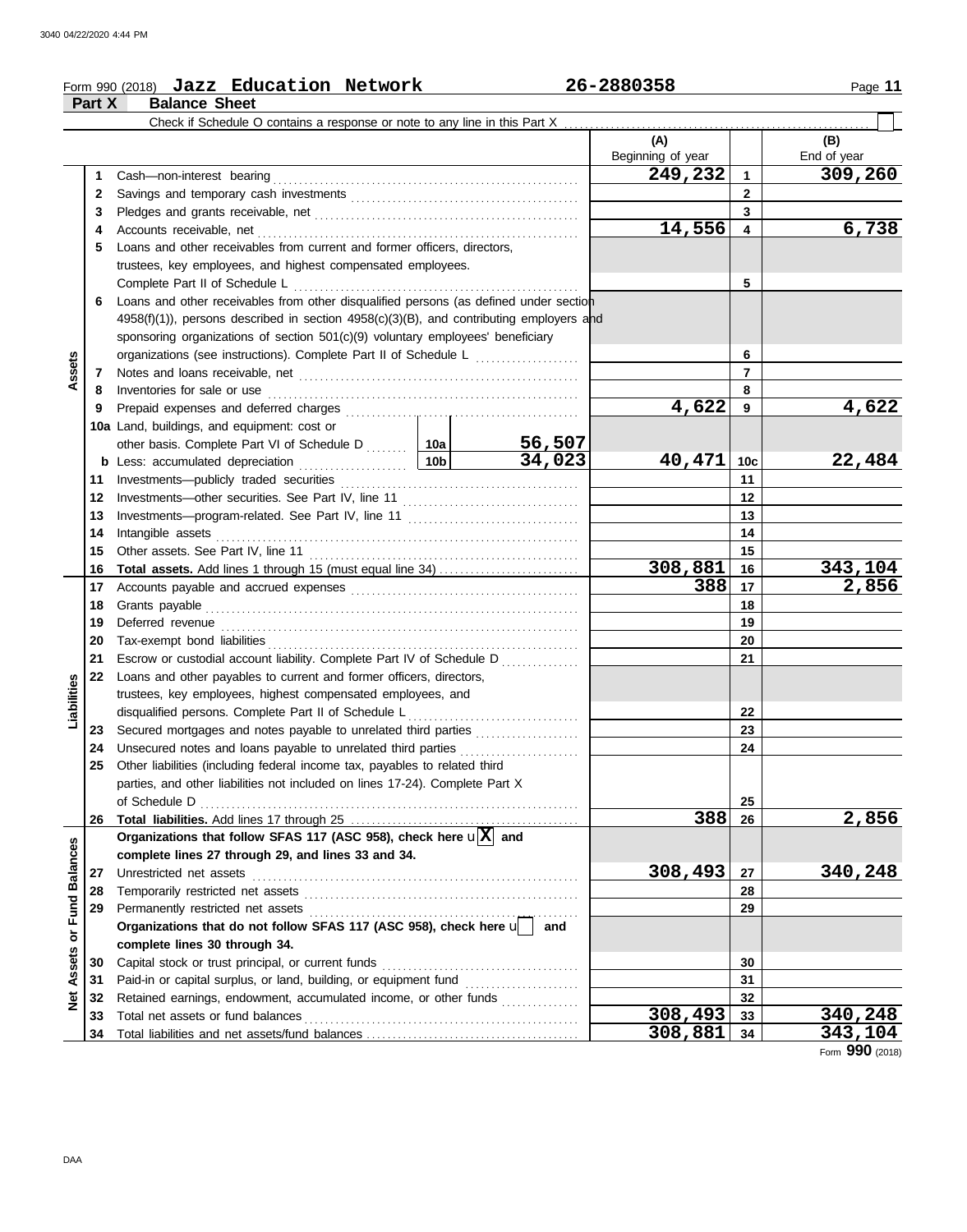|    | 26-2880358<br>Form 990 (2018) Jazz Education Network                                                           |                |                |             | Page 12   |  |  |
|----|----------------------------------------------------------------------------------------------------------------|----------------|----------------|-------------|-----------|--|--|
|    | <b>Reconciliation of Net Assets</b><br>Part XI                                                                 |                |                |             |           |  |  |
|    |                                                                                                                |                |                |             |           |  |  |
| 1  |                                                                                                                | $\mathbf{1}$   |                | 608, 695    |           |  |  |
| 2  | $\overline{2}$                                                                                                 |                |                |             |           |  |  |
| 3  | Revenue less expenses. Subtract line 2 from line 1                                                             | $\overline{3}$ |                | 576,940     | 31,755    |  |  |
| 4  | Net assets or fund balances at beginning of year (must equal Part X, line 33, column (A)) [[[[[[[[[[[[[[[[[[[  | $\overline{4}$ |                |             | 308,493   |  |  |
| 5  |                                                                                                                | 5              |                |             |           |  |  |
| 6  |                                                                                                                | 6              |                |             |           |  |  |
| 7  | Investment expenses <b>constant expenses</b>                                                                   | $\overline{7}$ |                |             |           |  |  |
| 8  |                                                                                                                | 8              |                |             |           |  |  |
| 9  |                                                                                                                | 9              |                |             |           |  |  |
| 10 | Net assets or fund balances at end of year. Combine lines 3 through 9 (must equal Part X, line                 |                |                |             |           |  |  |
|    |                                                                                                                | 10             |                | 340,248     |           |  |  |
|    | <b>Financial Statements and Reporting</b><br>Part XII                                                          |                |                |             |           |  |  |
|    |                                                                                                                |                |                |             |           |  |  |
|    |                                                                                                                |                |                | <b>Yes</b>  | <b>No</b> |  |  |
| 1. | Accounting method used to prepare the Form 990: $ \mathbf{X} $ Cash<br>Accrual<br>Other                        |                |                |             |           |  |  |
|    | If the organization changed its method of accounting from a prior year or checked "Other," explain in          |                |                |             |           |  |  |
|    | Schedule O.                                                                                                    |                |                |             |           |  |  |
|    | 2a Were the organization's financial statements compiled or reviewed by an independent accountant?             |                | 2a             |             | X         |  |  |
|    | If "Yes," check a box below to indicate whether the financial statements for the year were compiled or         |                |                |             |           |  |  |
|    | reviewed on a separate basis, consolidated basis, or both:                                                     |                |                |             |           |  |  |
|    | Both consolidated and separate basis<br>Separate basis<br>Consolidated basis                                   |                |                |             |           |  |  |
|    | <b>b</b> Were the organization's financial statements audited by an independent accountant?                    |                | 2 <sub>b</sub> | $\mathbf x$ |           |  |  |
|    | If "Yes," check a box below to indicate whether the financial statements for the year were audited on a        |                |                |             |           |  |  |
|    | separate basis, consolidated basis, or both:                                                                   |                |                |             |           |  |  |
|    | $ X $ Separate basis<br>Consolidated basis<br>  Both consolidated and separate basis                           |                |                |             |           |  |  |
|    | c If "Yes" to line 2a or 2b, does the organization have a committee that assumes responsibility for oversight  |                |                |             |           |  |  |
|    | of the audit, review, or compilation of its financial statements and selection of an independent accountant?   |                | 2с             | $\mathbf x$ |           |  |  |
|    | If the organization changed either its oversight process or selection process during the tax year, explain in  |                |                |             |           |  |  |
|    | Schedule O.                                                                                                    |                |                |             |           |  |  |
|    | 3a As a result of a federal award, was the organization required to undergo an audit or audits as set forth in |                |                |             |           |  |  |
|    | the Single Audit Act and OMB Circular A-133?                                                                   |                | 3a             |             | x         |  |  |
|    | b If "Yes," did the organization undergo the required audit or audits? If the organization did not undergo the |                |                |             |           |  |  |
|    | required audit or audits, explain why in Schedule O and describe any steps taken to undergo such audits.       |                | 3 <sub>b</sub> |             |           |  |  |

Form **990** (2018)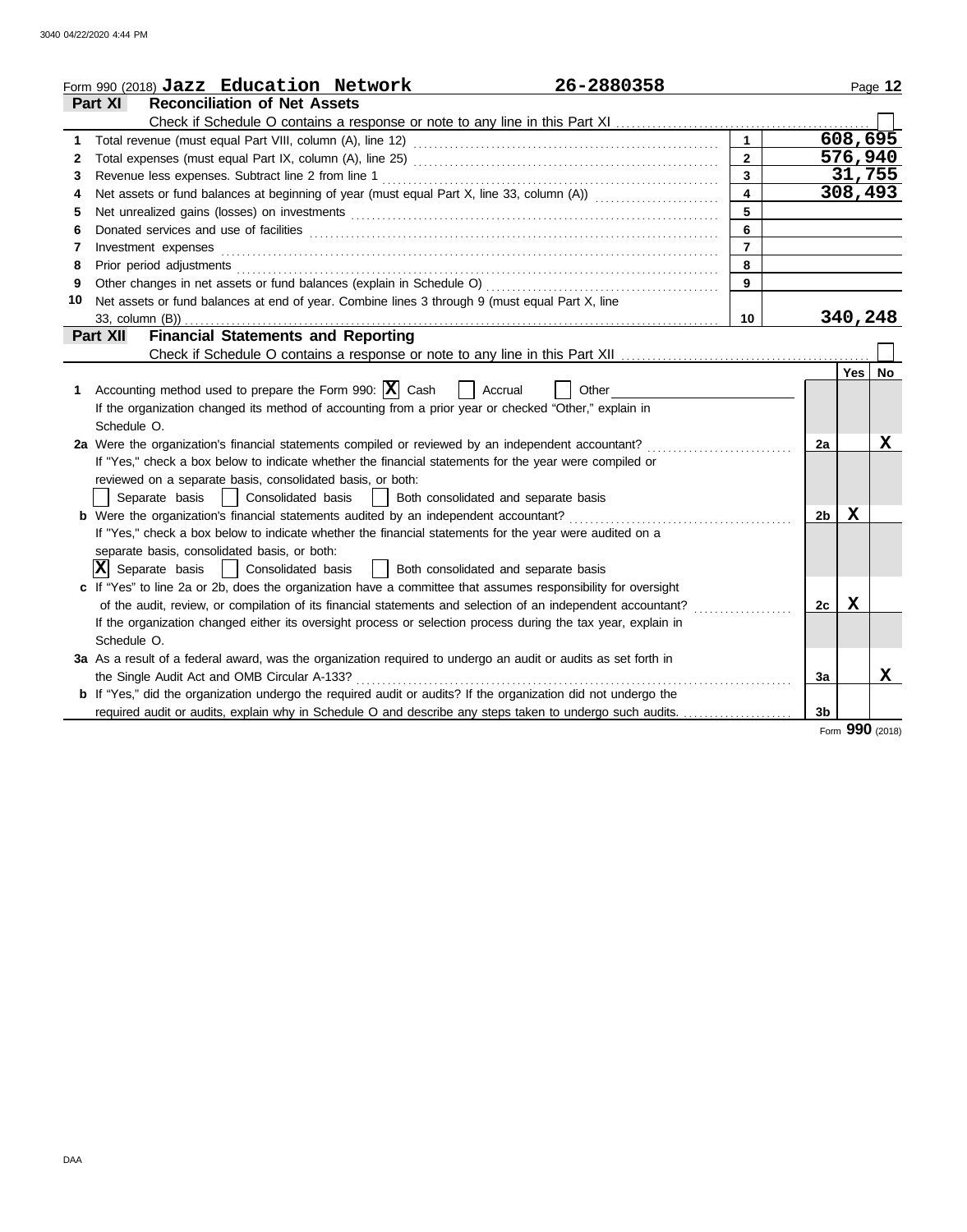|                 | Form 990 (2018) Jazz Education Network                                                                     |                                                               |                                        |                         |         |                 |                                                                                                 |        | 26-2880358                                                                                                                                                                                                             |                                                                                       |                                                                    | Page 8   |
|-----------------|------------------------------------------------------------------------------------------------------------|---------------------------------------------------------------|----------------------------------------|-------------------------|---------|-----------------|-------------------------------------------------------------------------------------------------|--------|------------------------------------------------------------------------------------------------------------------------------------------------------------------------------------------------------------------------|---------------------------------------------------------------------------------------|--------------------------------------------------------------------|----------|
| <b>Part VII</b> |                                                                                                            |                                                               |                                        |                         |         |                 |                                                                                                 |        | Section A. Officers, Directors, Trustees, Key Employees, and Highest Compensated Employees (continued)                                                                                                                 |                                                                                       |                                                                    |          |
|                 | (A)<br>Name and title                                                                                      | (B)<br>Average<br>hours per<br>week<br>(list any<br>hours for |                                        |                         |         | (C)<br>Position | (do not check more than one<br>box, unless person is both an<br>officer and a director/trustee) |        | (D)<br>Reportable<br>compensation<br>from<br>the<br>organization                                                                                                                                                       | (E)<br>Reportable<br>compensation from<br>related<br>organizations<br>(W-2/1099-MISC) | (F)<br>Estimated<br>amount of<br>other<br>compensation<br>from the |          |
|                 |                                                                                                            | related<br>organizations<br>below dotted<br>line)             | Individual 1<br>or director<br>trustee | nstitutional<br>trustee | Officer | Key employee    | Highest compensate<br>employee                                                                  | Former | (W-2/1099-MISC)                                                                                                                                                                                                        |                                                                                       | organization<br>and related<br>organizations                       |          |
| (20)            | David Kauffman                                                                                             |                                                               |                                        |                         |         |                 |                                                                                                 |        |                                                                                                                                                                                                                        |                                                                                       |                                                                    |          |
| Director        |                                                                                                            | 1.00<br>0.00                                                  | $\mathbf x$                            |                         |         |                 |                                                                                                 |        | 0                                                                                                                                                                                                                      | 0                                                                                     |                                                                    | 0        |
| (21)            | Sharon Burch                                                                                               |                                                               |                                        |                         |         |                 |                                                                                                 |        |                                                                                                                                                                                                                        |                                                                                       |                                                                    |          |
|                 | Managing Director                                                                                          | 40.00<br>0.00                                                 |                                        |                         | X       |                 |                                                                                                 |        | 69,496                                                                                                                                                                                                                 | 0                                                                                     |                                                                    | 0        |
|                 |                                                                                                            |                                                               |                                        |                         |         |                 |                                                                                                 |        |                                                                                                                                                                                                                        |                                                                                       |                                                                    |          |
|                 |                                                                                                            |                                                               |                                        |                         |         |                 |                                                                                                 |        |                                                                                                                                                                                                                        |                                                                                       |                                                                    |          |
|                 |                                                                                                            |                                                               |                                        |                         |         |                 |                                                                                                 |        |                                                                                                                                                                                                                        |                                                                                       |                                                                    |          |
|                 |                                                                                                            |                                                               |                                        |                         |         |                 |                                                                                                 |        |                                                                                                                                                                                                                        |                                                                                       |                                                                    |          |
|                 |                                                                                                            |                                                               |                                        |                         |         |                 |                                                                                                 |        |                                                                                                                                                                                                                        |                                                                                       |                                                                    |          |
|                 |                                                                                                            |                                                               |                                        |                         |         |                 |                                                                                                 |        |                                                                                                                                                                                                                        |                                                                                       |                                                                    |          |
|                 |                                                                                                            |                                                               |                                        |                         |         |                 |                                                                                                 | u      | 69,496                                                                                                                                                                                                                 |                                                                                       |                                                                    |          |
| $\mathbf{2}$    | c Total from continuation sheets to Part VII, Section A<br>reportable compensation from the organization u |                                                               |                                        |                         |         |                 |                                                                                                 | u      | Total number of individuals (including but not limited to those listed above) who received more than \$100,000 of                                                                                                      |                                                                                       |                                                                    |          |
| 3               |                                                                                                            |                                                               |                                        |                         |         |                 |                                                                                                 |        | Did the organization list any former officer, director, or trustee, key employee, or highest compensated                                                                                                               |                                                                                       |                                                                    | Yes   No |
| 4               |                                                                                                            |                                                               |                                        |                         |         |                 |                                                                                                 |        | For any individual listed on line 1a, is the sum of reportable compensation and other compensation from the                                                                                                            |                                                                                       | 3                                                                  |          |
|                 |                                                                                                            |                                                               |                                        |                         |         |                 |                                                                                                 |        | organization and related organizations greater than \$150,000? If "Yes," complete Schedule J for such<br>Did any person listed on line 1a receive or accrue compensation from any unrelated organization or individual |                                                                                       | 4                                                                  |          |
| 5               |                                                                                                            |                                                               |                                        |                         |         |                 |                                                                                                 |        |                                                                                                                                                                                                                        |                                                                                       | 5                                                                  |          |
| 1               | Section B. Independent Contractors                                                                         |                                                               |                                        |                         |         |                 |                                                                                                 |        | Complete this table for your five highest compensated independent contractors that received more than \$100,000 of                                                                                                     |                                                                                       |                                                                    |          |
|                 |                                                                                                            |                                                               |                                        |                         |         |                 |                                                                                                 |        | compensation from the organization. Report compensation for the calendar year ending with or within the organization's tax year.                                                                                       |                                                                                       |                                                                    |          |
|                 |                                                                                                            | (A)<br>Name and business address                              |                                        |                         |         |                 |                                                                                                 |        |                                                                                                                                                                                                                        | (B)<br>Description of services                                                        | (C)<br>Compensation                                                |          |
|                 |                                                                                                            |                                                               |                                        |                         |         |                 |                                                                                                 |        |                                                                                                                                                                                                                        |                                                                                       |                                                                    |          |
|                 |                                                                                                            |                                                               |                                        |                         |         |                 |                                                                                                 |        |                                                                                                                                                                                                                        |                                                                                       |                                                                    |          |
|                 |                                                                                                            |                                                               |                                        |                         |         |                 |                                                                                                 |        |                                                                                                                                                                                                                        |                                                                                       |                                                                    |          |
|                 |                                                                                                            |                                                               |                                        |                         |         |                 |                                                                                                 |        |                                                                                                                                                                                                                        |                                                                                       |                                                                    |          |
|                 |                                                                                                            |                                                               |                                        |                         |         |                 |                                                                                                 |        |                                                                                                                                                                                                                        |                                                                                       |                                                                    |          |

**2** Total number of independent contractors (including but not limited to those listed above) who received more than \$100,000 of compensation from the organization u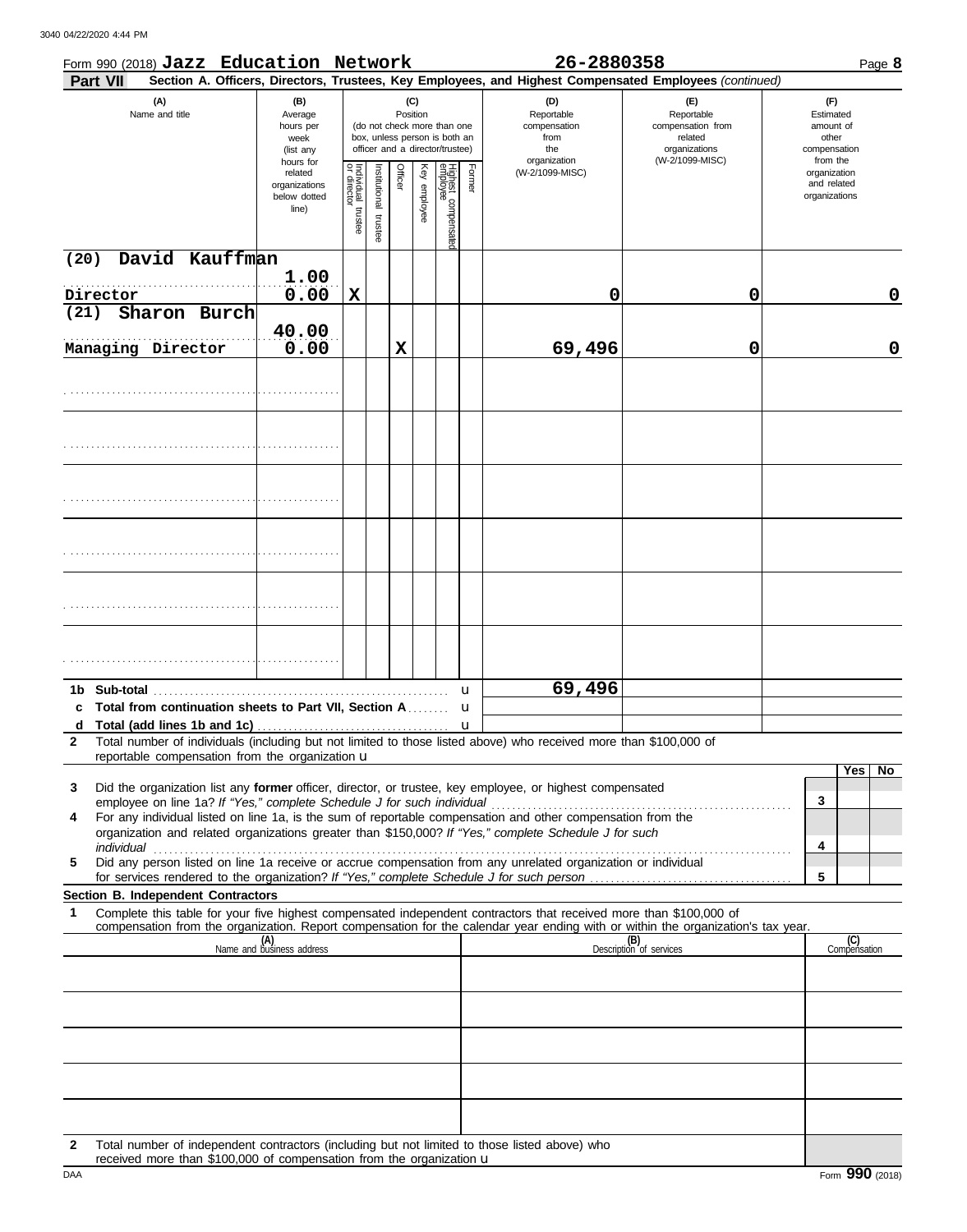|        | <b>SCHEDULE A</b>                     |                                                            | <b>Public Charity Status and Public Support</b>                                                                                                                                                                                                                                                                                                   |      |                                                      |                                        |                                 | OMB No. 1545-0047                    |
|--------|---------------------------------------|------------------------------------------------------------|---------------------------------------------------------------------------------------------------------------------------------------------------------------------------------------------------------------------------------------------------------------------------------------------------------------------------------------------------|------|------------------------------------------------------|----------------------------------------|---------------------------------|--------------------------------------|
|        | (Form 990 or 990-EZ)                  |                                                            | Complete if the organization is a section 501(c)(3) organization or a section 4947(a)(1) nonexempt charitable trust.                                                                                                                                                                                                                              | 2018 |                                                      |                                        |                                 |                                      |
|        | Department of the Treasury            |                                                            | La Attach to Form 990 or Form 990-EZ.                                                                                                                                                                                                                                                                                                             |      |                                                      |                                        |                                 | Open to Public                       |
|        | Internal Revenue Service              |                                                            | u Go to www.irs.gov/Form990 for instructions and the latest information.                                                                                                                                                                                                                                                                          |      |                                                      |                                        |                                 | <b>Inspection</b>                    |
|        | Name of the organization              |                                                            |                                                                                                                                                                                                                                                                                                                                                   |      | Employer identification number                       |                                        |                                 |                                      |
|        | Part I                                | Jazz Education Network                                     | Reason for Public Charity Status (All organizations must complete this part.)                                                                                                                                                                                                                                                                     |      |                                                      |                                        | 26-2880358<br>See instructions. |                                      |
|        |                                       |                                                            | The organization is not a private foundation because it is: (For lines 1 through 12, check only one box.)                                                                                                                                                                                                                                         |      |                                                      |                                        |                                 |                                      |
| 1      |                                       |                                                            | A church, convention of churches, or association of churches described in <b>section 170(b)(1)(A)(i).</b>                                                                                                                                                                                                                                         |      |                                                      |                                        |                                 |                                      |
| 2      |                                       |                                                            | A school described in section 170(b)(1)(A)(ii). (Attach Schedule E (Form 990 or 990-EZ).)                                                                                                                                                                                                                                                         |      |                                                      |                                        |                                 |                                      |
| 3      |                                       |                                                            | A hospital or a cooperative hospital service organization described in section 170(b)(1)(A)(iii).                                                                                                                                                                                                                                                 |      |                                                      |                                        |                                 |                                      |
| 4      |                                       |                                                            | A medical research organization operated in conjunction with a hospital described in section 170(b)(1)(A)(iii). Enter the hospital's name,                                                                                                                                                                                                        |      |                                                      |                                        |                                 |                                      |
| 5      | city, and state:                      |                                                            | An organization operated for the benefit of a college or university owned or operated by a governmental unit described in                                                                                                                                                                                                                         |      |                                                      |                                        |                                 |                                      |
|        |                                       | section 170(b)(1)(A)(iv). (Complete Part II.)              |                                                                                                                                                                                                                                                                                                                                                   |      |                                                      |                                        |                                 |                                      |
| 6      |                                       |                                                            | A federal, state, or local government or governmental unit described in section 170(b)(1)(A)(v).                                                                                                                                                                                                                                                  |      |                                                      |                                        |                                 |                                      |
| 7      | X                                     | described in section 170(b)(1)(A)(vi). (Complete Part II.) | An organization that normally receives a substantial part of its support from a governmental unit or from the general public                                                                                                                                                                                                                      |      |                                                      |                                        |                                 |                                      |
| 8<br>9 |                                       |                                                            | A community trust described in section 170(b)(1)(A)(vi). (Complete Part II.)<br>An agricultural research organization described in section 170(b)(1)(A)(ix) operated in conjunction with a land-grant college                                                                                                                                     |      |                                                      |                                        |                                 |                                      |
|        | university:                           |                                                            | or university or a non-land-grant college of agriculture (see instructions). Enter the name, city, and state of the college or                                                                                                                                                                                                                    |      |                                                      |                                        |                                 |                                      |
| 10     |                                       |                                                            | An organization that normally receives: (1) more than 33 1/3% of its support from contributions, membership fees, and gross                                                                                                                                                                                                                       |      |                                                      |                                        |                                 |                                      |
|        |                                       |                                                            | receipts from activities related to its exempt functions—subject to certain exceptions, and (2) no more than 33 1/3% of its<br>support from gross investment income and unrelated business taxable income (less section 511 tax) from businesses<br>acquired by the organization after June 30, 1975. See section 509(a)(2). (Complete Part III.) |      |                                                      |                                        |                                 |                                      |
| 11     |                                       |                                                            | An organization organized and operated exclusively to test for public safety. See section 509(a)(4).                                                                                                                                                                                                                                              |      |                                                      |                                        |                                 |                                      |
| 12     |                                       |                                                            | An organization organized and operated exclusively for the benefit of, to perform the functions of, or to carry out the purposes                                                                                                                                                                                                                  |      |                                                      |                                        |                                 |                                      |
|        |                                       |                                                            | of one or more publicly supported organizations described in section $509(a)(1)$ or section $509(a)(2)$ . See section $509(a)(3)$ .<br>Check the box in lines 12a through 12d that describes the type of supporting organization and complete lines 12e, 12f, and 12g.                                                                            |      |                                                      |                                        |                                 |                                      |
|        | a                                     |                                                            | Type I. A supporting organization operated, supervised, or controlled by its supported organization(s), typically by giving                                                                                                                                                                                                                       |      |                                                      |                                        |                                 |                                      |
|        |                                       |                                                            | the supported organization(s) the power to regularly appoint or elect a majority of the directors or trustees of the<br>supporting organization. You must complete Part IV, Sections A and B.                                                                                                                                                     |      |                                                      |                                        |                                 |                                      |
|        | b                                     |                                                            | Type II. A supporting organization supervised or controlled in connection with its supported organization(s), by having<br>control or management of the supporting organization vested in the same persons that control or manage the supported                                                                                                   |      |                                                      |                                        |                                 |                                      |
|        | c                                     |                                                            | organization(s). You must complete Part IV, Sections A and C.<br>Type III functionally integrated. A supporting organization operated in connection with, and functionally integrated with,<br>its supported organization(s) (see instructions). You must complete Part IV, Sections A, D, and E.                                                 |      |                                                      |                                        |                                 |                                      |
|        | d                                     |                                                            | Type III non-functionally integrated. A supporting organization operated in connection with its supported organization(s)<br>that is not functionally integrated. The organization generally must satisfy a distribution requirement and an attentiveness                                                                                         |      |                                                      |                                        |                                 |                                      |
|        |                                       |                                                            | requirement (see instructions). You must complete Part IV, Sections A and D, and Part V.                                                                                                                                                                                                                                                          |      |                                                      |                                        |                                 |                                      |
|        | е                                     |                                                            | Check this box if the organization received a written determination from the IRS that it is a Type I, Type II, Type III<br>functionally integrated, or Type III non-functionally integrated supporting organization.                                                                                                                              |      |                                                      |                                        |                                 |                                      |
|        | f                                     | Enter the number of supported organizations                |                                                                                                                                                                                                                                                                                                                                                   |      |                                                      |                                        |                                 |                                      |
|        | g                                     |                                                            | Provide the following information about the supported organization(s).                                                                                                                                                                                                                                                                            |      |                                                      |                                        |                                 |                                      |
|        | (i) Name of supported<br>organization | (ii) EIN                                                   | (iii) Type of organization<br>(described on lines 1-10                                                                                                                                                                                                                                                                                            |      | (iv) Is the organization<br>listed in your governing | (v) Amount of monetary<br>support (see |                                 | (vi) Amount of<br>other support (see |
|        |                                       |                                                            | above (see instructions))                                                                                                                                                                                                                                                                                                                         |      | document?                                            | instructions)                          |                                 | instructions)                        |
| (A)    |                                       |                                                            |                                                                                                                                                                                                                                                                                                                                                   | Yes  | No                                                   |                                        |                                 |                                      |
|        |                                       |                                                            |                                                                                                                                                                                                                                                                                                                                                   |      |                                                      |                                        |                                 |                                      |
| (B)    |                                       |                                                            |                                                                                                                                                                                                                                                                                                                                                   |      |                                                      |                                        |                                 |                                      |
| (C)    |                                       |                                                            |                                                                                                                                                                                                                                                                                                                                                   |      |                                                      |                                        |                                 |                                      |
| (D)    |                                       |                                                            |                                                                                                                                                                                                                                                                                                                                                   |      |                                                      |                                        |                                 |                                      |
| (E)    |                                       |                                                            |                                                                                                                                                                                                                                                                                                                                                   |      |                                                      |                                        |                                 |                                      |
|        |                                       |                                                            |                                                                                                                                                                                                                                                                                                                                                   |      |                                                      |                                        |                                 |                                      |
| Total  |                                       |                                                            |                                                                                                                                                                                                                                                                                                                                                   |      |                                                      |                                        |                                 |                                      |

**For Paperwork Reduction Act Notice, see the Instructions for Form 990 or 990-EZ.**

**Schedule A (Form 990 or 990-EZ) 2018**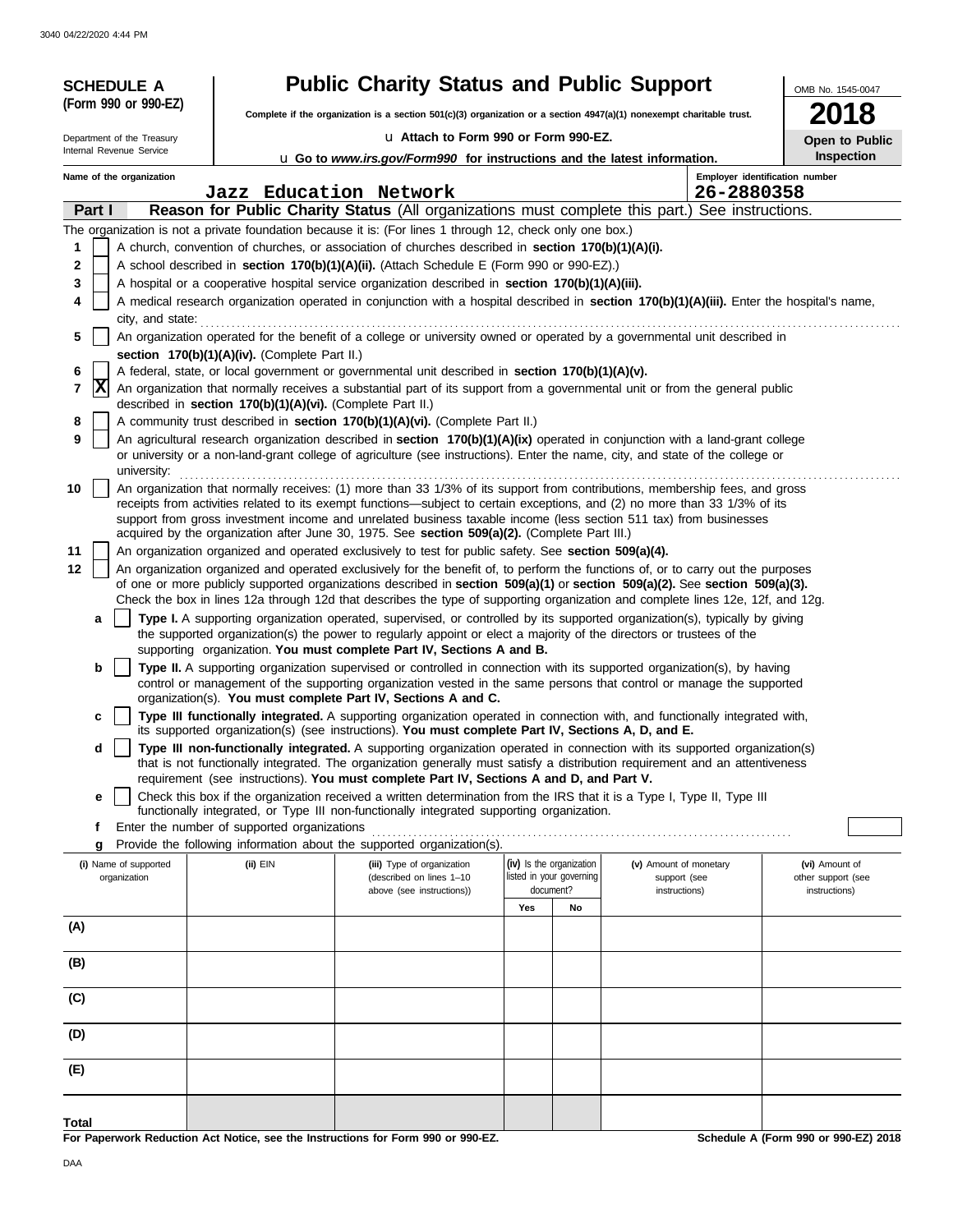|              | Schedule A (Form 990 or 990-EZ) 2018<br>Support Schedule for Organizations Described in Sections 170(b)(1)(A)(iv) and 170(b)(1)(A)(vi)<br>Part II                                                                              | Jazz Education Network |                 |            |            | 26-2880358 | Page 2                          |
|--------------|--------------------------------------------------------------------------------------------------------------------------------------------------------------------------------------------------------------------------------|------------------------|-----------------|------------|------------|------------|---------------------------------|
|              | (Complete only if you checked the box on line 5, 7, or 8 of Part I or if the organization failed to qualify under                                                                                                              |                        |                 |            |            |            |                                 |
|              | Part III. If the organization fails to qualify under the tests listed below, please complete Part III.)                                                                                                                        |                        |                 |            |            |            |                                 |
|              | <b>Section A. Public Support</b>                                                                                                                                                                                               |                        |                 |            |            |            |                                 |
|              | Calendar year (or fiscal year beginning in) $\mathbf u$                                                                                                                                                                        | (a) 2014               | (b) 2015        | $(c)$ 2016 | $(d)$ 2017 | (e) $2018$ | (f) Total                       |
|              |                                                                                                                                                                                                                                |                        |                 |            |            |            |                                 |
| 1            | Gifts, grants, contributions, and                                                                                                                                                                                              |                        |                 |            |            |            |                                 |
|              | membership fees received. (Do not<br>include any "unusual grants.")                                                                                                                                                            | 178,203                | 165,942         | 192,950    | 236,403    | 267, 131   | 1,040,629                       |
|              |                                                                                                                                                                                                                                |                        |                 |            |            |            |                                 |
| $\mathbf{2}$ | Tax revenues levied for the<br>organization's benefit and either paid                                                                                                                                                          |                        |                 |            |            |            |                                 |
|              | to or expended on its behalf                                                                                                                                                                                                   |                        |                 |            |            |            |                                 |
|              |                                                                                                                                                                                                                                |                        |                 |            |            |            |                                 |
| 3            | The value of services or facilities<br>furnished by a governmental unit to the                                                                                                                                                 |                        |                 |            |            |            |                                 |
|              | organization without charge                                                                                                                                                                                                    |                        |                 |            |            |            |                                 |
| 4            | Total. Add lines 1 through 3                                                                                                                                                                                                   | 178,203                | 165,942         | 192,950    | 236,403    | 267,131    | 1,040,629                       |
| 5            | The portion of total contributions by                                                                                                                                                                                          |                        |                 |            |            |            |                                 |
|              | each person (other than a                                                                                                                                                                                                      |                        |                 |            |            |            |                                 |
|              | governmental unit or publicly<br>supported organization) included on                                                                                                                                                           |                        |                 |            |            |            |                                 |
|              | line 1 that exceeds 2% of the amount                                                                                                                                                                                           |                        |                 |            |            |            |                                 |
|              | shown on line 11, column (f) $\ldots$                                                                                                                                                                                          |                        |                 |            |            |            | 69,131                          |
| 6            | Public support. Subtract line 5 from line 4.                                                                                                                                                                                   |                        |                 |            |            |            | 971,498                         |
|              | <b>Section B. Total Support</b>                                                                                                                                                                                                |                        |                 |            |            |            |                                 |
|              | Calendar year (or fiscal year beginning in) <b>u</b>                                                                                                                                                                           | (a) 2014               | (b) 2015        | (c) 2016   | $(d)$ 2017 | (e) 2018   | (f) Total                       |
| 7            | Amounts from line 4                                                                                                                                                                                                            | 178,203                | 165,942         | 192,950    | 236,403    | 267,131    | 1,040,629                       |
| 8            | Gross income from interest, dividends,<br>payments received on securities loans,                                                                                                                                               |                        |                 |            |            |            |                                 |
|              | rents, royalties, and income from                                                                                                                                                                                              |                        |                 |            |            |            |                                 |
|              | similar sources                                                                                                                                                                                                                | 1,062                  | 32 <sub>1</sub> | 1,508      | 148        | 73         | 2,823                           |
| 9            | Net income from unrelated business                                                                                                                                                                                             |                        |                 |            |            |            |                                 |
|              | activities, whether or not the business                                                                                                                                                                                        |                        |                 |            |            |            |                                 |
|              | is regularly carried on                                                                                                                                                                                                        |                        |                 |            |            |            |                                 |
| 10           | Other income. Do not include gain or                                                                                                                                                                                           |                        |                 |            |            |            |                                 |
|              | loss from the sale of capital assets<br>(Explain in Part VI.)                                                                                                                                                                  |                        |                 |            |            |            |                                 |
| 11           | Total support. Add lines 7 through 10                                                                                                                                                                                          |                        |                 |            |            |            | 1,043,452                       |
| 12           | Gross receipts from related activities, etc. (see instructions)                                                                                                                                                                |                        |                 |            |            | 12         | 417,014                         |
| 13           | First five years. If the Form 990 is for the organization's first, second, third, fourth, or fifth tax year as a section 501(c)(3)                                                                                             |                        |                 |            |            |            |                                 |
|              |                                                                                                                                                                                                                                |                        |                 |            |            |            | $\overline{ }$                  |
|              | Section C. Computation of Public Support Percentage                                                                                                                                                                            |                        |                 |            |            |            |                                 |
| 14           |                                                                                                                                                                                                                                |                        |                 |            |            | 14         | 93.10%                          |
| 15           |                                                                                                                                                                                                                                |                        |                 |            |            | 15         | 93.02%                          |
| 16a          | 33 1/3% support test-2018. If the organization did not check the box on line 13, and line 14 is 33 1/3% or more, check this                                                                                                    |                        |                 |            |            |            |                                 |
|              | box and stop here. The organization qualifies as a publicly supported organization                                                                                                                                             |                        |                 |            |            |            | $\blacktriangleright$ $\vert$ X |
| b            | 33 1/3% support test-2017. If the organization did not check a box on line 13 or 16a, and line 15 is 33 1/3% or more, check                                                                                                    |                        |                 |            |            |            |                                 |
|              | this box and stop here. The organization qualifies as a publicly supported organization [11] content content content content of the state of the state of the state of the state of the state of the state of the state of the |                        |                 |            |            |            |                                 |
|              | 17a 10%-facts-and-circumstances test-2018. If the organization did not check a box on line 13, 16a, or 16b, and line 14 is                                                                                                     |                        |                 |            |            |            |                                 |
|              | 10% or more, and if the organization meets the "facts-and-circumstances" test, check this box and stop here. Explain in                                                                                                        |                        |                 |            |            |            |                                 |
|              | Part VI how the organization meets the "facts-and-circumstances" test. The organization qualifies as a publicly supported                                                                                                      |                        |                 |            |            |            |                                 |
|              | organization<br>10%-facts-and-circumstances test-2017. If the organization did not check a box on line 13, 16a, 16b, or 17a, and line                                                                                          |                        |                 |            |            |            |                                 |
| b            | 15 is 10% or more, and if the organization meets the "facts-and-circumstances" test, check this box and stop here.                                                                                                             |                        |                 |            |            |            |                                 |
|              | Explain in Part VI how the organization meets the "facts-and-circumstances" test. The organization qualifies as a publicly                                                                                                     |                        |                 |            |            |            |                                 |
|              | supported organization                                                                                                                                                                                                         |                        |                 |            |            |            |                                 |
| 18           | Private foundation. If the organization did not check a box on line 13, 16a, 16b, 17a, or 17b, check this box and see                                                                                                          |                        |                 |            |            |            |                                 |
|              |                                                                                                                                                                                                                                |                        |                 |            |            |            |                                 |
|              |                                                                                                                                                                                                                                |                        |                 |            |            |            |                                 |

**Schedule A (Form 990 or 990-EZ) 2018**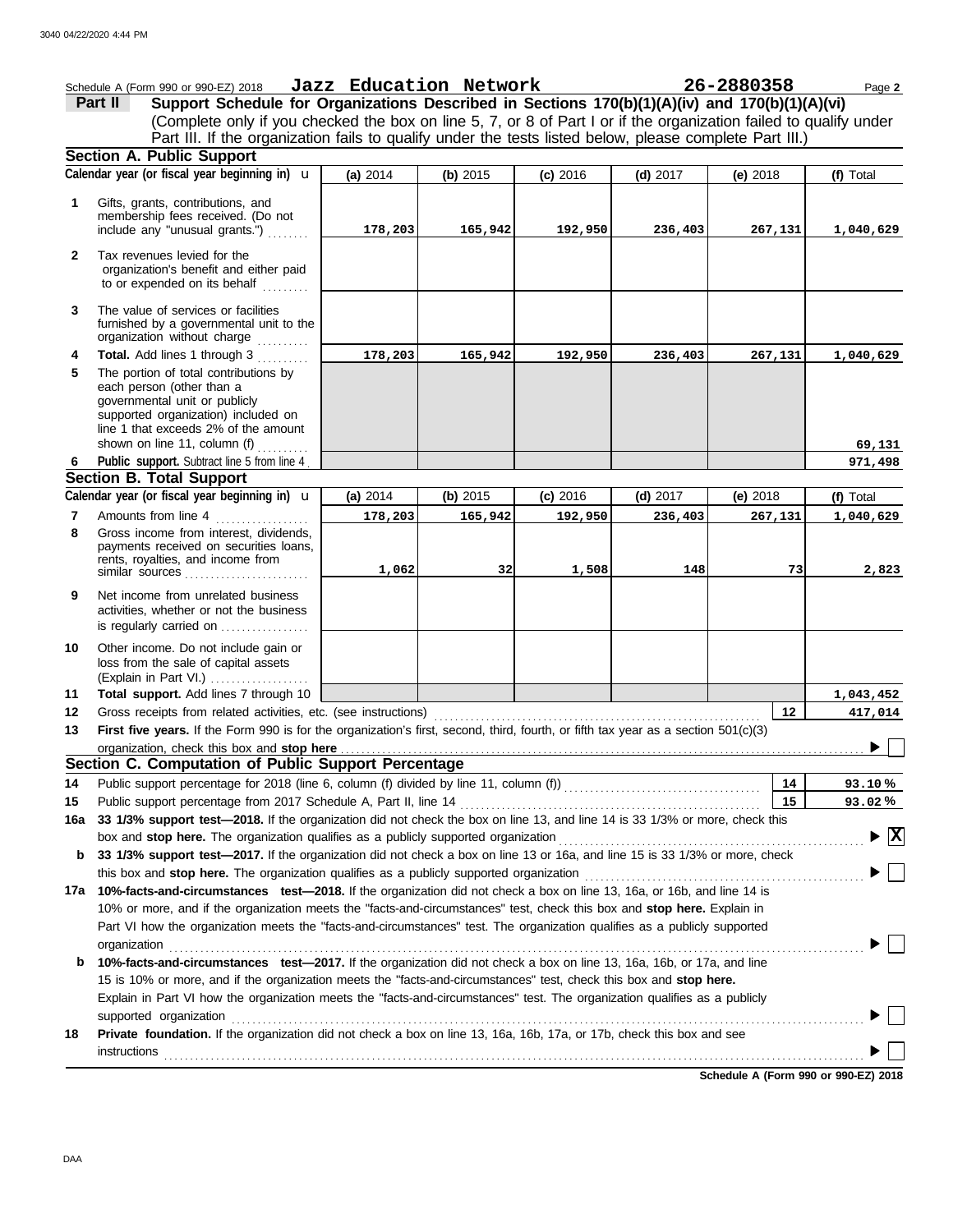|              | Schedule A (Form 990 or 990-EZ) 2018                                                                                                                                              | Jazz Education Network |          |            |            | 26-2880358 | Page 3    |
|--------------|-----------------------------------------------------------------------------------------------------------------------------------------------------------------------------------|------------------------|----------|------------|------------|------------|-----------|
|              | Support Schedule for Organizations Described in Section 509(a)(2)<br>Part III                                                                                                     |                        |          |            |            |            |           |
|              | (Complete only if you checked the box on line 10 of Part I or if the organization failed to qualify under Part II.                                                                |                        |          |            |            |            |           |
|              | If the organization fails to qualify under the tests listed below, please complete Part II.)                                                                                      |                        |          |            |            |            |           |
|              | <b>Section A. Public Support</b>                                                                                                                                                  |                        |          |            |            |            |           |
|              | Calendar year (or fiscal year beginning in) $\mathbf u$                                                                                                                           | (a) 2014               | (b) 2015 | $(c)$ 2016 | $(d)$ 2017 | (e) $2018$ | (f) Total |
| 1            | Gifts, grants, contributions, and membership<br>fees received. (Do not include any "unusual grants.")                                                                             |                        |          |            |            |            |           |
| $\mathbf{2}$ | Gross receipts from admissions, merchandise<br>sold or services performed, or facilities<br>furnished in any activity that is related to the<br>organization's tax-exempt purpose |                        |          |            |            |            |           |
| 3            | Gross receipts from activities that are not an<br>unrelated trade or business under section 513                                                                                   |                        |          |            |            |            |           |
| 4            | Tax revenues levied for the<br>organization's benefit and either paid<br>to or expended on its behalf                                                                             |                        |          |            |            |            |           |
| 5            | The value of services or facilities<br>furnished by a governmental unit to the<br>organization without charge                                                                     |                        |          |            |            |            |           |
| 6            | Total. Add lines 1 through 5                                                                                                                                                      |                        |          |            |            |            |           |
|              | <b>7a</b> Amounts included on lines 1, 2, and 3<br>received from disqualified persons                                                                                             |                        |          |            |            |            |           |
| b            | Amounts included on lines 2 and 3<br>received from other than disqualified<br>persons that exceed the greater of \$5,000<br>or 1% of the amount on line 13 for the year           |                        |          |            |            |            |           |
| C            | Add lines 7a and 7b                                                                                                                                                               |                        |          |            |            |            |           |
| 8            | Public support. (Subtract line 7c from<br>line 6.) $\ldots$                                                                                                                       |                        |          |            |            |            |           |
|              | <b>Section B. Total Support</b>                                                                                                                                                   |                        |          |            |            |            |           |
|              | Calendar year (or fiscal year beginning in) <b>u</b>                                                                                                                              | (a) 2014               | (b) 2015 | $(c)$ 2016 | $(d)$ 2017 | (e) $2018$ | (f) Total |
| 9            | Amounts from line 6                                                                                                                                                               |                        |          |            |            |            |           |
| 10a          | Gross income from interest, dividends,<br>payments received on securities loans, rents,<br>royalties, and income from similar sources.                                            |                        |          |            |            |            |           |
|              | Unrelated business taxable income (less<br>section 511 taxes) from businesses<br>acquired after June 30, 1975                                                                     |                        |          |            |            |            |           |
|              | c Add lines 10a and 10b $\ldots$                                                                                                                                                  |                        |          |            |            |            |           |
| 11           | Net income from unrelated business<br>activities not included in line 10b, whether<br>or not the business is regularly carried on.                                                |                        |          |            |            |            |           |
| 12           | Other income. Do not include gain or<br>loss from the sale of capital assets<br>(Explain in Part VI.)<br>.                                                                        |                        |          |            |            |            |           |
| 13           | Total support. (Add lines 9, 10c, 11,<br>and 12.)                                                                                                                                 |                        |          |            |            |            |           |
| 14           | First five years. If the Form 990 is for the organization's first, second, third, fourth, or fifth tax year as a section 501(c)(3)<br>organization, check this box and stop here  |                        |          |            |            |            |           |
|              | Section C. Computation of Public Support Percentage                                                                                                                               |                        |          |            |            |            |           |
| 15           |                                                                                                                                                                                   |                        |          |            |            | 15         | %         |
| 16           |                                                                                                                                                                                   |                        |          |            |            | 16         | %         |
|              | Section D. Computation of Investment Income Percentage                                                                                                                            |                        |          |            |            |            |           |
| 17           |                                                                                                                                                                                   |                        |          |            |            | 17         | %         |
| 18           |                                                                                                                                                                                   |                        |          |            |            | 18         | %         |
| 19a          | 33 1/3% support tests—2018. If the organization did not check the box on line 14, and line 15 is more than 33 1/3%, and line                                                      |                        |          |            |            |            |           |
|              | 17 is not more than 33 1/3%, check this box and stop here. The organization qualifies as a publicly supported organization                                                        |                        |          |            |            |            |           |
| b            | 33 1/3% support tests—2017. If the organization did not check a box on line 14 or line 19a, and line 16 is more than 33 1/3%, and                                                 |                        |          |            |            |            |           |
|              | line 18 is not more than 33 1/3%, check this box and stop here. The organization qualifies as a publicly supported organization                                                   |                        |          |            |            |            |           |
| 20           |                                                                                                                                                                                   |                        |          |            |            |            |           |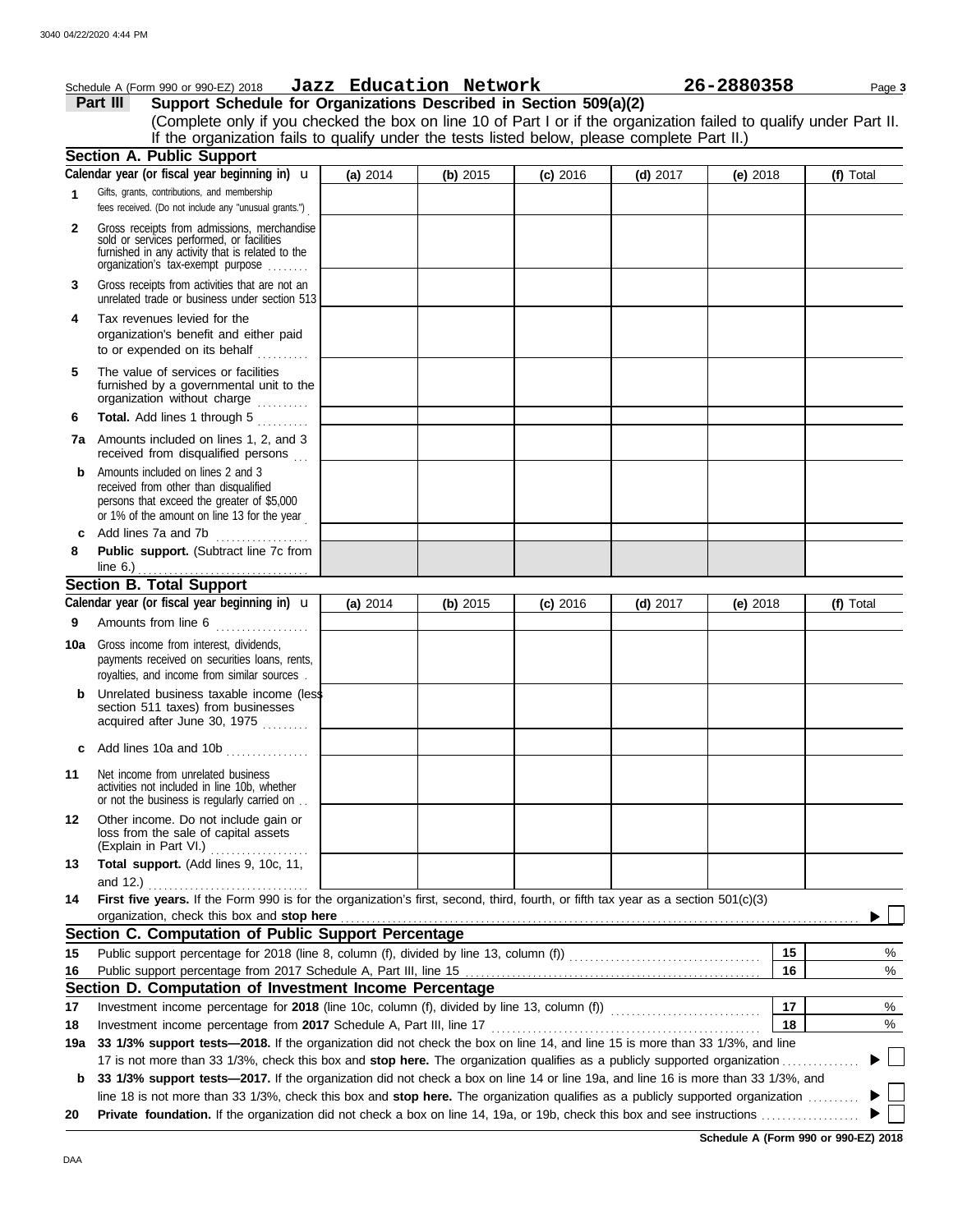|     | Jazz Education Network<br>Schedule A (Form 990 or 990-EZ) 2018                                                      | 26-2880358      | Page 4           |
|-----|---------------------------------------------------------------------------------------------------------------------|-----------------|------------------|
|     | <b>Supporting Organizations</b><br><b>Part IV</b>                                                                   |                 |                  |
|     | (Complete only if you checked a box in line 12 on Part I. If you checked 12a of Part I, complete Sections A         |                 |                  |
|     | and B. If you checked 12b of Part I, complete Sections A and C. If you checked 12c of Part I, complete              |                 |                  |
|     | Sections A, D, and E. If you checked 12d of Part I, complete Sections A and D, and complete Part V.)                |                 |                  |
|     | Section A. All Supporting Organizations                                                                             |                 |                  |
|     |                                                                                                                     |                 | <b>Yes</b><br>No |
| 1   | Are all of the organization's supported organizations listed by name in the organization's governing                |                 |                  |
|     | documents? If "No," describe in Part VI how the supported organizations are designated. If designated by            |                 |                  |
|     | class or purpose, describe the designation. If historic and continuing relationship, explain.                       | 1               |                  |
| 2   | Did the organization have any supported organization that does not have an IRS determination of status              |                 |                  |
|     | under section 509(a)(1) or (2)? If "Yes," explain in Part VI how the organization determined that the supported     |                 |                  |
|     | organization was described in section 509(a)(1) or (2).                                                             | 2               |                  |
| За  | Did the organization have a supported organization described in section $501(c)(4)$ , (5), or (6)? If "Yes," answer |                 |                  |
|     | $(b)$ and $(c)$ below.                                                                                              | 3a              |                  |
| b   | Did the organization confirm that each supported organization qualified under section 501(c)(4), (5), or (6) and    |                 |                  |
|     | satisfied the public support tests under section 509(a)(2)? If "Yes," describe in Part VI when and how the          |                 |                  |
|     | organization made the determination.                                                                                | 3b              |                  |
| c   | Did the organization ensure that all support to such organizations was used exclusively for section $170(c)(2)(B)$  |                 |                  |
|     | purposes? If "Yes," explain in Part VI what controls the organization put in place to ensure such use.              | 3c              |                  |
| 4a  | Was any supported organization not organized in the United States ("foreign supported organization")? If            |                 |                  |
|     | "Yes," and if you checked 12a or 12b in Part I, answer (b) and (c) below.                                           | 4a              |                  |
| b   | Did the organization have ultimate control and discretion in deciding whether to make grants to the foreign         |                 |                  |
|     | supported organization? If "Yes," describe in Part VI how the organization had such control and discretion          |                 |                  |
|     | despite being controlled or supervised by or in connection with its supported organizations.                        | 4b              |                  |
| c   | Did the organization support any foreign supported organization that does not have an IRS determination             |                 |                  |
|     | under sections $501(c)(3)$ and $509(a)(1)$ or (2)? If "Yes," explain in Part VI what controls the organization used |                 |                  |
|     | to ensure that all support to the foreign supported organization was used exclusively for section $170(c)(2)(B)$    |                 |                  |
|     | purposes.                                                                                                           | 4c              |                  |
| 5a  | Did the organization add, substitute, or remove any supported organizations during the tax year? If "Yes,"          |                 |                  |
|     | answer (b) and (c) below (if applicable). Also, provide detail in Part VI, including (i) the names and EIN          |                 |                  |
|     | numbers of the supported organizations added, substituted, or removed; (ii) the reasons for each such action;       |                 |                  |
|     | (iii) the authority under the organization's organizing document authorizing such action; and (iv) how the action   |                 |                  |
|     | was accomplished (such as by amendment to the organizing document).                                                 | 5a              |                  |
| b   | Type I or Type II only. Was any added or substituted supported organization part of a class already                 |                 |                  |
|     | designated in the organization's organizing document?                                                               | 5b              |                  |
| c   | Substitutions only. Was the substitution the result of an event beyond the organization's control?                  | 5c              |                  |
| 6   | Did the organization provide support (whether in the form of grants or the provision of services or facilities) to  |                 |                  |
|     | anyone other than (i) its supported organizations, (ii) individuals that are part of the charitable class benefited |                 |                  |
|     | by one or more of its supported organizations, or (iii) other supporting organizations that also support or         |                 |                  |
|     | benefit one or more of the filing organization's supported organizations? If "Yes," provide detail in Part VI.      | 6               |                  |
| 7   | Did the organization provide a grant, loan, compensation, or other similar payment to a substantial contributor     |                 |                  |
|     | (as defined in section $4958(c)(3)(C)$ ), a family member of a substantial contributor, or a 35% controlled entity  |                 |                  |
|     | with regard to a substantial contributor? If "Yes," complete Part I of Schedule L (Form 990 or 990-EZ).             | 7               |                  |
| 8   | Did the organization make a loan to a disqualified person (as defined in section 4958) not described in line 7?     |                 |                  |
|     | If "Yes," complete Part I of Schedule L (Form 990 or 990-EZ).                                                       | 8               |                  |
| 9a  | Was the organization controlled directly or indirectly at any time during the tax year by one or more               |                 |                  |
|     | disqualified persons as defined in section 4946 (other than foundation managers and organizations described         |                 |                  |
|     | in section 509(a)(1) or (2))? If "Yes," provide detail in Part VI.                                                  | 9a              |                  |
| b   | Did one or more disqualified persons (as defined in line 9a) hold a controlling interest in any entity in which     |                 |                  |
|     | the supporting organization had an interest? If "Yes," provide detail in Part VI.                                   | 9b              |                  |
| c   | Did a disqualified person (as defined in line 9a) have an ownership interest in, or derive any personal benefit     |                 |                  |
|     | from, assets in which the supporting organization also had an interest? If "Yes," provide detail in Part VI.        | 9c              |                  |
| 10a | Was the organization subject to the excess business holdings rules of section 4943 because of section               |                 |                  |
|     | 4943(f) (regarding certain Type II supporting organizations, and all Type III non-functionally integrated           |                 |                  |
|     | supporting organizations)? If "Yes," answer 10b below.                                                              | 10a             |                  |
| b   | Did the organization have any excess business holdings in the tax year? (Use Schedule C, Form 4720, to              |                 |                  |
|     | determine whether the organization had excess business holdings.)                                                   | 10 <sub>b</sub> |                  |

**Schedule A (Form 990 or 990-EZ) 2018**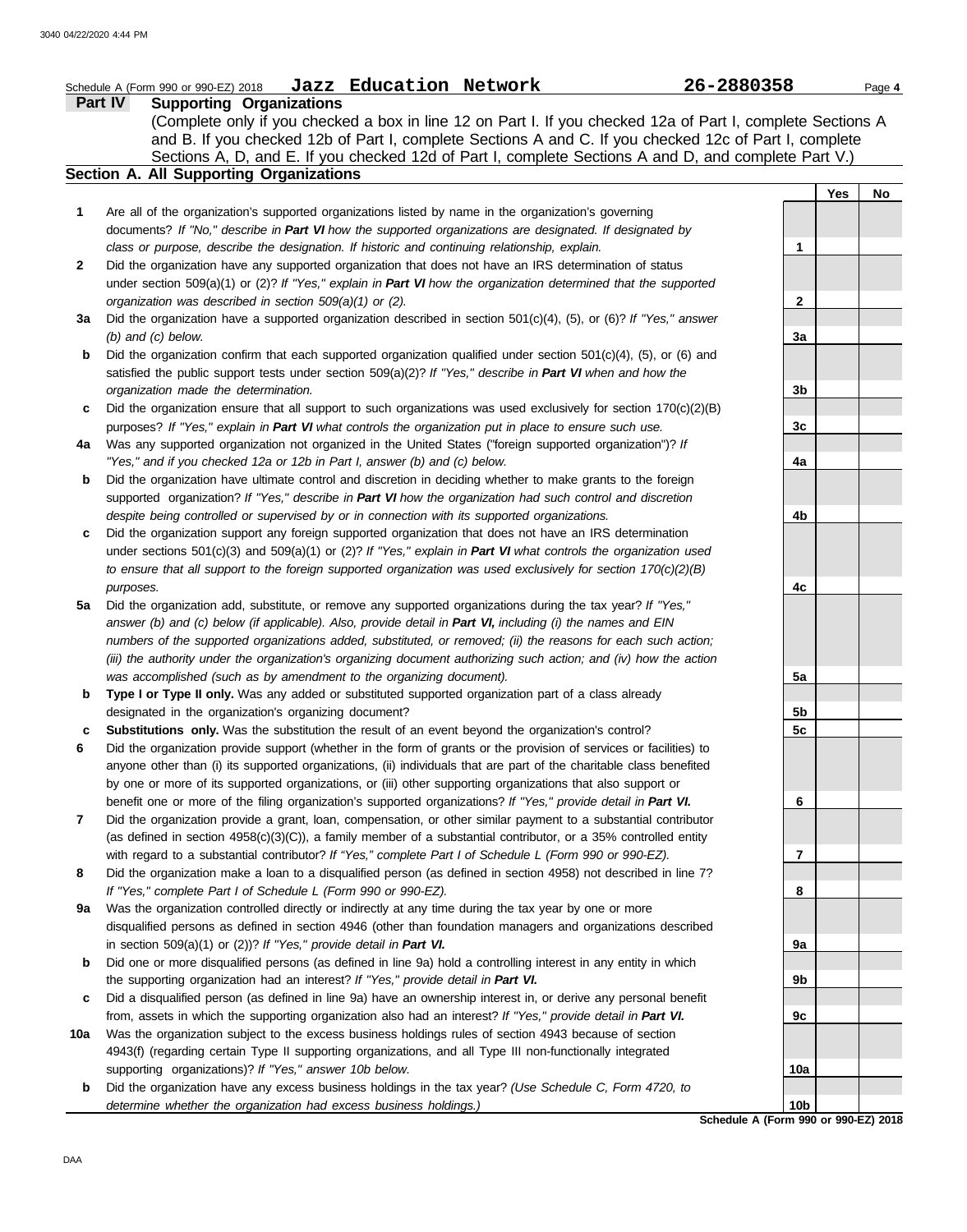|              | Jazz Education Network<br>Schedule A (Form 990 or 990-EZ) 2018                                                                                                 | 26-2880358      |            | Page 5    |
|--------------|----------------------------------------------------------------------------------------------------------------------------------------------------------------|-----------------|------------|-----------|
|              | <b>Supporting Organizations (continued)</b><br><b>Part IV</b>                                                                                                  |                 | Yes        | No        |
| 11           | Has the organization accepted a gift or contribution from any of the following persons?                                                                        |                 |            |           |
| a            | A person who directly or indirectly controls, either alone or together with persons described in (b) and (c)                                                   |                 |            |           |
|              | below, the governing body of a supported organization?                                                                                                         | 11a             |            |           |
|              | <b>b</b> A family member of a person described in (a) above?                                                                                                   | 11 <sub>b</sub> |            |           |
|              | c A 35% controlled entity of a person described in (a) or (b) above? If "Yes" to a, b, or c, provide detail in Part VI.                                        | 11c             |            |           |
|              | Section B. Type I Supporting Organizations                                                                                                                     |                 |            |           |
|              |                                                                                                                                                                |                 | Yes        | No        |
| 1            | Did the directors, trustees, or membership of one or more supported organizations have the power to                                                            |                 |            |           |
|              | regularly appoint or elect at least a majority of the organization's directors or trustees at all times during the                                             |                 |            |           |
|              | tax year? If "No," describe in Part VI how the supported organization(s) effectively operated, supervised, or                                                  |                 |            |           |
|              | controlled the organization's activities. If the organization had more than one supported organization,                                                        |                 |            |           |
|              | describe how the powers to appoint and/or remove directors or trustees were allocated among the supported                                                      |                 |            |           |
|              | organizations and what conditions or restrictions, if any, applied to such powers during the tax year.                                                         | 1               |            |           |
| $\mathbf{2}$ | Did the organization operate for the benefit of any supported organization other than the supported                                                            |                 |            |           |
|              | organization(s) that operated, supervised, or controlled the supporting organization? If "Yes," explain in Part                                                |                 |            |           |
|              | VI how providing such benefit carried out the purposes of the supported organization(s) that operated,                                                         |                 |            |           |
|              | supervised, or controlled the supporting organization.                                                                                                         | 2               |            |           |
|              | Section C. Type II Supporting Organizations                                                                                                                    |                 |            |           |
|              |                                                                                                                                                                |                 | Yes        | <b>No</b> |
| 1            | Were a majority of the organization's directors or trustees during the tax year also a majority of the directors                                               |                 |            |           |
|              | or trustees of each of the organization's supported organization(s)? If "No," describe in Part VI how control                                                  |                 |            |           |
|              | or management of the supporting organization was vested in the same persons that controlled or managed                                                         |                 |            |           |
|              | the supported organization(s).                                                                                                                                 | 1               |            |           |
|              | Section D. All Type III Supporting Organizations                                                                                                               |                 |            |           |
|              |                                                                                                                                                                |                 | <b>Yes</b> | No        |
| 1            | Did the organization provide to each of its supported organizations, by the last day of the fifth month of the                                                 |                 |            |           |
|              | organization's tax year, (i) a written notice describing the type and amount of support provided during the prior tax                                          |                 |            |           |
|              | year, (ii) a copy of the Form 990 that was most recently filed as of the date of notification, and (iii) copies of the                                         |                 |            |           |
|              | organization's governing documents in effect on the date of notification, to the extent not previously provided?                                               | 1               |            |           |
| 2            | Were any of the organization's officers, directors, or trustees either (i) appointed or elected by the supported                                               |                 |            |           |
|              | organization(s) or (ii) serving on the governing body of a supported organization? If "No," explain in Part VI how                                             |                 |            |           |
|              | the organization maintained a close and continuous working relationship with the supported organization(s).                                                    | 2               |            |           |
| 3            | By reason of the relationship described in (2), did the organization's supported organizations have a                                                          |                 |            |           |
|              | significant voice in the organization's investment policies and in directing the use of the organization's                                                     |                 |            |           |
|              | income or assets at all times during the tax year? If "Yes," describe in Part VI the role the organization's<br>supported organizations played in this regard. | 3               |            |           |
|              | Section E. Type III Functionally-Integrated Supporting Organizations                                                                                           |                 |            |           |
| 1            | Check the box next to the method that the organization used to satisfy the Integral Part Test during the year (see instructions).                              |                 |            |           |
| a            | The organization satisfied the Activities Test. Complete line 2 below.                                                                                         |                 |            |           |
| b            | The organization is the parent of each of its supported organizations. Complete line 3 below.                                                                  |                 |            |           |
| c            | The organization supported a governmental entity. Describe in Part VI how you supported a government entity (see instructions).                                |                 |            |           |
|              |                                                                                                                                                                |                 |            |           |
| $\mathbf{2}$ | Activities Test. Answer (a) and (b) below.                                                                                                                     |                 | Yes        | No        |
| а            | Did substantially all of the organization's activities during the tax year directly further the exempt purposes of                                             |                 |            |           |
|              | the supported organization(s) to which the organization was responsive? If "Yes," then in Part VI identify                                                     |                 |            |           |
|              | those supported organizations and explain how these activities directly furthered their exempt purposes,                                                       |                 |            |           |
|              | how the organization was responsive to those supported organizations, and how the organization determined                                                      |                 |            |           |
|              | that these activities constituted substantially all of its activities.                                                                                         | 2a              |            |           |
| b            | Did the activities described in (a) constitute activities that, but for the organization's involvement, one or more                                            |                 |            |           |
|              | of the organization's supported organization(s) would have been engaged in? If "Yes," explain in Part VI the                                                   |                 |            |           |
|              | reasons for the organization's position that its supported organization(s) would have engaged in these                                                         |                 |            |           |
|              | activities but for the organization's involvement.                                                                                                             | 2b              |            |           |
| 3            | Parent of Supported Organizations. Answer (a) and (b) below.                                                                                                   |                 |            |           |

- **a** Did the organization have the power to regularly appoint or elect a majority of the officers, directors, or trustees of each of the supported organizations? *Provide details in Part VI.*
- **b** Did the organization exercise a substantial degree of direction over the policies, programs, and activities of each of its supported organizations? *If "Yes," describe in Part VI the role played by the organization in this regard.* **3b**

DAA **Schedule A (Form 990 or 990-EZ) 2018**

**3a**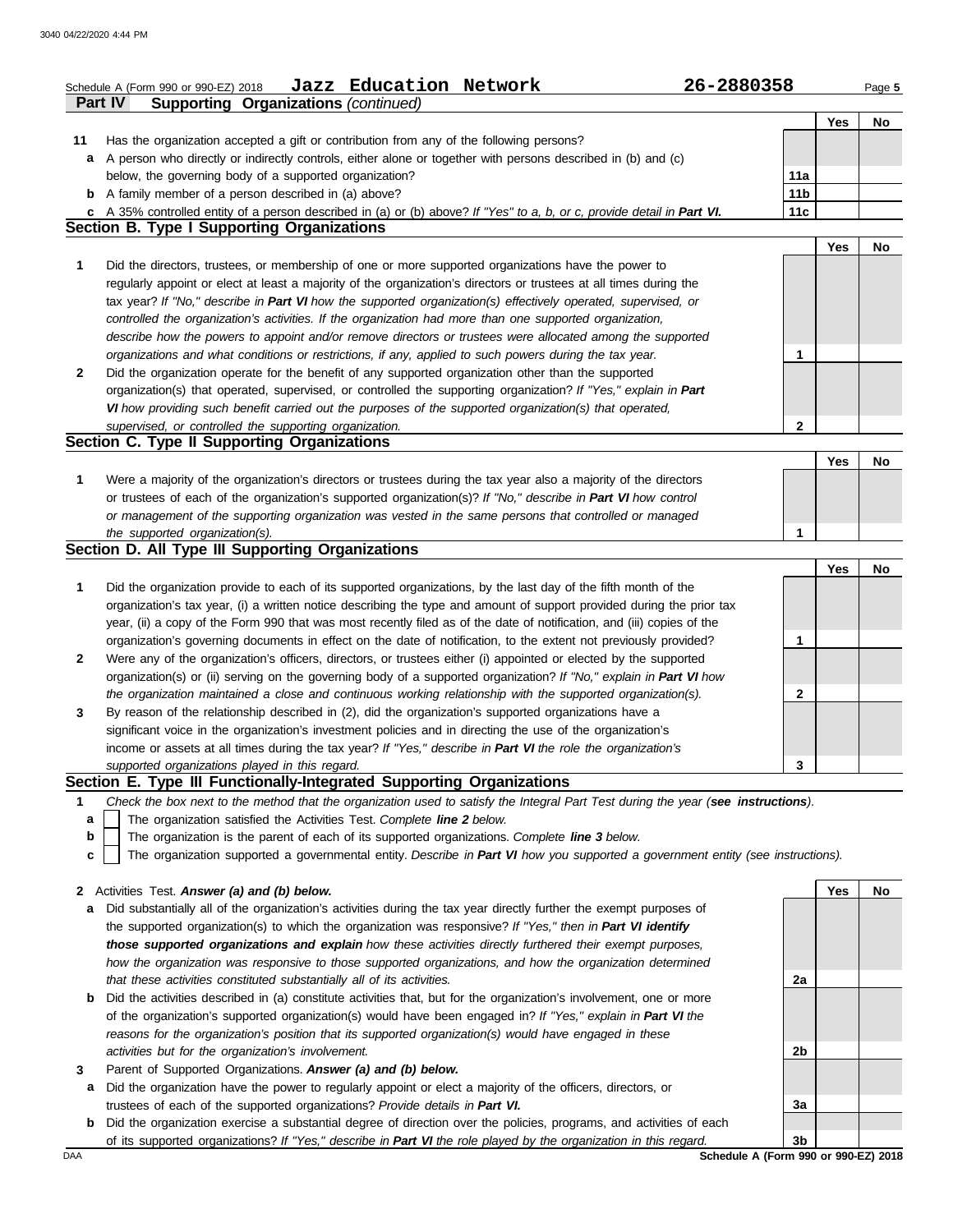#### **Part V Type III Non-Functionally Integrated 509(a)(3) Supporting Organizations** Schedule A (Form 990 or 990-EZ) 2018 Page **6 Jazz Education Network 26-2880358 1** Check here if the organization satisfied the Integral Part Test as a qualifying trust on Nov. 20, 1970 (explain in Part VI). **See instructions.** All other Type III non-functionally integrated supporting organizations must complete Sections A through E. **1** Net short-term capital gain **2** Recoveries of prior-year distributions **3 4** Add lines 1 through 3. **5** Depreciation and depletion **6** Portion of operating expenses paid or incurred for production or **7** Other expenses (see instructions) **8 Adjusted Net Income** (subtract lines 5, 6, and 7 from line 4) **1** Aggregate fair market value of all non-exempt-use assets (see **Section A - Adjusted Net Income** Other gross income (see instructions) collection of gross income or for management, conservation, or maintenance of property held for production of income (see instructions) **Section B - Minimum Asset Amount** instructions for short tax year or assets held for part of year): **a** Average monthly value of securities **b** Average monthly cash balances **c** Fair market value of other non-exempt-use assets **d Total** (add lines 1a, 1b, and 1c) **e Discount** claimed for blockage or other factors (explain in detail in **Part VI**): **8 Minimum Asset Amount** (add line 7 to line 6) **7 6** Multiply line 5 by .035. **5** Net value of non-exempt-use assets (subtract line 4 from line 3) **4** Cash deemed held for exempt use. Enter 1-1/2% of line 3 (for greater amount, **3** Subtract line 2 from line 1d. **2** Acquisition indebtedness applicable to non-exempt-use assets see instructions). Recoveries of prior-year distributions **Section C - Distributable Amount 4** Enter greater of line 2 or line 3. **3 2** Enter 85% of line 1. **1** Adjusted net income for prior year (from Section A, line 8, Column A) Minimum asset amount for prior year (from Section B, line 8, Column A) **8 7 6 5 4 3 2 1** (A) Prior Year (B) Current Year (optional) (optional) (B) Current Year (A) Prior Year **1a 1b 1c 1d 2 3 4 5 6 7 8 3 2 1 4** Current Year

**7 6 Distributable Amount.** Subtract line 5 from line 4, unless subject to emergency temporary reduction (see instructions). instructions). Check here if the current year is the organization's first as a non-functionally integrated Type III supporting organization (see **6**

**5**

**Schedule A (Form 990 or 990-EZ) 2018**

**5** Income tax imposed in prior year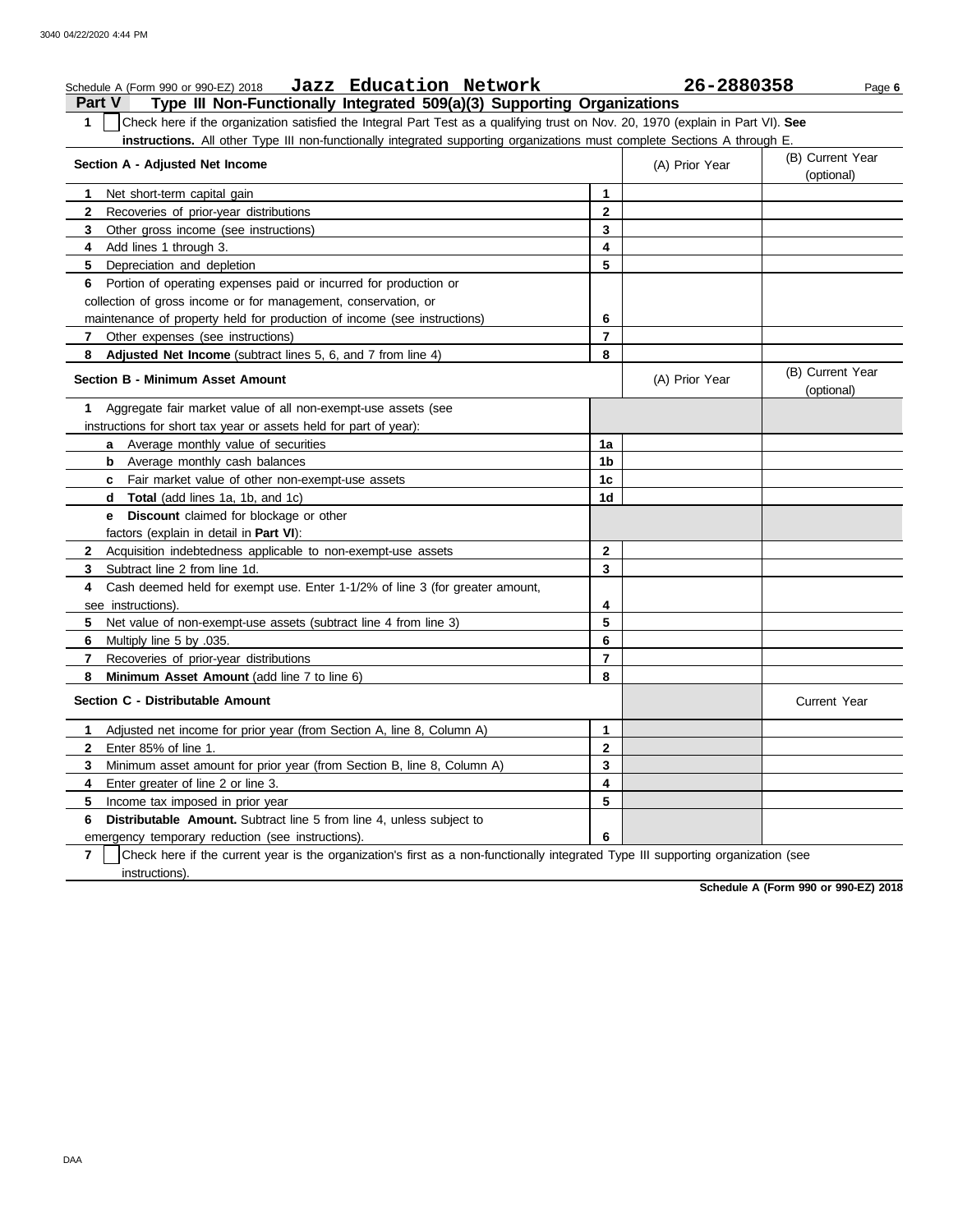### Schedule A (Form 990 or 990-EZ) 2018 Page **7 Jazz Education Network 26-2880358 Part V Type III Non-Functionally Integrated 509(a)(3) Supporting Organizations** *(continued)* **Section D - Distributions Current Year 1 2 3 4 5 6 7 8 9 10** Amounts paid to supported organizations to accomplish exempt purposes Amounts paid to perform activity that directly furthers exempt purposes of supported organizations, in excess of income from activity Administrative expenses paid to accomplish exempt purposes of supported organizations Amounts paid to acquire exempt-use assets Qualified set-aside amounts (prior IRS approval required) Other distributions (describe in **Part VI**). See instructions. **Total annual distributions.** Add lines 1 through 6. Distributions to attentive supported organizations to which the organization is responsive (provide details in **Part VI**). See instructions. Distributable amount for 2018 from Section C, line 6 Line 8 amount divided by line 9 amount **Section E - Distribution Allocations** (see instructions) **Excess Distributions (i) (ii) Underdistributions Pre-2018 (iii) Distributable Amount for 2018 8** Breakdown of line 7: **7 Excess distributions carryover to 2019.** Add lines 3j **6** Remaining underdistributions for 2018. Subtract lines 3h **5 4** Distributions for 2018 from **3** Excess distributions carryover, if any, to 2018 **2 1 a** From 2013 . . . . . . . . . . . . . . . . . . . . . . . . . . . . . . . **b** From 2014 . . . . . . . . . . . . . . . . . . . . . . . . . . . . . . . **c** From 2015 . . . . . . . . . . . . . . . . . . . . . . . . . . . . . . . **d** From 2016 . . . . . . . . . . . . . . . . . . . . . . . . . . . . . . . . **e** From 2017 . . . . . . . . . . . . . . . . . . . . . . . . . . . . . . . . **f Total** of lines 3a through e **g** Applied to underdistributions of prior years **h** Applied to 2018 distributable amount **i** Carryover from 2013 not applied (see instructions) **j** Remainder. Subtract lines 3g, 3h, and 3i from 3f. **a** Applied to underdistributions of prior years **b** Applied to 2018 distributable amount **c** Remainder. Subtract lines 4a and 4b from 4. **a** Excess from 2014 . . . . . . . . . . . . . . . . . . . . . . . . **b** Excess from 2015 . . . . . . . . . . . . . . . . . . . . . . . . **c** Excess from 2016 . . . . . . . . . . . . . . . . . . . . . . . . . **d** Excess from 2017 . . . . . . . . . . . . . . . . . . . . . . . . . Distributable amount for 2018 from Section C, line 6 Underdistributions, if any, for years prior to 2018 (reasonable cause required-explain in **Part VI**). See Section D, line 7: \$ Remaining underdistributions for years prior to 2018, if any. Subtract lines 3g and 4a from line 2. For result greater than zero, explain in **Part VI**. See instructions. and 4b from line 1. For result greater than zero, explain in Part VI. See instructions. and 4c. instructions.

**Schedule A (Form 990 or 990-EZ) 2018**

**e** Excess from 2018 . . . . . . . . . . . . . . . . . . . . . . . . .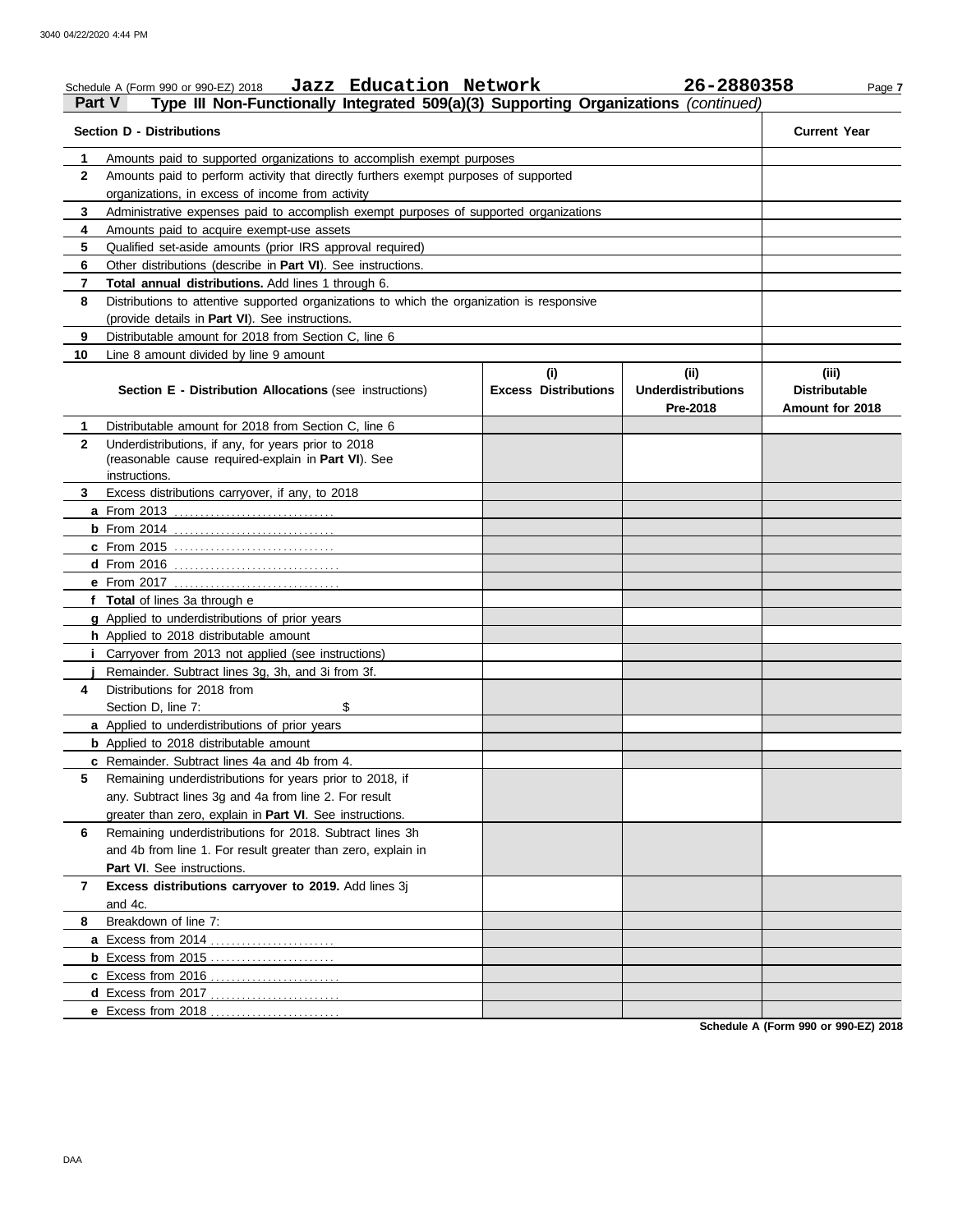|         | Schedule A (Form 990 or 990-EZ) 2018  Jazz Education Network |  |                                                                                                                                                                                                                                                                                                                                                                                                                                                                                           | 26-2880358 | Page 8 |
|---------|--------------------------------------------------------------|--|-------------------------------------------------------------------------------------------------------------------------------------------------------------------------------------------------------------------------------------------------------------------------------------------------------------------------------------------------------------------------------------------------------------------------------------------------------------------------------------------|------------|--------|
| Part VI |                                                              |  | Supplemental Information. Provide the explanations required by Part II, line 10; Part II, line 17a or 17b; Part<br>III, line 12; Part IV, Section A, lines 1, 2, 3b, 3c, 4b, 4c, 5a, 6, 9a, 9b, 9c, 11a, 11b, and 11c; Part IV, Section<br>B, lines 1 and 2; Part IV, Section C, line 1; Part IV, Section D, lines 2 and 3; Part IV, Section E, lines 1c, 2a, 2b,<br>3a, and 3b; Part V, line 1; Part V, Section B, line 1e; Part V, Section D, lines 5, 6, and 8; and Part V, Section E, |            |        |
|         |                                                              |  | lines 2, 5, and 6. Also complete this part for any additional information. (See instructions.)                                                                                                                                                                                                                                                                                                                                                                                            |            |        |
|         |                                                              |  |                                                                                                                                                                                                                                                                                                                                                                                                                                                                                           |            |        |
|         |                                                              |  |                                                                                                                                                                                                                                                                                                                                                                                                                                                                                           |            |        |
|         |                                                              |  |                                                                                                                                                                                                                                                                                                                                                                                                                                                                                           |            |        |
|         |                                                              |  |                                                                                                                                                                                                                                                                                                                                                                                                                                                                                           |            |        |
|         |                                                              |  |                                                                                                                                                                                                                                                                                                                                                                                                                                                                                           |            |        |
|         |                                                              |  |                                                                                                                                                                                                                                                                                                                                                                                                                                                                                           |            |        |
|         |                                                              |  |                                                                                                                                                                                                                                                                                                                                                                                                                                                                                           |            |        |
|         |                                                              |  |                                                                                                                                                                                                                                                                                                                                                                                                                                                                                           |            |        |
|         |                                                              |  |                                                                                                                                                                                                                                                                                                                                                                                                                                                                                           |            |        |
|         |                                                              |  |                                                                                                                                                                                                                                                                                                                                                                                                                                                                                           |            |        |
|         |                                                              |  |                                                                                                                                                                                                                                                                                                                                                                                                                                                                                           |            |        |
|         |                                                              |  |                                                                                                                                                                                                                                                                                                                                                                                                                                                                                           |            |        |
|         |                                                              |  |                                                                                                                                                                                                                                                                                                                                                                                                                                                                                           |            |        |
|         |                                                              |  |                                                                                                                                                                                                                                                                                                                                                                                                                                                                                           |            |        |
|         |                                                              |  |                                                                                                                                                                                                                                                                                                                                                                                                                                                                                           |            |        |
|         |                                                              |  |                                                                                                                                                                                                                                                                                                                                                                                                                                                                                           |            |        |
|         |                                                              |  |                                                                                                                                                                                                                                                                                                                                                                                                                                                                                           |            |        |
|         |                                                              |  |                                                                                                                                                                                                                                                                                                                                                                                                                                                                                           |            |        |
|         |                                                              |  |                                                                                                                                                                                                                                                                                                                                                                                                                                                                                           |            |        |
|         |                                                              |  |                                                                                                                                                                                                                                                                                                                                                                                                                                                                                           |            |        |
|         |                                                              |  |                                                                                                                                                                                                                                                                                                                                                                                                                                                                                           |            |        |
|         |                                                              |  |                                                                                                                                                                                                                                                                                                                                                                                                                                                                                           |            |        |
|         |                                                              |  |                                                                                                                                                                                                                                                                                                                                                                                                                                                                                           |            |        |
|         |                                                              |  |                                                                                                                                                                                                                                                                                                                                                                                                                                                                                           |            |        |
|         |                                                              |  |                                                                                                                                                                                                                                                                                                                                                                                                                                                                                           |            |        |
|         |                                                              |  |                                                                                                                                                                                                                                                                                                                                                                                                                                                                                           |            |        |
|         |                                                              |  |                                                                                                                                                                                                                                                                                                                                                                                                                                                                                           |            |        |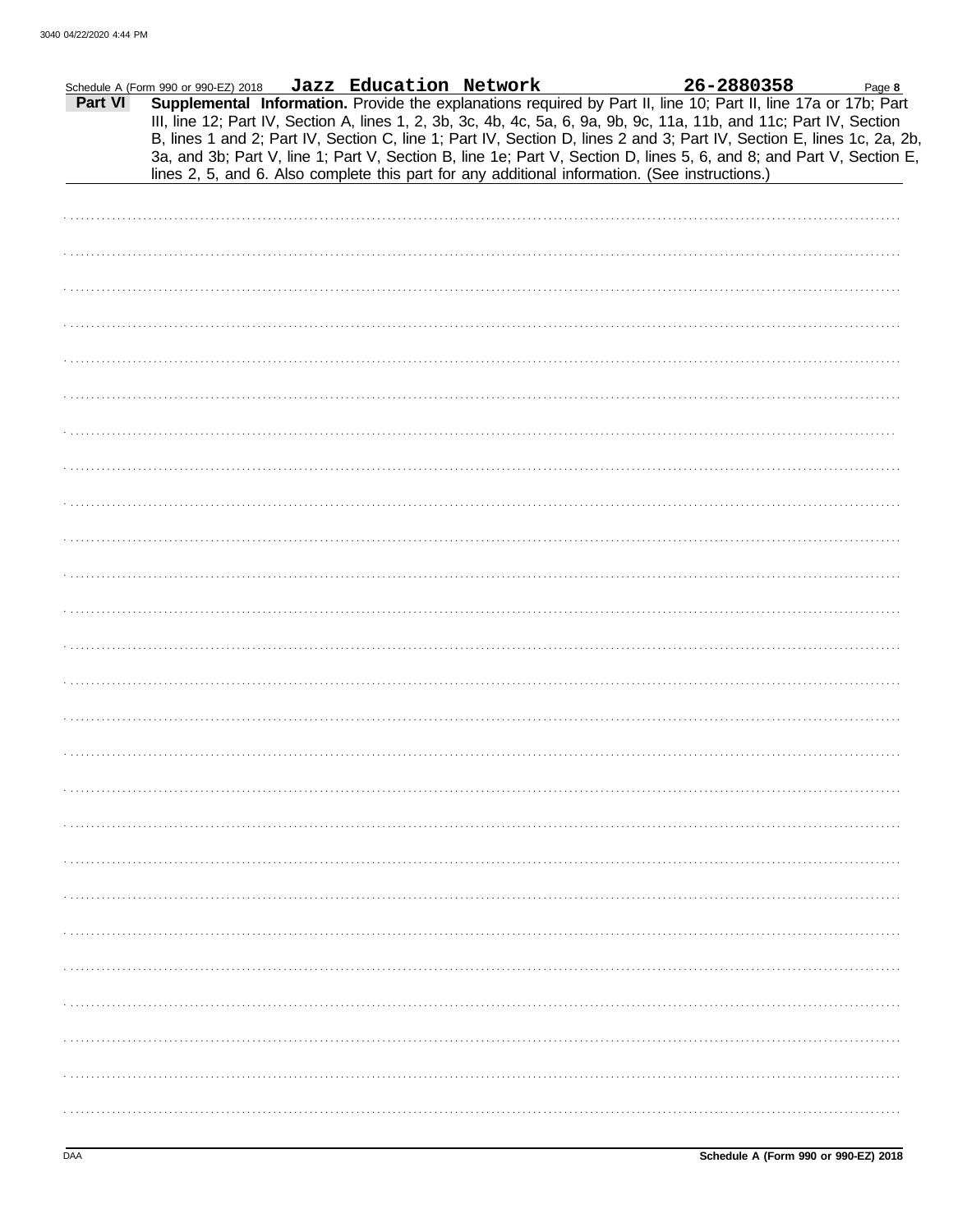| <b>Schedule B</b><br>(Form 990, 990-EZ,                              | <b>Schedule of Contributors</b>                                                                               |            | OMB No. 1545-0047 |  |  |
|----------------------------------------------------------------------|---------------------------------------------------------------------------------------------------------------|------------|-------------------|--|--|
| or 990-PF)<br>Department of the Treasury<br>Internal Revenue Service | u Attach to Form 990, Form 990-EZ, or Form 990-PF.<br>u Go to www.irs.gov/Form990 for the latest information. |            | 2018              |  |  |
| Name of the organization                                             | Employer identification number                                                                                |            |                   |  |  |
| Jazz Education Network<br>Organization type (check one):             |                                                                                                               | 26-2880358 |                   |  |  |
| Filers of:                                                           | Section:                                                                                                      |            |                   |  |  |

| Form 990 or 990-EZ | $ \mathbf{X} $ 501(c)( $3$ ) (enter number) organization                           |
|--------------------|------------------------------------------------------------------------------------|
|                    | $4947(a)(1)$ nonexempt charitable trust <b>not</b> treated as a private foundation |
|                    | 527 political organization                                                         |
| Form 990-PF        | $501(c)(3)$ exempt private foundation                                              |
|                    | 4947(a)(1) nonexempt charitable trust treated as a private foundation              |
|                    | $501(c)(3)$ taxable private foundation                                             |
|                    |                                                                                    |

Check if your organization is covered by the **General Rule** or a **Special Rule. Note:** Only a section 501(c)(7), (8), or (10) organization can check boxes for both the General Rule and a Special Rule. See instructions.

### **General Rule**

For an organization filing Form 990, 990-EZ, or 990-PF that received, during the year, contributions totaling \$5,000 or more (in money or property) from any one contributor. Complete Parts I and II. See instructions for determining a contributor's total contributions.

## **Special Rules**

 $\overline{X}$  For an organization described in section 501(c)(3) filing Form 990 or 990-EZ that met the 33<sup>1</sup>/3% support test of the regulations under sections 509(a)(1) and 170(b)(1)(A)(vi), that checked Schedule A (Form 990 or 990-EZ), Part II, line 13, 16a, or 16b, and that received from any one contributor, during the year, total contributions of the greater of **(1)** \$5,000; or **(2)** 2% of the amount on (i) Form 990, Part VIII, line 1h; or (ii) Form 990-EZ, line 1. Complete Parts I and II.

literary, or educational purposes, or for the prevention of cruelty to children or animals. Complete Parts I (entering) For an organization described in section 501(c)(7), (8), or (10) filing Form 990 or 990-EZ that received from any one contributor, during the year, total contributions of more than \$1,000 *exclusively* for religious, charitable, scientific, "N/A" in column (b) instead of the contributor name and address), II, and III.

For an organization described in section 501(c)(7), (8), or (10) filing Form 990 or 990-EZ that received from any one contributor, during the year, contributions *exclusively* for religious, charitable, etc., purposes, but no such contributions totaled more than \$1,000. If this box is checked, enter here the total contributions that were received during the year for an *exclusively* religious, charitable, etc., purpose. Don't complete any of the parts unless the **General Rule** applies to this organization because it received *nonexclusively* religious, charitable, etc., contributions totaling \$5,000 or more during the year . . . . . . . . . . . . . . . . . . . . . . . . . . . . . . . . . . . . . . . . . . . . . . . . . . . . . . . . . . . . . . . . . . . . . . . . . . . .  $\triangleright$  \$

990-EZ, or 990-PF), but it **must** answer "No" on Part IV, line 2, of its Form 990; or check the box on line H of its Form 990-EZ or on its Form 990-PF, Part I, line 2, to certify that it doesn't meet the filing requirements of Schedule B (Form 990, 990-EZ, or 990-PF). **Caution:** An organization that isn't covered by the General Rule and/or the Special Rules doesn't file Schedule B (Form 990,

**For Paperwork Reduction Act Notice, see the instructions for Form 990, 990-EZ, or 990-PF.**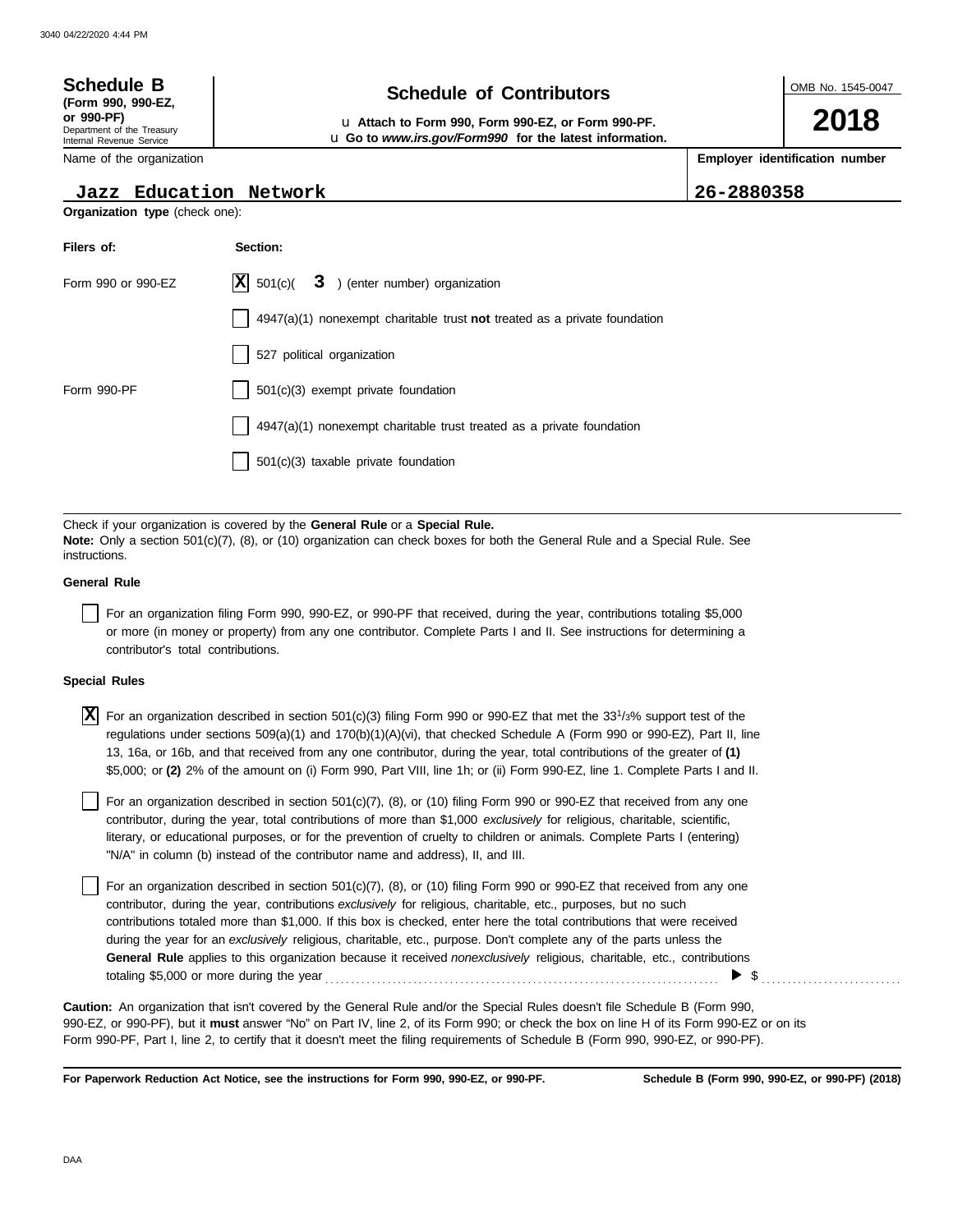|                      | Schedule B (Form 990, 990-EZ, or 990-PF) (2018)                                                |                                   | Page 1 of 1<br>Page 2                                                                   |
|----------------------|------------------------------------------------------------------------------------------------|-----------------------------------|-----------------------------------------------------------------------------------------|
| Name of organization | Jazz Education Network                                                                         |                                   | Employer identification number<br>26-2880358                                            |
| Part I               | Contributors (see instructions). Use duplicate copies of Part I if additional space is needed. |                                   |                                                                                         |
| (a)<br>No.           | (b)<br>Name, address, and ZIP + 4                                                              | (c)<br><b>Total contributions</b> | (d)<br>Type of contribution                                                             |
| $\mathbf{1}$         |                                                                                                | 20,000<br>$\sim$                  | Person<br>Payroll<br><b>Noncash</b><br>(Complete Part II for<br>noncash contributions.) |
| (a)<br>No.           | (b)<br>Name, address, and ZIP + 4                                                              | (c)<br><b>Total contributions</b> | (d)<br>Type of contribution                                                             |
| $\boldsymbol{2}$     |                                                                                                | 10,000<br>$\sim$                  | Person<br>Payroll<br><b>Noncash</b><br>(Complete Part II for<br>noncash contributions.) |
| (a)<br>No.           | (b)<br>Name, address, and ZIP + 4                                                              | (c)<br><b>Total contributions</b> | (d)<br>Type of contribution                                                             |
|                      |                                                                                                | \$                                | Person<br>Payroll<br><b>Noncash</b><br>(Complete Part II for<br>noncash contributions.) |
| (a)<br>No.           | (b)<br>Name, address, and ZIP + 4                                                              | (c)<br><b>Total contributions</b> | (d)<br>Type of contribution                                                             |
|                      |                                                                                                | \$                                | Person<br>Payroll<br>Noncash<br>(Complete Part II for<br>noncash contributions.)        |
| (a)<br>No.           | (b)<br>Name, address, and ZIP + 4                                                              | (c)<br><b>Total contributions</b> | (d)<br>Type of contribution                                                             |
|                      |                                                                                                | \$                                | Person<br>Payroll<br>Noncash<br>(Complete Part II for<br>noncash contributions.)        |
| (a)<br>No.           | (b)<br>Name, address, and ZIP + 4                                                              | (c)<br><b>Total contributions</b> | (d)<br>Type of contribution                                                             |
|                      |                                                                                                | \$                                | Person<br>Payroll<br><b>Noncash</b><br>(Complete Part II for<br>noncash contributions.) |

**Schedule B (Form 990, 990-EZ, or 990-PF) (2018)**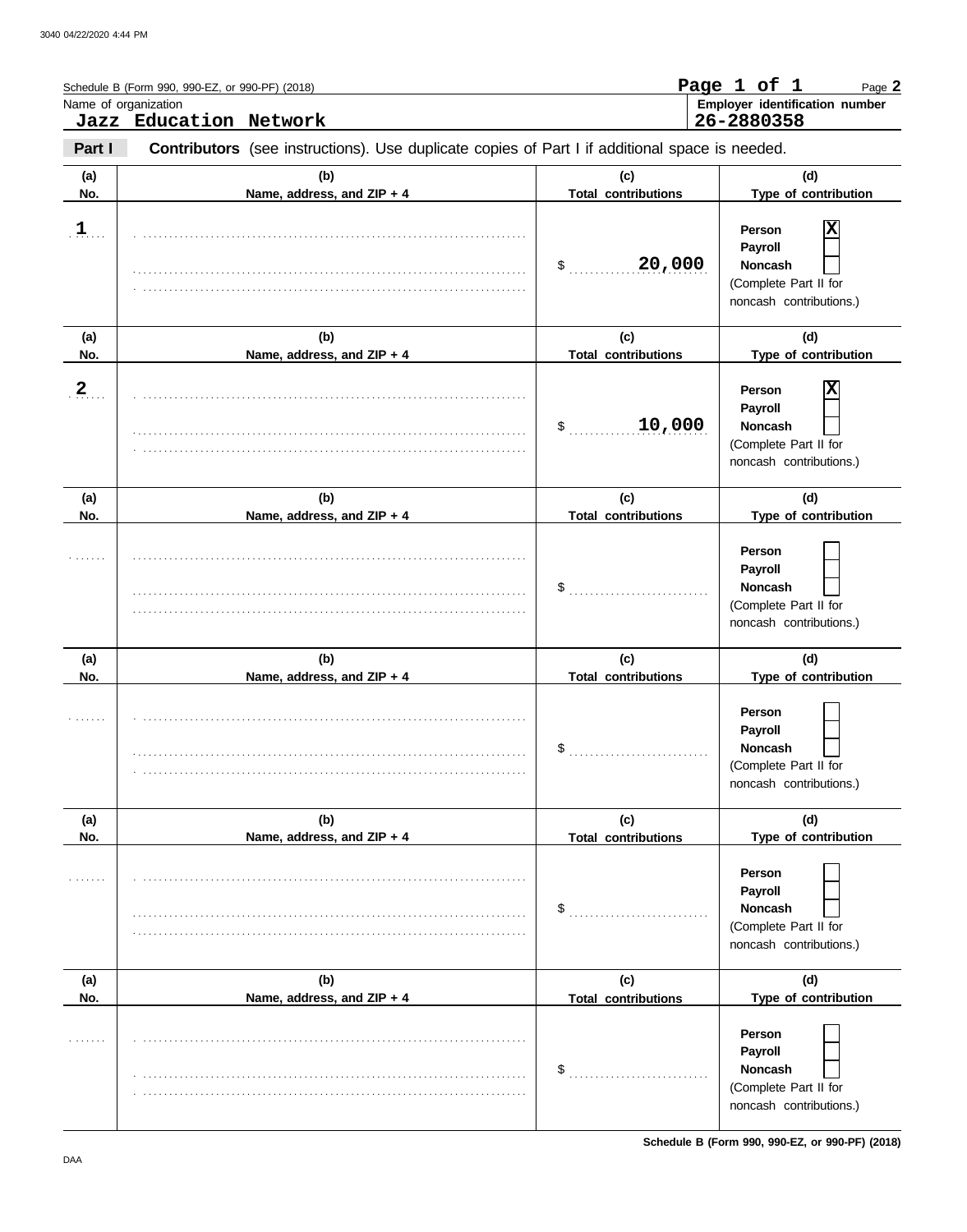|   | <b>SCHEDULE D</b>                                    |                                                                                                                                                                           |                                                                                                   |                | OMB No. 1545-0047               |  |  |
|---|------------------------------------------------------|---------------------------------------------------------------------------------------------------------------------------------------------------------------------------|---------------------------------------------------------------------------------------------------|----------------|---------------------------------|--|--|
|   | (Form 990)                                           |                                                                                                                                                                           | Supplemental Financial Statements<br>u Complete if the organization answered "Yes" on Form 990,   |                |                                 |  |  |
|   | Department of the Treasury                           |                                                                                                                                                                           | Part IV, line 6, 7, 8, 9, 10, 11a, 11b, 11c, 11d, 11e, 11f, 12a, or 12b.<br>u Attach to Form 990. |                | <b>Open to Public</b>           |  |  |
|   | Internal Revenue Service                             |                                                                                                                                                                           | u Go to www.irs.gov/Form990 for instructions and the latest information.                          |                | <b>Inspection</b>               |  |  |
|   | Name of the organization                             |                                                                                                                                                                           |                                                                                                   |                | Emplover identification number  |  |  |
|   | Jazz                                                 | <b>Education Network</b>                                                                                                                                                  |                                                                                                   | 26-2880358     |                                 |  |  |
|   | Part I                                               | Organizations Maintaining Donor Advised Funds or Other Similar Funds or Accounts.                                                                                         |                                                                                                   |                |                                 |  |  |
|   |                                                      | Complete if the organization answered "Yes" on Form 990, Part IV, line 6.                                                                                                 |                                                                                                   |                |                                 |  |  |
|   |                                                      |                                                                                                                                                                           | (a) Donor advised funds                                                                           |                | (b) Funds and other accounts    |  |  |
| 1 |                                                      |                                                                                                                                                                           |                                                                                                   |                |                                 |  |  |
| 2 |                                                      | Aggregate value of contributions to (during year) [[11][11][11][11] Aggregate value of contributions to (during year)                                                     |                                                                                                   |                |                                 |  |  |
| 3 |                                                      |                                                                                                                                                                           |                                                                                                   |                |                                 |  |  |
| 4 |                                                      |                                                                                                                                                                           |                                                                                                   |                |                                 |  |  |
| 5 |                                                      | Did the organization inform all donors and donor advisors in writing that the assets held in donor advised                                                                |                                                                                                   |                |                                 |  |  |
|   |                                                      |                                                                                                                                                                           |                                                                                                   |                | Yes<br>No                       |  |  |
| 6 |                                                      | Did the organization inform all grantees, donors, and donor advisors in writing that grant funds can be used                                                              |                                                                                                   |                |                                 |  |  |
|   |                                                      | only for charitable purposes and not for the benefit of the donor or donor advisor, or for any other purpose                                                              |                                                                                                   |                | <b>Yes</b>                      |  |  |
|   | conferring impermissible private benefit?<br>Part II | <b>Conservation Easements.</b>                                                                                                                                            |                                                                                                   |                | No.                             |  |  |
|   |                                                      | Complete if the organization answered "Yes" on Form 990, Part IV, line 7.                                                                                                 |                                                                                                   |                |                                 |  |  |
| 1 |                                                      | Purpose(s) of conservation easements held by the organization (check all that apply).                                                                                     |                                                                                                   |                |                                 |  |  |
|   |                                                      | Preservation of land for public use (e.g., recreation or education)                                                                                                       | Preservation of a historically important land area                                                |                |                                 |  |  |
|   | Protection of natural habitat                        |                                                                                                                                                                           | Preservation of a certified historic structure                                                    |                |                                 |  |  |
|   | Preservation of open space                           |                                                                                                                                                                           |                                                                                                   |                |                                 |  |  |
| 2 |                                                      | Complete lines 2a through 2d if the organization held a qualified conservation contribution in the form of a conservation                                                 |                                                                                                   |                |                                 |  |  |
|   | easement on the last day of the tax year.            |                                                                                                                                                                           |                                                                                                   |                | Held at the End of the Tax Year |  |  |
| a |                                                      |                                                                                                                                                                           |                                                                                                   | 2a             |                                 |  |  |
|   |                                                      |                                                                                                                                                                           |                                                                                                   | 2 <sub>b</sub> |                                 |  |  |
|   |                                                      | Number of conservation easements on a certified historic structure included in (a)                                                                                        |                                                                                                   | 2c             |                                 |  |  |
| d |                                                      | Number of conservation easements included in (c) acquired after 7/25/06, and not on a                                                                                     |                                                                                                   |                |                                 |  |  |
|   |                                                      | historic structure listed in the National Register                                                                                                                        |                                                                                                   | 2d             |                                 |  |  |
| 3 |                                                      | Number of conservation easements modified, transferred, released, extinguished, or terminated by the organization during the                                              |                                                                                                   |                |                                 |  |  |
|   | tax year <b>u</b><br>.                               |                                                                                                                                                                           |                                                                                                   |                |                                 |  |  |
| 4 |                                                      | Number of states where property subject to conservation easement is located u                                                                                             |                                                                                                   |                |                                 |  |  |
| 5 |                                                      | Does the organization have a written policy regarding the periodic monitoring, inspection, handling of                                                                    |                                                                                                   |                | $\Box$ Yes $\lceil \ \vert$ No  |  |  |
| 6 |                                                      | Staff and volunteer hours devoted to monitoring, inspecting, handling of violations, and enforcing conservation easements during the year                                 |                                                                                                   |                |                                 |  |  |
|   | u                                                    |                                                                                                                                                                           |                                                                                                   |                |                                 |  |  |
| 7 | .                                                    | Amount of expenses incurred in monitoring, inspecting, handling of violations, and enforcing conservation easements during the year                                       |                                                                                                   |                |                                 |  |  |
|   | u \$                                                 |                                                                                                                                                                           |                                                                                                   |                |                                 |  |  |
| 8 |                                                      | Does each conservation easement reported on line 2(d) above satisfy the requirements of section 170(h)(4)(B)(i)                                                           |                                                                                                   |                |                                 |  |  |
|   |                                                      |                                                                                                                                                                           |                                                                                                   |                | Yes<br>No                       |  |  |
| 9 |                                                      | In Part XIII, describe how the organization reports conservation easements in its revenue and expense statement, and                                                      |                                                                                                   |                |                                 |  |  |
|   |                                                      | balance sheet, and include, if applicable, the text of the footnote to the organization's financial statements that describes the                                         |                                                                                                   |                |                                 |  |  |
|   |                                                      | organization's accounting for conservation easements.                                                                                                                     |                                                                                                   |                |                                 |  |  |
|   | Part III                                             | Organizations Maintaining Collections of Art, Historical Treasures, or Other Similar Assets.<br>Complete if the organization answered "Yes" on Form 990, Part IV, line 8. |                                                                                                   |                |                                 |  |  |
|   |                                                      | 1a If the organization elected, as permitted under SFAS 116 (ASC 958), not to report in its revenue statement and balance sheet                                           |                                                                                                   |                |                                 |  |  |
|   |                                                      | works of art, historical treasures, or other similar assets held for public exhibition, education, or research in furtherance of                                          |                                                                                                   |                |                                 |  |  |
|   |                                                      | public service, provide, in Part XIII, the text of the footnote to its financial statements that describes these items.                                                   |                                                                                                   |                |                                 |  |  |
|   |                                                      | b If the organization elected, as permitted under SFAS 116 (ASC 958), to report in its revenue statement and balance sheet                                                |                                                                                                   |                |                                 |  |  |
|   |                                                      | works of art, historical treasures, or other similar assets held for public exhibition, education, or research in furtherance of                                          |                                                                                                   |                |                                 |  |  |
|   |                                                      | public service, provide the following amounts relating to these items:                                                                                                    |                                                                                                   |                |                                 |  |  |
|   |                                                      |                                                                                                                                                                           |                                                                                                   |                | $\mathbf{u}$ \$                 |  |  |
|   | (ii) Assets included in Form 990, Part X             |                                                                                                                                                                           |                                                                                                   |                |                                 |  |  |
| 2 |                                                      | If the organization received or held works of art, historical treasures, or other similar assets for financial gain, provide the                                          |                                                                                                   |                |                                 |  |  |
|   |                                                      | following amounts required to be reported under SFAS 116 (ASC 958) relating to these items:                                                                               |                                                                                                   |                |                                 |  |  |
| a |                                                      | Revenue included on Form 990, Part VIII, line 1                                                                                                                           |                                                                                                   |                |                                 |  |  |
|   |                                                      |                                                                                                                                                                           |                                                                                                   |                |                                 |  |  |

**For Paperwork Reduction Act Notice, see the Instructions for Form 990.**<br><sub>DAA</sub>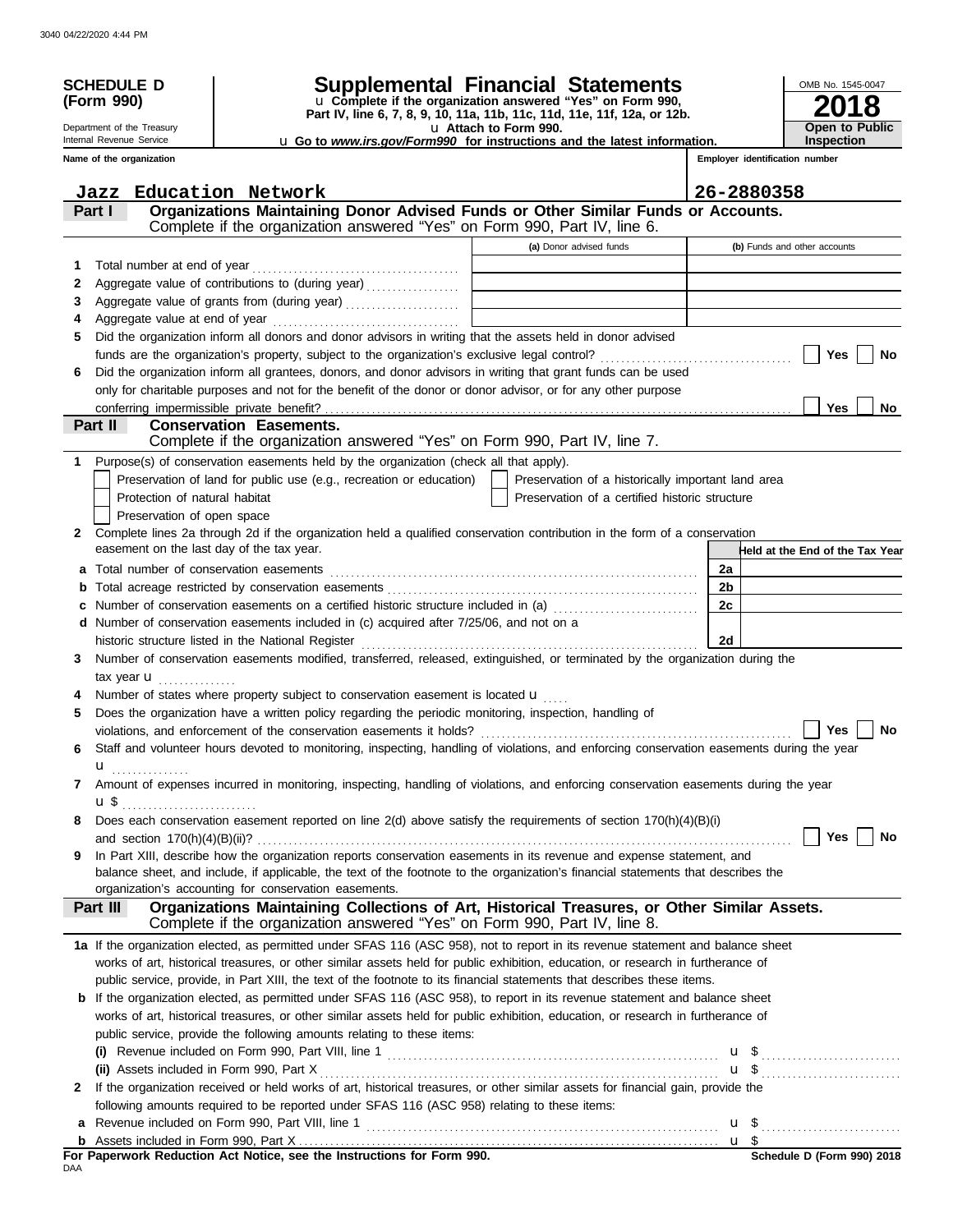| Schedule D (Form 990) 2018 Jazz Education Network                                                                                                  |                                         |                           |                                    | 26-2880358                      | Page 2<br>Organizations Maintaining Collections of Art, Historical Treasures, or Other Similar Assets (continued) |
|----------------------------------------------------------------------------------------------------------------------------------------------------|-----------------------------------------|---------------------------|------------------------------------|---------------------------------|-------------------------------------------------------------------------------------------------------------------|
| Part III<br>Using the organization's acquisition, accession, and other records, check any of the following that are a significant use of its<br>3. |                                         |                           |                                    |                                 |                                                                                                                   |
| collection items (check all that apply):                                                                                                           |                                         |                           |                                    |                                 |                                                                                                                   |
| Public exhibition<br>a                                                                                                                             | d                                       | Loan or exchange programs |                                    |                                 |                                                                                                                   |
| Scholarly research<br>b                                                                                                                            | е                                       |                           |                                    |                                 |                                                                                                                   |
| Preservation for future generations<br>С                                                                                                           |                                         |                           |                                    |                                 |                                                                                                                   |
| Provide a description of the organization's collections and explain how they further the organization's exempt purpose in Part                     |                                         |                           |                                    |                                 |                                                                                                                   |
| XIII.                                                                                                                                              |                                         |                           |                                    |                                 |                                                                                                                   |
| During the year, did the organization solicit or receive donations of art, historical treasures, or other similar<br>5.                            |                                         |                           |                                    |                                 | Yes<br>No                                                                                                         |
| <b>Escrow and Custodial Arrangements.</b><br><b>Part IV</b>                                                                                        |                                         |                           |                                    |                                 |                                                                                                                   |
| Complete if the organization answered "Yes" on Form 990, Part IV, line 9, or reported an amount on Form                                            |                                         |                           |                                    |                                 |                                                                                                                   |
| 990, Part X, line 21.                                                                                                                              |                                         |                           |                                    |                                 |                                                                                                                   |
| 1a Is the organization an agent, trustee, custodian or other intermediary for contributions or other assets not                                    |                                         |                           |                                    |                                 |                                                                                                                   |
| included on Form 990, Part X?                                                                                                                      |                                         |                           |                                    |                                 | <b>Yes</b><br>No                                                                                                  |
| <b>b</b> If "Yes," explain the arrangement in Part XIII and complete the following table:                                                          |                                         |                           |                                    |                                 |                                                                                                                   |
|                                                                                                                                                    |                                         |                           |                                    |                                 | Amount                                                                                                            |
| c Beginning balance                                                                                                                                |                                         |                           |                                    | 1с                              |                                                                                                                   |
|                                                                                                                                                    |                                         |                           |                                    | 1d                              |                                                                                                                   |
|                                                                                                                                                    |                                         |                           |                                    | 1е                              |                                                                                                                   |
| Ť.                                                                                                                                                 |                                         |                           |                                    | 1f                              |                                                                                                                   |
| 2a Did the organization include an amount on Form 990, Part X, line 21, for escrow or custodial account liability?                                 |                                         |                           |                                    |                                 | Yes<br><b>No</b>                                                                                                  |
|                                                                                                                                                    |                                         |                           |                                    |                                 |                                                                                                                   |
| <b>Endowment Funds.</b><br><b>Part V</b><br>Complete if the organization answered "Yes" on Form 990, Part IV, line 10.                             |                                         |                           |                                    |                                 |                                                                                                                   |
|                                                                                                                                                    |                                         |                           |                                    | (d) Three years back            | (e) Four years back                                                                                               |
|                                                                                                                                                    | (a) Current year                        | (b) Prior year            | (c) Two years back                 |                                 |                                                                                                                   |
| 1a Beginning of year balance                                                                                                                       |                                         |                           |                                    |                                 |                                                                                                                   |
| <b>b</b> Contributions                                                                                                                             |                                         |                           |                                    |                                 |                                                                                                                   |
| c Net investment earnings, gains, and                                                                                                              |                                         |                           |                                    |                                 |                                                                                                                   |
| d Grants or scholarships                                                                                                                           |                                         |                           |                                    |                                 |                                                                                                                   |
| e Other expenditures for facilities and                                                                                                            |                                         |                           |                                    |                                 |                                                                                                                   |
|                                                                                                                                                    |                                         |                           |                                    |                                 |                                                                                                                   |
| f Administrative expenses                                                                                                                          |                                         |                           |                                    |                                 |                                                                                                                   |
| End of year balance<br>g                                                                                                                           |                                         |                           |                                    |                                 |                                                                                                                   |
| 2 Provide the estimated percentage of the current year end balance (line 1g, column (a)) held as:                                                  |                                         |                           |                                    |                                 |                                                                                                                   |
| a Board designated or quasi-endowment u %                                                                                                          |                                         |                           |                                    |                                 |                                                                                                                   |
| <b>b</b> Permanent endowment <b>u</b> %                                                                                                            |                                         |                           |                                    |                                 |                                                                                                                   |
| c Temporarily restricted endowment <b>u</b> %                                                                                                      |                                         |                           |                                    |                                 |                                                                                                                   |
| The percentages on lines 2a, 2b, and 2c should equal 100%.                                                                                         |                                         |                           |                                    |                                 |                                                                                                                   |
| 3a Are there endowment funds not in the possession of the organization that are held and administered for the                                      |                                         |                           |                                    |                                 |                                                                                                                   |
| organization by:                                                                                                                                   |                                         |                           |                                    |                                 | Yes  <br>No                                                                                                       |
|                                                                                                                                                    |                                         |                           |                                    |                                 | 3a(i)                                                                                                             |
|                                                                                                                                                    |                                         |                           |                                    |                                 | 3a(ii)                                                                                                            |
|                                                                                                                                                    |                                         |                           |                                    |                                 | 3b                                                                                                                |
| Describe in Part XIII the intended uses of the organization's endowment funds.                                                                     |                                         |                           |                                    |                                 |                                                                                                                   |
| Land, Buildings, and Equipment.<br><b>Part VI</b>                                                                                                  |                                         |                           |                                    |                                 |                                                                                                                   |
| Complete if the organization answered "Yes" on Form 990, Part IV, line 11a. See Form 990, Part X, line 10.                                         |                                         |                           |                                    |                                 |                                                                                                                   |
| Description of property                                                                                                                            | (a) Cost or other basis<br>(investment) |                           | (b) Cost or other basis<br>(other) | (c) Accumulated<br>depreciation | (d) Book value                                                                                                    |
|                                                                                                                                                    |                                         |                           |                                    |                                 |                                                                                                                   |
|                                                                                                                                                    |                                         |                           |                                    |                                 |                                                                                                                   |
| c Leasehold improvements                                                                                                                           |                                         |                           |                                    |                                 |                                                                                                                   |
|                                                                                                                                                    |                                         |                           | 2,545                              | 2,545                           |                                                                                                                   |
|                                                                                                                                                    |                                         |                           | 53,962                             | 31,478                          | 22,484                                                                                                            |
| Total. Add lines 1a through 1e. (Column (d) must equal Form 990, Part X, column (B), line 10c.)                                                    |                                         |                           |                                    | u                               | 22,484                                                                                                            |

**Schedule D (Form 990) 2018**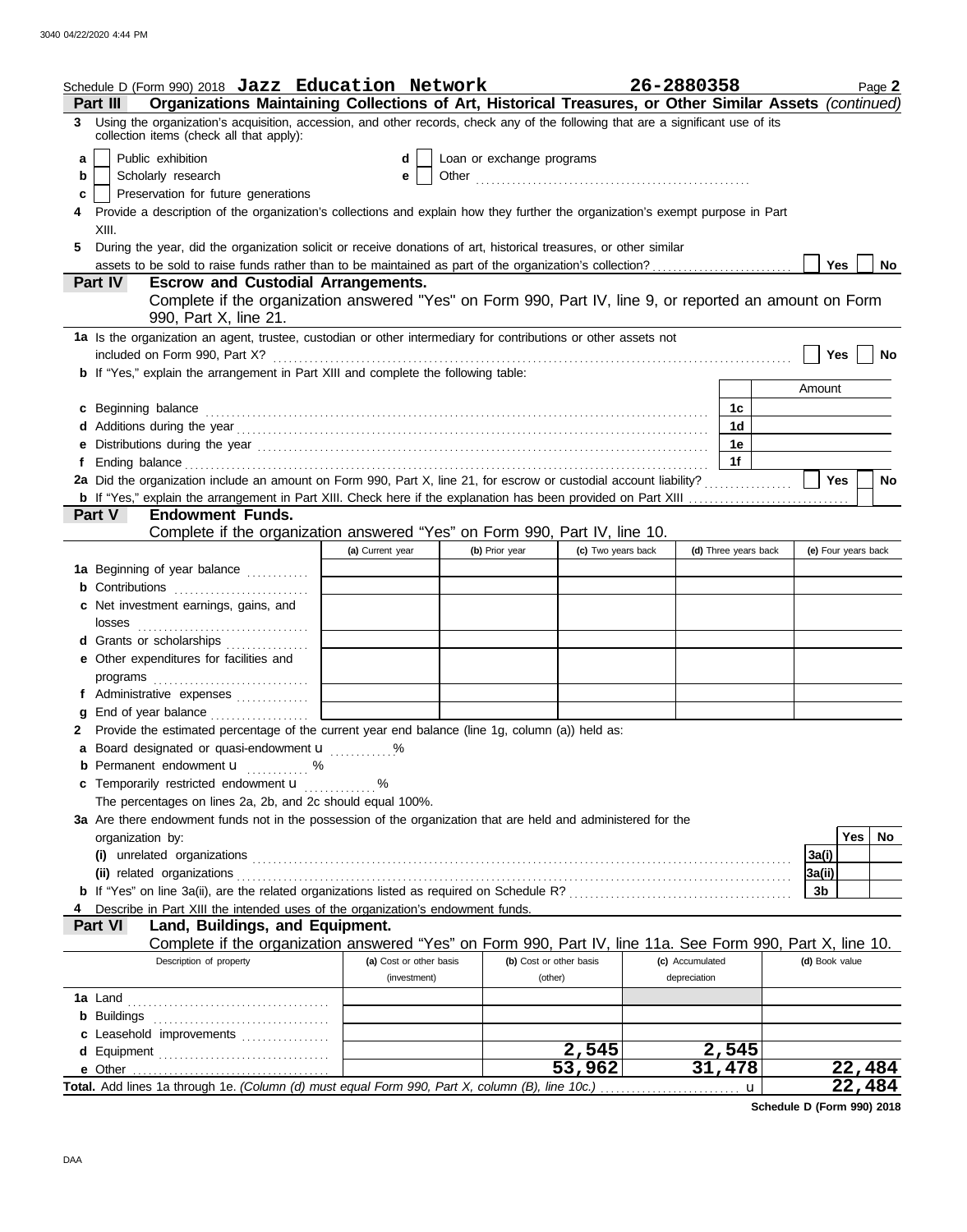|                                                           | Schedule D (Form 990) 2018 Jazz Education Network                                                          |                | 26-2880358                       | Page 3         |
|-----------------------------------------------------------|------------------------------------------------------------------------------------------------------------|----------------|----------------------------------|----------------|
| <b>Part VII</b>                                           | Investments-Other Securities.                                                                              |                |                                  |                |
|                                                           | Complete if the organization answered "Yes" on Form 990, Part IV, line 11b. See Form 990, Part X, line 12. |                |                                  |                |
|                                                           | (a) Description of security or category                                                                    | (b) Book value | (c) Method of valuation:         |                |
|                                                           | (including name of security)                                                                               |                | Cost or end-of-year market value |                |
| (1) Financial derivatives                                 |                                                                                                            |                |                                  |                |
|                                                           | (2) Closely-held equity interests                                                                          |                |                                  |                |
| (3) Other                                                 |                                                                                                            |                |                                  |                |
| $\ldots$ (A) $\ldots$ $\ldots$ $\ldots$ $\ldots$ $\ldots$ |                                                                                                            |                |                                  |                |
| (B)<br>(C)                                                |                                                                                                            |                |                                  |                |
| (D)                                                       |                                                                                                            |                |                                  |                |
| (E)                                                       |                                                                                                            |                |                                  |                |
|                                                           |                                                                                                            |                |                                  |                |
| (G)                                                       |                                                                                                            |                |                                  |                |
| (H)                                                       |                                                                                                            |                |                                  |                |
|                                                           | Total. (Column (b) must equal Form 990, Part X, col. (B) line 12.) $\mathbf u$                             |                |                                  |                |
| <b>Part VIII</b>                                          | Investments-Program Related.                                                                               |                |                                  |                |
|                                                           | Complete if the organization answered "Yes" on Form 990, Part IV, line 11c. See Form 990, Part X, line 13. |                |                                  |                |
|                                                           | (a) Description of investment                                                                              | (b) Book value | (c) Method of valuation:         |                |
|                                                           |                                                                                                            |                | Cost or end-of-year market value |                |
| (1)                                                       |                                                                                                            |                |                                  |                |
| (2)                                                       |                                                                                                            |                |                                  |                |
| (3)                                                       |                                                                                                            |                |                                  |                |
| (4)                                                       |                                                                                                            |                |                                  |                |
| (5)<br>(6)                                                |                                                                                                            |                |                                  |                |
| (7)                                                       |                                                                                                            |                |                                  |                |
| (8)                                                       |                                                                                                            |                |                                  |                |
| (9)                                                       |                                                                                                            |                |                                  |                |
|                                                           | Total. (Column (b) must equal Form 990, Part X, col. (B) line 13.) $\mathbf u$                             |                |                                  |                |
| Part IX                                                   | Other Assets.                                                                                              |                |                                  |                |
|                                                           | Complete if the organization answered "Yes" on Form 990, Part IV, line 11d. See Form 990, Part X, line 15. |                |                                  |                |
|                                                           | (a) Description                                                                                            |                |                                  | (b) Book value |
| (1)                                                       |                                                                                                            |                |                                  |                |
| (2)                                                       |                                                                                                            |                |                                  |                |
| (3)                                                       |                                                                                                            |                |                                  |                |
| (4)                                                       |                                                                                                            |                |                                  |                |
| (5)                                                       |                                                                                                            |                |                                  |                |
| (6)                                                       |                                                                                                            |                |                                  |                |
| (7)                                                       |                                                                                                            |                |                                  |                |
| (8)<br>(9)                                                |                                                                                                            |                |                                  |                |
|                                                           | Total. (Column (b) must equal Form 990, Part X, col. (B) line 15.)                                         |                | u                                |                |
| Part X                                                    | Other Liabilities.                                                                                         |                |                                  |                |
|                                                           | Complete if the organization answered "Yes" on Form 990, Part IV, line 11e or 11f. See Form 990, Part X,   |                |                                  |                |
|                                                           | line 25.                                                                                                   |                |                                  |                |
| 1.                                                        | (a) Description of liability                                                                               | (b) Book value |                                  |                |
| (1)                                                       | Federal income taxes                                                                                       |                |                                  |                |
| (2)                                                       |                                                                                                            |                |                                  |                |
| (3)                                                       |                                                                                                            |                |                                  |                |
| (4)                                                       |                                                                                                            |                |                                  |                |
| (5)                                                       |                                                                                                            |                |                                  |                |
| (6)                                                       |                                                                                                            |                |                                  |                |
| (7)                                                       |                                                                                                            |                |                                  |                |
| (8)                                                       |                                                                                                            |                |                                  |                |
| (9)                                                       |                                                                                                            |                |                                  |                |

**Total.** *(Column (b) must equal Form 990, Part X, col. (B) line 25.)* u

Liability for uncertain tax positions. In Part XIII, provide the text of the footnote to the organization's financial statements that reports the **2.** organization's liability for uncertain tax positions under FIN 48 (ASC 740). Check here if the text of the footnote has been provided in Part XIII.

 $\mathbb{L}$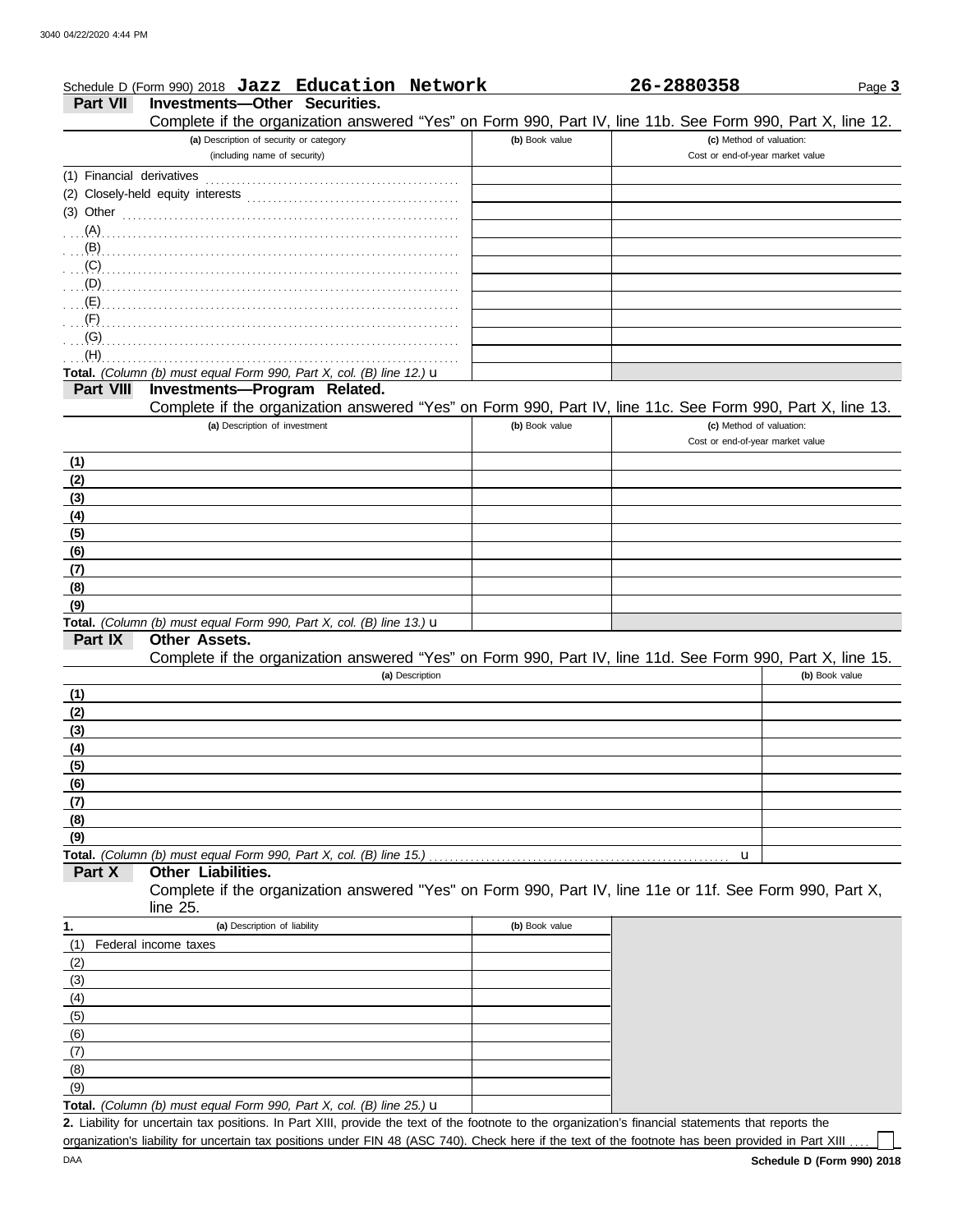|   | Schedule D (Form 990) 2018 Jazz Education Network                                                                                                                                                                                   |                | 26-2880358 |             | Page 4  |
|---|-------------------------------------------------------------------------------------------------------------------------------------------------------------------------------------------------------------------------------------|----------------|------------|-------------|---------|
|   | Reconciliation of Revenue per Audited Financial Statements With Revenue per Return.<br><b>Part XI</b>                                                                                                                               |                |            |             |         |
|   | Complete if the organization answered "Yes" on Form 990, Part IV, line 12a.                                                                                                                                                         |                |            |             |         |
| 1 |                                                                                                                                                                                                                                     |                |            | 1           | 608,695 |
| 2 | Amounts included on line 1 but not on Form 990, Part VIII, line 12:                                                                                                                                                                 |                |            |             |         |
| a |                                                                                                                                                                                                                                     | 2a             |            |             |         |
| b |                                                                                                                                                                                                                                     | 2 <sub>b</sub> |            |             |         |
| c |                                                                                                                                                                                                                                     | 2c             |            |             |         |
| d |                                                                                                                                                                                                                                     | <b>2d</b>      |            |             |         |
| е |                                                                                                                                                                                                                                     |                |            | 2e          |         |
| 3 |                                                                                                                                                                                                                                     |                |            | 3           | 608,695 |
|   | Amounts included on Form 990, Part VIII, line 12, but not on line 1:                                                                                                                                                                |                |            |             |         |
| a |                                                                                                                                                                                                                                     | 4a             |            |             |         |
| b |                                                                                                                                                                                                                                     | 4 <sub>b</sub> |            |             |         |
| c | Add lines 4a and 4b <b>container and 4b</b> and 4b and 4b and 4b and 4b and 4b and 4b and 4b and 4b and 4b and 4b and 4b and 4b and 4b and 4b and 4b and 4b and 4b and 4b and 4b and 4b and 4b and 4b and 4b and 4b and 4b and 4b a |                |            | 4c<br>5     |         |
|   | Reconciliation of Expenses per Audited Financial Statements With Expenses per Return.<br><b>Part XII</b>                                                                                                                            |                |            |             | 608,695 |
|   | Complete if the organization answered "Yes" on Form 990, Part IV, line 12a.                                                                                                                                                         |                |            |             |         |
|   | Total expenses and losses per audited financial statements                                                                                                                                                                          |                |            | $\mathbf 1$ | 576,940 |
| 1 | Amounts included on line 1 but not on Form 990, Part IX, line 25:                                                                                                                                                                   |                |            |             |         |
| 2 |                                                                                                                                                                                                                                     | 2a             |            |             |         |
| a |                                                                                                                                                                                                                                     | 2 <sub>b</sub> |            |             |         |
| b |                                                                                                                                                                                                                                     | 2c             |            |             |         |
| с |                                                                                                                                                                                                                                     | 2d             |            |             |         |
| d |                                                                                                                                                                                                                                     |                |            |             |         |
| е |                                                                                                                                                                                                                                     |                |            | <b>2e</b>   |         |
| 3 |                                                                                                                                                                                                                                     |                |            | 3           | 576,940 |
|   | Amounts included on Form 990, Part IX, line 25, but not on line 1:                                                                                                                                                                  |                |            |             |         |
| a | Investment expenses not included on Form 990, Part VIII, line 7b                                                                                                                                                                    | 4a             |            |             |         |
| b |                                                                                                                                                                                                                                     | 4 <sub>b</sub> |            |             |         |
|   |                                                                                                                                                                                                                                     |                |            |             |         |
|   | c Add lines 4a and 4b                                                                                                                                                                                                               |                |            | 4c          |         |
|   |                                                                                                                                                                                                                                     |                |            | 5           | 576,940 |
|   | Part XIII Supplemental Information.                                                                                                                                                                                                 |                |            |             |         |
|   | Provide the descriptions required for Part II, lines 3, 5, and 9; Part III, lines 1a and 4; Part IV, lines 1b and 2b; Part V, line 4; Part X, line                                                                                  |                |            |             |         |
|   | 2; Part XI, lines 2d and 4b; and Part XII, lines 2d and 4b. Also complete this part to provide any additional information.                                                                                                          |                |            |             |         |
|   |                                                                                                                                                                                                                                     |                |            |             |         |
|   |                                                                                                                                                                                                                                     |                |            |             |         |
|   |                                                                                                                                                                                                                                     |                |            |             |         |
|   |                                                                                                                                                                                                                                     |                |            |             |         |
|   |                                                                                                                                                                                                                                     |                |            |             |         |
|   |                                                                                                                                                                                                                                     |                |            |             |         |
|   |                                                                                                                                                                                                                                     |                |            |             |         |
|   |                                                                                                                                                                                                                                     |                |            |             |         |
|   |                                                                                                                                                                                                                                     |                |            |             |         |
|   |                                                                                                                                                                                                                                     |                |            |             |         |
|   |                                                                                                                                                                                                                                     |                |            |             |         |
|   |                                                                                                                                                                                                                                     |                |            |             |         |
|   |                                                                                                                                                                                                                                     |                |            |             |         |
|   |                                                                                                                                                                                                                                     |                |            |             |         |
|   |                                                                                                                                                                                                                                     |                |            |             |         |
|   |                                                                                                                                                                                                                                     |                |            |             |         |
|   |                                                                                                                                                                                                                                     |                |            |             |         |
|   |                                                                                                                                                                                                                                     |                |            |             |         |
|   |                                                                                                                                                                                                                                     |                |            |             |         |
|   |                                                                                                                                                                                                                                     |                |            |             |         |
|   |                                                                                                                                                                                                                                     |                |            |             |         |
|   |                                                                                                                                                                                                                                     |                |            |             |         |
|   |                                                                                                                                                                                                                                     |                |            |             |         |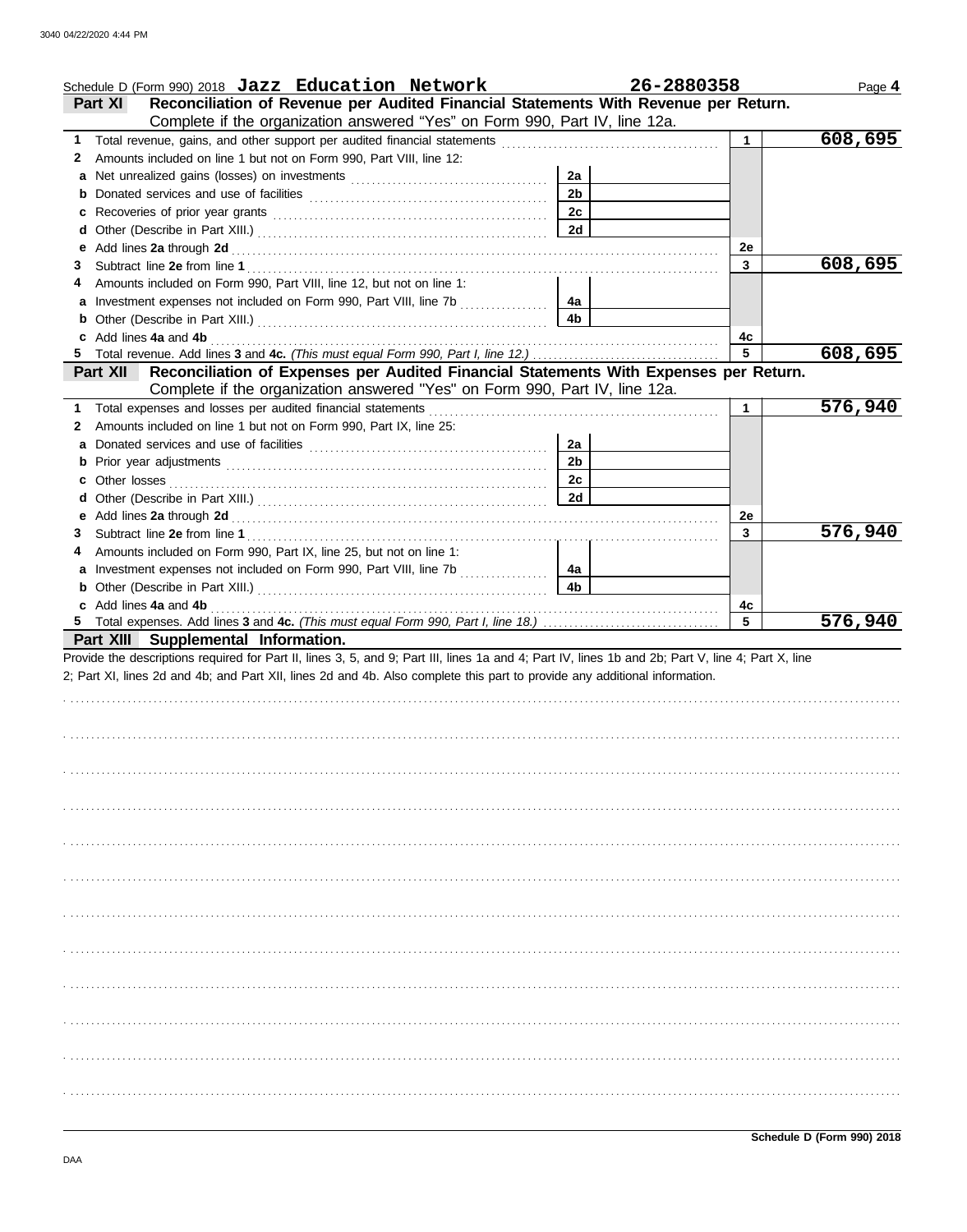|                                                                                                     |  |  | 26-2880358 | Page 5 |
|-----------------------------------------------------------------------------------------------------|--|--|------------|--------|
| Schedule D (Form 990) 2018 Jazz Education Network<br>Part XIII Supplemental Information (continued) |  |  |            |        |
|                                                                                                     |  |  |            |        |
|                                                                                                     |  |  |            |        |
|                                                                                                     |  |  |            |        |
|                                                                                                     |  |  |            |        |
|                                                                                                     |  |  |            |        |
|                                                                                                     |  |  |            |        |
|                                                                                                     |  |  |            |        |
|                                                                                                     |  |  |            |        |
|                                                                                                     |  |  |            |        |
|                                                                                                     |  |  |            |        |
|                                                                                                     |  |  |            |        |
|                                                                                                     |  |  |            |        |
|                                                                                                     |  |  |            |        |
|                                                                                                     |  |  |            |        |
|                                                                                                     |  |  |            |        |
|                                                                                                     |  |  |            |        |
|                                                                                                     |  |  |            |        |
|                                                                                                     |  |  |            |        |
|                                                                                                     |  |  |            |        |
|                                                                                                     |  |  |            |        |
|                                                                                                     |  |  |            |        |
|                                                                                                     |  |  |            |        |
|                                                                                                     |  |  |            |        |
|                                                                                                     |  |  |            |        |
|                                                                                                     |  |  |            |        |
|                                                                                                     |  |  |            |        |
|                                                                                                     |  |  |            |        |
|                                                                                                     |  |  |            |        |
|                                                                                                     |  |  |            |        |
|                                                                                                     |  |  |            |        |
|                                                                                                     |  |  |            |        |
|                                                                                                     |  |  |            |        |
|                                                                                                     |  |  |            |        |
|                                                                                                     |  |  |            |        |
|                                                                                                     |  |  |            |        |
|                                                                                                     |  |  |            |        |
|                                                                                                     |  |  |            |        |
|                                                                                                     |  |  |            |        |
|                                                                                                     |  |  |            |        |
|                                                                                                     |  |  |            |        |
|                                                                                                     |  |  |            |        |
|                                                                                                     |  |  |            |        |
|                                                                                                     |  |  |            |        |
|                                                                                                     |  |  |            |        |
|                                                                                                     |  |  |            |        |
|                                                                                                     |  |  |            |        |
|                                                                                                     |  |  |            |        |
|                                                                                                     |  |  |            |        |
|                                                                                                     |  |  |            |        |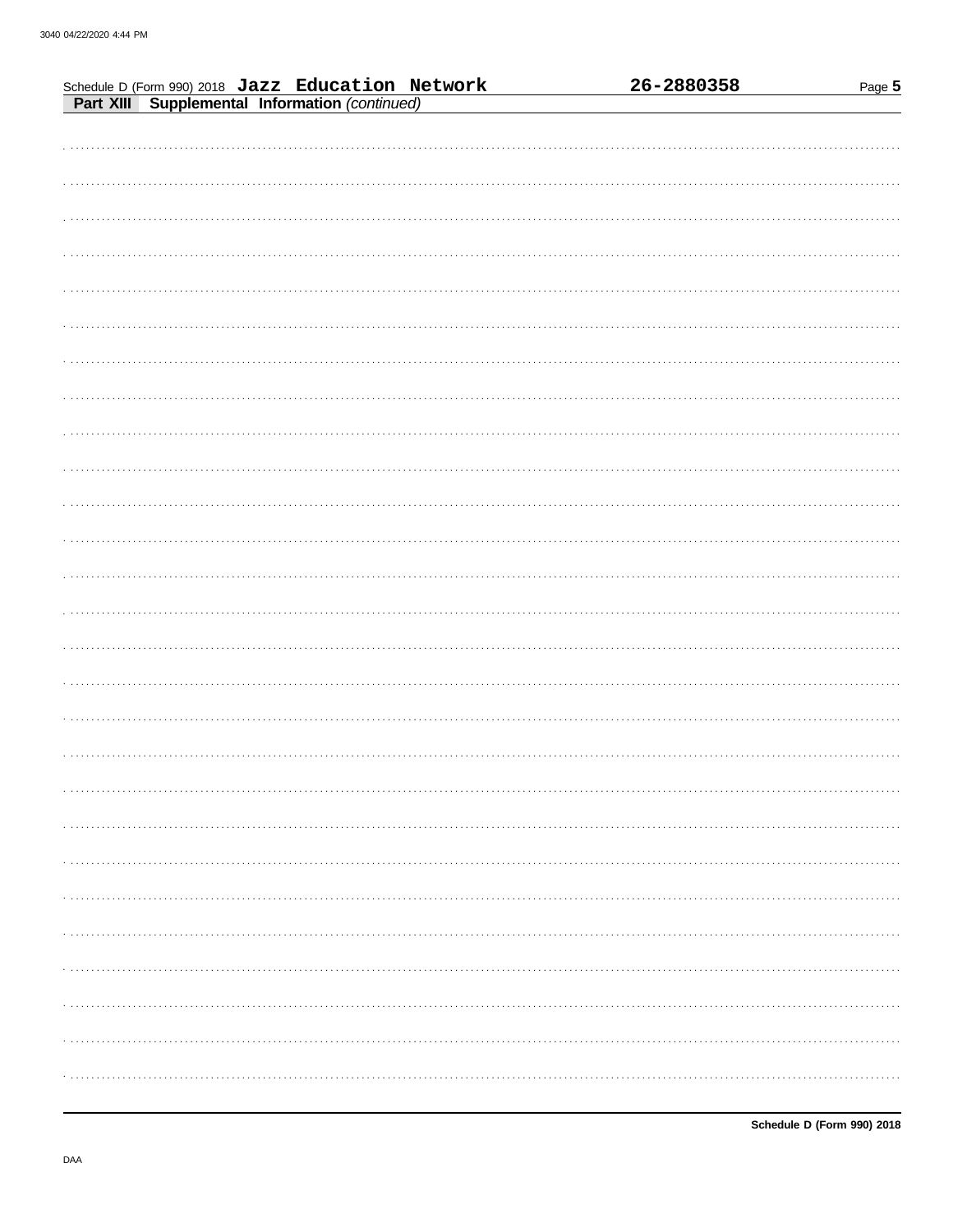| Grants and Other Assistance to Organizations,<br><b>SCHEDULE I</b><br>(Form 990)<br>Governments, and Individuals in the United States |                                                                                                                                                                                                                                                                                                                                                 |           |                                         |                             |                                       |                                                             | OMB No. 1545-0047<br>2018                |                                              |                                       |  |  |
|---------------------------------------------------------------------------------------------------------------------------------------|-------------------------------------------------------------------------------------------------------------------------------------------------------------------------------------------------------------------------------------------------------------------------------------------------------------------------------------------------|-----------|-----------------------------------------|-----------------------------|---------------------------------------|-------------------------------------------------------------|------------------------------------------|----------------------------------------------|---------------------------------------|--|--|
| Department of the Treasury<br>Internal Revenue Service                                                                                | Complete if the organization answered "Yes" on Form 990, Part IV, line 21 or 22.<br>u Attach to Form 990.<br>u Go to www.irs.gov/Form990 for the latest information.                                                                                                                                                                            |           |                                         |                             |                                       |                                                             |                                          |                                              | <b>Open to Public</b><br>Inspection   |  |  |
| Name of the organization                                                                                                              | Jazz Education Network                                                                                                                                                                                                                                                                                                                          |           |                                         |                             |                                       |                                                             |                                          | Employer identification number<br>26-2880358 |                                       |  |  |
| Part I                                                                                                                                | <b>General Information on Grants and Assistance</b>                                                                                                                                                                                                                                                                                             |           |                                         |                             |                                       |                                                             |                                          |                                              |                                       |  |  |
| 1                                                                                                                                     | Does the organization maintain records to substantiate the amount of the grants or assistance, the grantees' eligibility for the grants or assistance, and<br>the selection criteria used to award the grants or assistance?<br>2 Describe in Part IV the organization's procedures for monitoring the use of grant funds in the United States. |           |                                         |                             |                                       |                                                             |                                          |                                              | $ X $ No<br>Yes                       |  |  |
| Part II                                                                                                                               | Grants and Other Assistance to Domestic Organizations and Domestic Governments. Complete if the organization answered "Yes" on Form 990,<br>Part IV, line 21, for any recipient that received more than \$5,000. Part II can be duplicated if additional space is needed.                                                                       |           |                                         |                             |                                       |                                                             |                                          |                                              |                                       |  |  |
| -1                                                                                                                                    | (a) Name and address of organization<br>or government                                                                                                                                                                                                                                                                                           | $(b)$ EIN | $(c)$ IRC<br>section<br>(if applicable) | (d) Amount of cash<br>grant | (e) Amount of non-<br>cash assistance | (f) Method of valuation<br>(book, FMV, appraisal,<br>other) | (q) Description of<br>noncash assistance |                                              | (h) Purpose of grant<br>or assistance |  |  |
| (1)                                                                                                                                   |                                                                                                                                                                                                                                                                                                                                                 |           |                                         |                             |                                       |                                                             |                                          |                                              |                                       |  |  |
| (2)                                                                                                                                   |                                                                                                                                                                                                                                                                                                                                                 |           |                                         |                             |                                       |                                                             |                                          |                                              |                                       |  |  |
| (3)                                                                                                                                   |                                                                                                                                                                                                                                                                                                                                                 |           |                                         |                             |                                       |                                                             |                                          |                                              |                                       |  |  |
| (4)                                                                                                                                   |                                                                                                                                                                                                                                                                                                                                                 |           |                                         |                             |                                       |                                                             |                                          |                                              |                                       |  |  |
| (5)                                                                                                                                   |                                                                                                                                                                                                                                                                                                                                                 |           |                                         |                             |                                       |                                                             |                                          |                                              |                                       |  |  |
|                                                                                                                                       |                                                                                                                                                                                                                                                                                                                                                 |           |                                         |                             |                                       |                                                             |                                          |                                              |                                       |  |  |
| (6)                                                                                                                                   |                                                                                                                                                                                                                                                                                                                                                 |           |                                         |                             |                                       |                                                             |                                          |                                              |                                       |  |  |
| (7)                                                                                                                                   |                                                                                                                                                                                                                                                                                                                                                 |           |                                         |                             |                                       |                                                             |                                          |                                              |                                       |  |  |
| (8)                                                                                                                                   |                                                                                                                                                                                                                                                                                                                                                 |           |                                         |                             |                                       |                                                             |                                          |                                              |                                       |  |  |
| (9)                                                                                                                                   |                                                                                                                                                                                                                                                                                                                                                 |           |                                         |                             |                                       |                                                             |                                          |                                              |                                       |  |  |
| 2                                                                                                                                     |                                                                                                                                                                                                                                                                                                                                                 |           |                                         |                             |                                       |                                                             |                                          | u                                            |                                       |  |  |
|                                                                                                                                       | Enter total number of other organizations listed in the line 1 table<br>For Paperwork Reduction Act Notice, see the Instructions for Form 990.                                                                                                                                                                                                  |           |                                         |                             |                                       |                                                             |                                          | <u></u> u                                    | Schedule I (Form 990) (2018)          |  |  |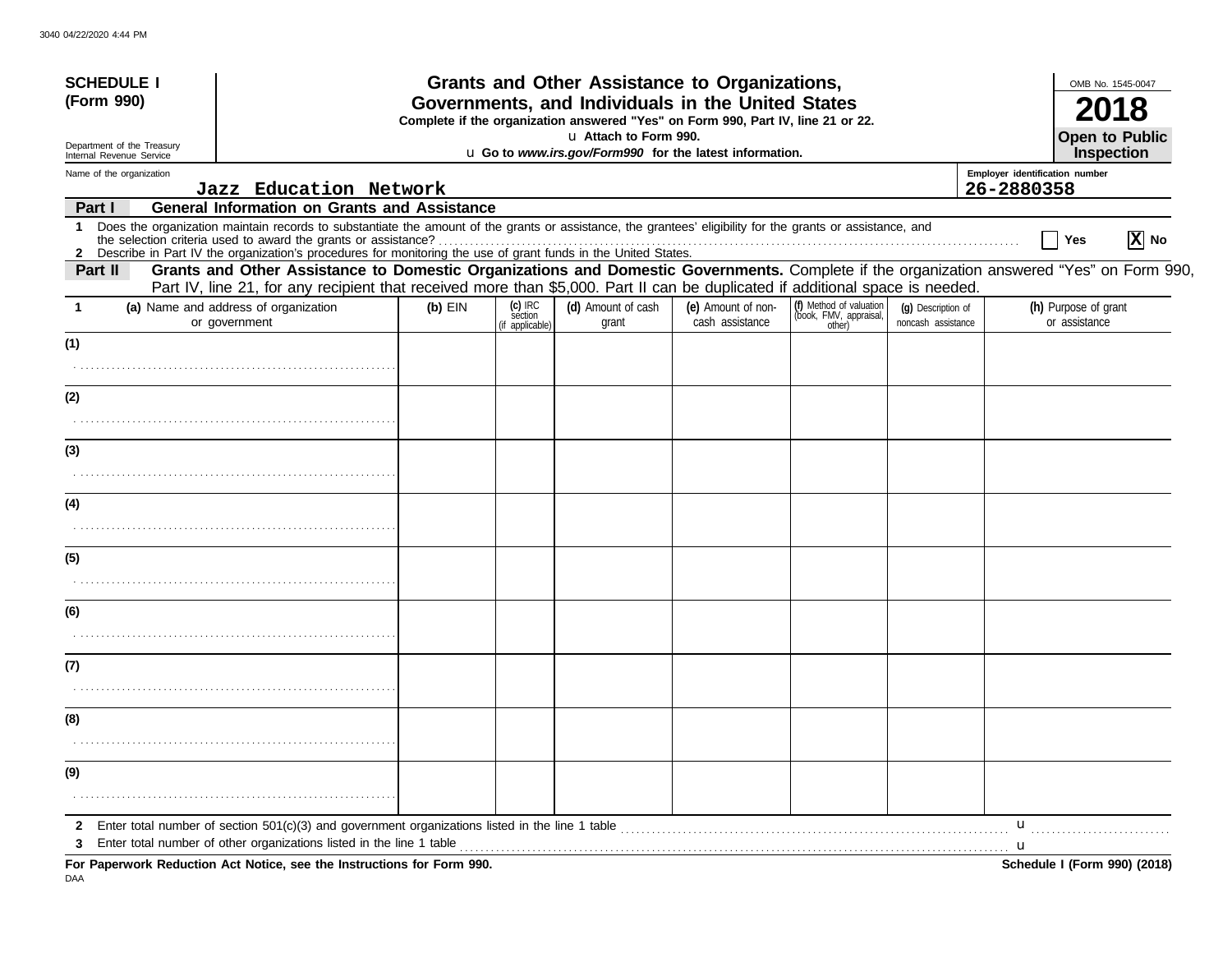| Schedule I (Form 990) (2018) Jazz Education Network                                                                                                                                                      |                             |                             | 26-2880358                          |                        | Page 2                                                                               |
|----------------------------------------------------------------------------------------------------------------------------------------------------------------------------------------------------------|-----------------------------|-----------------------------|-------------------------------------|------------------------|--------------------------------------------------------------------------------------|
| Grants and Other Assistance to Domestic Individuals. Complete if the organization answered "Yes" on Form 990, Part IV, line 22.<br>Part III<br>Part III can be duplicated if additional space is needed. |                             |                             |                                     |                        |                                                                                      |
| (a) Type of grant or assistance                                                                                                                                                                          | (b) Number of<br>recipients | (c) Amount of<br>cash grant | (d) Amount of<br>noncash assistance | FMV, appraisal, other) | $\vert$ (e) Method of valuation (book, $\vert$ (f) Description of noncash assistance |
| Scholarships                                                                                                                                                                                             | 64                          | 68,662                      |                                     |                        |                                                                                      |
|                                                                                                                                                                                                          |                             |                             |                                     |                        |                                                                                      |
|                                                                                                                                                                                                          |                             |                             |                                     |                        |                                                                                      |
|                                                                                                                                                                                                          |                             |                             |                                     |                        |                                                                                      |
|                                                                                                                                                                                                          |                             |                             |                                     |                        |                                                                                      |
|                                                                                                                                                                                                          |                             |                             |                                     |                        |                                                                                      |
|                                                                                                                                                                                                          |                             |                             |                                     |                        |                                                                                      |
| Supplemental Information. Provide the information required in Part I, line 2; Part III, column (b); and any other additional information.<br>Part IV                                                     |                             |                             |                                     |                        |                                                                                      |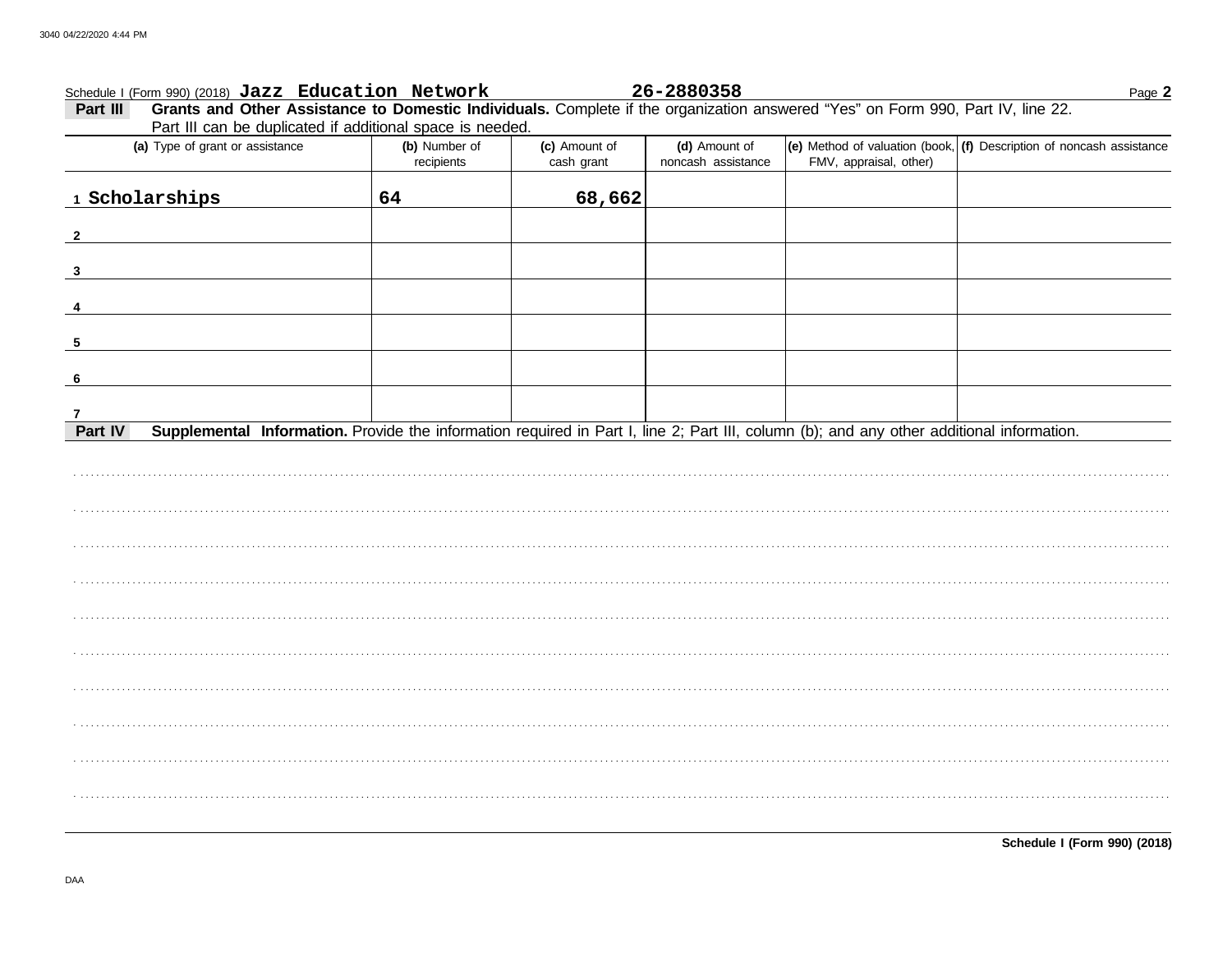| <b>SCHEDULE O</b>                                      | Supplemental Information to Form 990 or 990-EZ                                                                                                          |            | OMB No. 1545-0047                                   |  |
|--------------------------------------------------------|---------------------------------------------------------------------------------------------------------------------------------------------------------|------------|-----------------------------------------------------|--|
| (Form 990 or 990-EZ)                                   | Complete to provide information for responses to specific questions on<br>Form 990 or 990-EZ or to provide any additional information.                  |            |                                                     |  |
| Department of the Treasury<br>Internal Revenue Service | u Attach to Form 990 or 990-EZ.<br>u Go to www.irs.gov/Form990 for the latest information.                                                              |            |                                                     |  |
| Name of the organization                               |                                                                                                                                                         |            | <b>Inspection</b><br>Employer identification number |  |
|                                                        | Jazz Education Network                                                                                                                                  | 26-2880358 |                                                     |  |
| $\mathbf{I}$                                           | Form 990, Part VI, Line 6 - Classes of Members or Stockholders<br>Form 990, Part VI, Line 7a - Election of Members and Their Rights                     |            |                                                     |  |
|                                                        | Each member in a voting eligible membership category and in good standing<br>shall be entitled to a single vote on such matters as: the election of the |            |                                                     |  |
|                                                        | board, ratify amendments to the bylaws as per Article VIII, Section 8.1;                                                                                |            |                                                     |  |
|                                                        | proposal of a merger or dissolution; the sale of major assets of the                                                                                    |            |                                                     |  |
|                                                        | corporation or other issues submitted to a vote of the membership.                                                                                      |            | Each                                                |  |
|                                                        | corporate, institutional, or affiliate network member shall designate one                                                                               |            |                                                     |  |
|                                                        | representative to vote on any matters submitted to the general membership.                                                                              |            |                                                     |  |
|                                                        | Form 990, Part VI, Line 7b - Decisions Subject to Approval of Members                                                                                   |            |                                                     |  |
|                                                        | Each member in a voting eligible membership category and in good standing                                                                               |            |                                                     |  |
|                                                        | shall be entitled to a single vote on such matters as: the election of the                                                                              |            |                                                     |  |
|                                                        | board, ratify amendments to the bylaws as per Article VIII, Section 8.1;<br>proposal of a merger or dissolution; the sale of major assets of the        |            |                                                     |  |
|                                                        | corporation or other issues submitted to a vote of the membership. Each                                                                                 |            |                                                     |  |
|                                                        | corporate, institutional, or affiliate network member shall designate one                                                                               |            |                                                     |  |
|                                                        | representative to vote on any matters submitted to the general membership.                                                                              |            |                                                     |  |
|                                                        |                                                                                                                                                         |            |                                                     |  |
|                                                        | Form 990, Part VI, Line 11b - Organization's Process to Review Form 990                                                                                 |            |                                                     |  |
|                                                        | The board of directors review the Form 990 prior to filing with the                                                                                     |            |                                                     |  |
| Internal Revenue Service.                              |                                                                                                                                                         |            |                                                     |  |
|                                                        |                                                                                                                                                         |            |                                                     |  |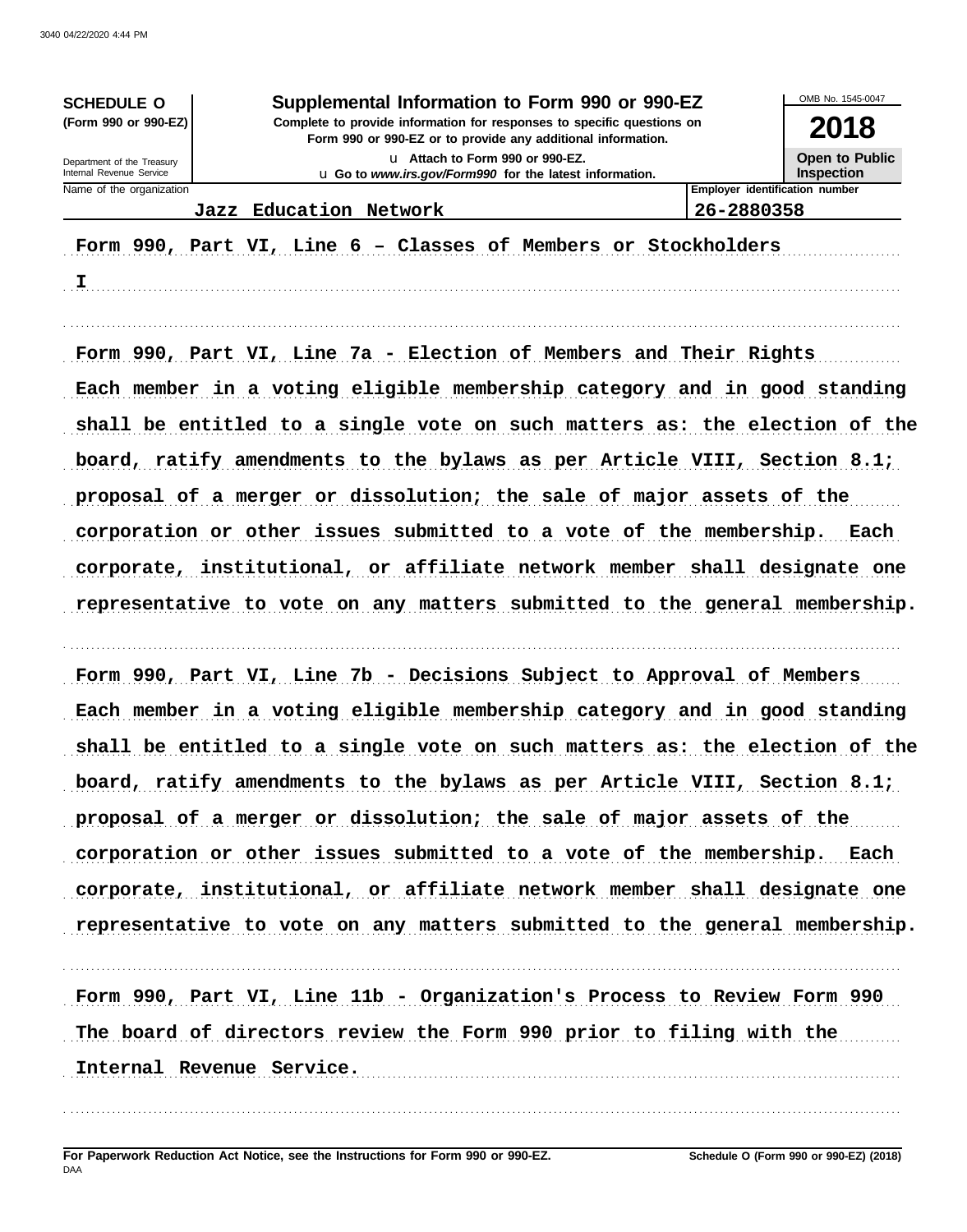| Schedule O (Form 990 or 990-EZ) (2018) | $P$ ade $\blacktriangle$              |
|----------------------------------------|---------------------------------------|
| Name of the organization               | <b>Employer identification number</b> |
| $T = 77$<br>Network<br>Education       | $26 - 2880358$                        |

Form 990, Part VI, Line 12c - Enforcement of Conflicts Policy The board of directors and officers of the corporation shall conduct its affairs under the provisions of Illinois state law and shall annually disclose their involvement or interest in any contract relating to or incidental to the operations before the corporation, which may be the subject of consideration for the award of a contract, agreement or grant to or from the corporation; and abstain from participation in the consideration of any contract, agreement, purchase or grant award to any agency or vendor with which such member is associated or which he/she has a personal interest or as trustees of trusts, or as agents for other persons or corporations, or may be interested in the same matters as stockholders, directors, or otherwise; provided, however, that any contract transaction, or act on behalf of the corporation in a matter in which the board of directors and officers are personally interested as stockholders, directors, or otherwise shall be at arm's length on any transaction or would result in the denial of tax exemption under the Internal Revenue Code and its regulations as they now exist or as they may hereafter be amended.

Form 990, Part VI, Line 15a - Compensation Process for Top Official The executive and personnel committees review relevant data and propose salary increased for board approval. The full board then reviews and acts on the proposal.

Form 990, Part VI, Line 19 - Governing Documents Disclosure Explanation Governing documents, conflict of interest policy, and financial statements are available to the public upon request.

<u>Page 1 of 1</u> Schedule O (Form 990 or 990-EZ) (2018)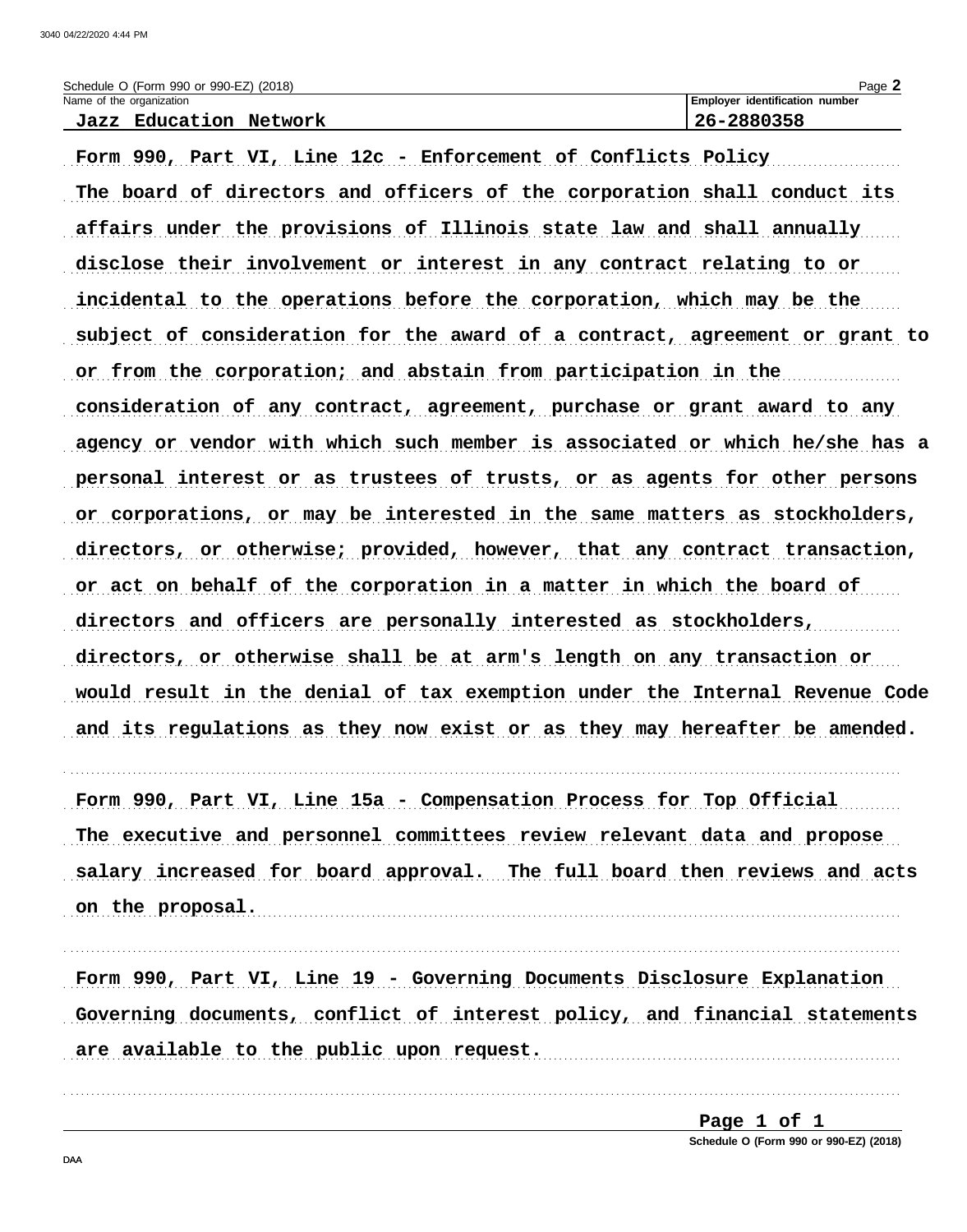| Form 990, Part IX, Line 11g - Other Fees for Service (Non-employee) |                          |              |                    |             |                         |        |                 |       |
|---------------------------------------------------------------------|--------------------------|--------------|--------------------|-------------|-------------------------|--------|-----------------|-------|
| <b>Description</b>                                                  | Total<br><b>Expenses</b> |              | Program<br>Service |             | Management &<br>General |        | Fund<br>Raising |       |
| Contract Work<br>Nonpersonnel Expenses                              |                          | 24,210<br>40 |                    | 3,994<br>40 |                         | 14,763 |                 | 5,453 |
| Total                                                               |                          | 24,250       |                    | 4,034       |                         | 14,763 |                 | 5,453 |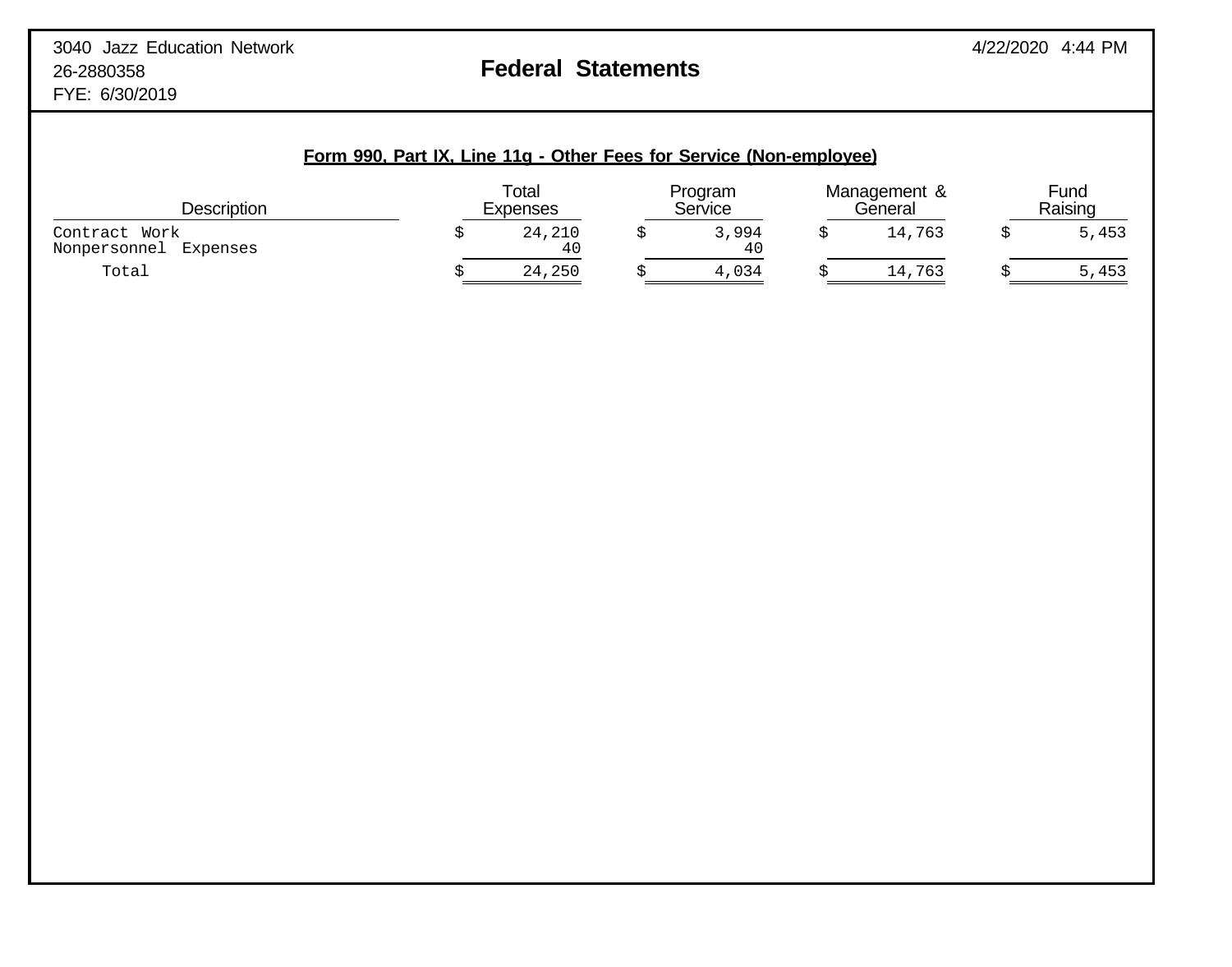|                                                                      | <b>Illinois Return Summary</b>                                                  |            |                                |       |
|----------------------------------------------------------------------|---------------------------------------------------------------------------------|------------|--------------------------------|-------|
|                                                                      | For calendar year 2018, or tax year beginnin $97/01/18$ , and ending $06/30/19$ |            |                                |       |
|                                                                      | Jazz Education Network                                                          |            | 26-2880358                     |       |
|                                                                      |                                                                                 |            |                                |       |
| Amount you are paying (IL-990T)                                      |                                                                                 |            |                                |       |
| Apportionment                                                        |                                                                                 |            |                                |       |
| Total sales everywhere                                               | 0                                                                               |            |                                |       |
| Total Illinois sales<br>Apportionment factor                         | 0.000000%                                                                       |            |                                |       |
|                                                                      |                                                                                 |            |                                |       |
| Net income or loss                                                   |                                                                                 |            |                                |       |
| Investment credits                                                   |                                                                                 |            |                                |       |
| Net replacement tax                                                  |                                                                                 |            |                                |       |
| Income tax credits                                                   |                                                                                 |            |                                |       |
| Net income tax                                                       |                                                                                 |            |                                |       |
| Credit from prior year overpayment                                   |                                                                                 |            |                                |       |
| Total estimated payments                                             |                                                                                 |            |                                |       |
| Form IL-505-B extension payment<br>Pass-through withholding payments | <u> 1989 - Johann Barnett, fransk politiker (</u>                               |            |                                |       |
| Gambling withholding                                                 |                                                                                 |            |                                |       |
| <b>Total payments</b>                                                |                                                                                 |            |                                |       |
| Overpayment                                                          |                                                                                 |            |                                |       |
| Amount to credit forward                                             |                                                                                 |            |                                |       |
| Refund                                                               |                                                                                 |            |                                |       |
| Tax due before penalty and interest                                  |                                                                                 |            |                                |       |
| Late payment interest                                                |                                                                                 |            |                                |       |
| Failure to pay penalty<br>Failure to file penalty                    |                                                                                 |            |                                |       |
| <b>Total amount due</b>                                              |                                                                                 |            |                                |       |
|                                                                      |                                                                                 |            |                                |       |
| <b>Next Year's Estimates</b>                                         |                                                                                 |            | <b>Charitable Registration</b> |       |
| 1st quarter                                                          |                                                                                 | Filing fee |                                |       |
| 2nd quarter                                                          |                                                                                 |            | Return / extended due date     | 12/31 |
| 3rd quarter<br>4th quarter                                           |                                                                                 |            |                                |       |
| <b>Total</b>                                                         |                                                                                 |            |                                |       |
|                                                                      |                                                                                 |            |                                |       |
| Miscellaneous Information                                            |                                                                                 |            |                                |       |
| Amended return                                                       |                                                                                 |            |                                |       |
| IL-990T due date /extended date                                      | 05/15/20                                                                        |            |                                |       |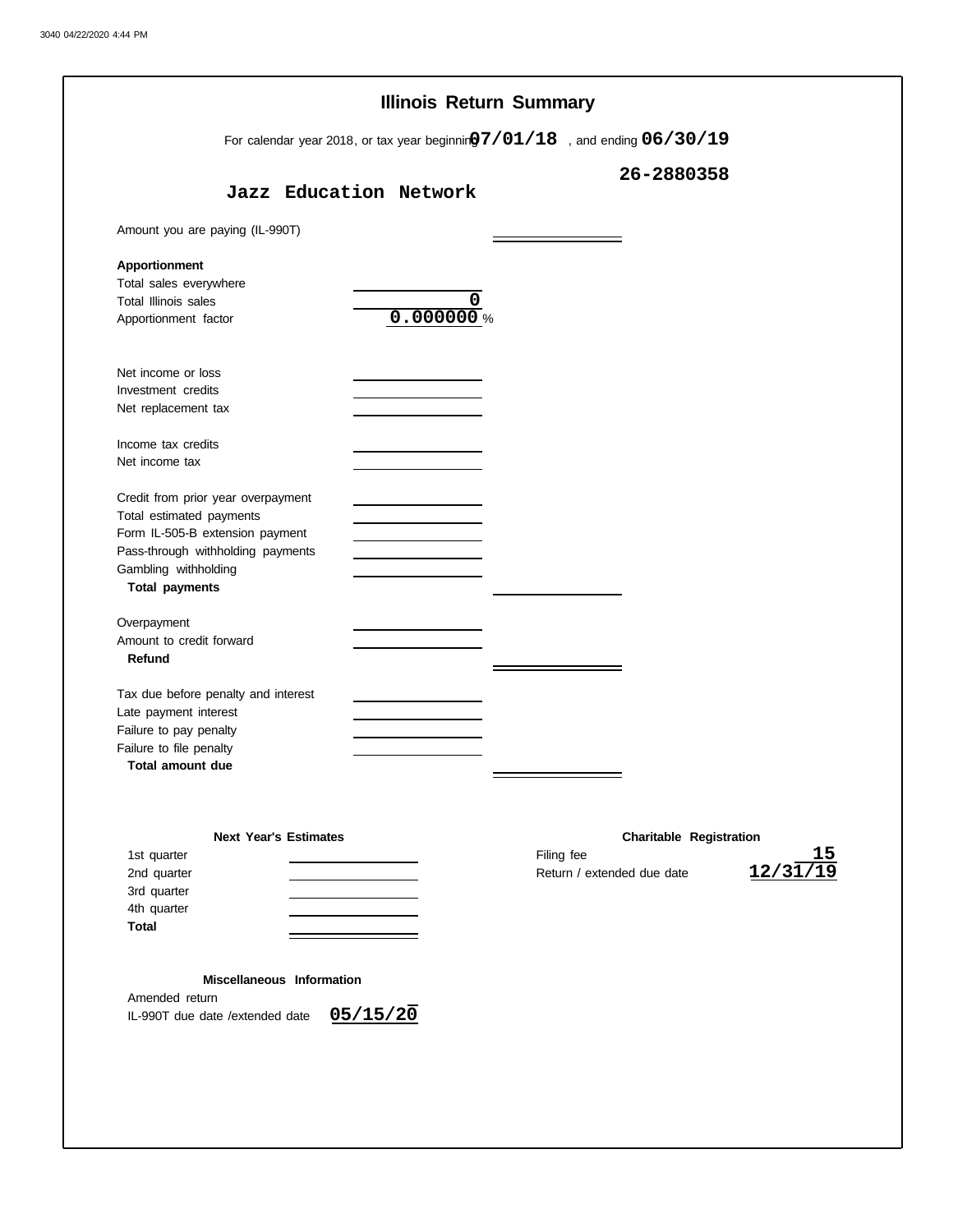| For Office Use Only<br>PMT#                                                                                                                                                                     | <b>ILLINOIS CHARITABLE ORGANIZATION ANNUAL REPORT</b><br>Attorney General KWAME RAOUL State of Illinois<br>Charitable Trust Bureau, 100 West Randolph |                                                 |                                        | Form AG990-IL<br>Revised 1/19                                    |
|-------------------------------------------------------------------------------------------------------------------------------------------------------------------------------------------------|-------------------------------------------------------------------------------------------------------------------------------------------------------|-------------------------------------------------|----------------------------------------|------------------------------------------------------------------|
|                                                                                                                                                                                                 | 11th Floor, Chicago, Illinois 60601                                                                                                                   | CO#                                             | 01-057923                              |                                                                  |
| <b>AMT</b><br><b>INIT</b>                                                                                                                                                                       | Report for the Fiscal Period:<br>Beginning 07/01/2018                                                                                                 | ΙX<br>Make Checks<br>Payable to<br>the Illinois | Copy of IRS Return<br>Copy of Form IFC | Check all items attached:<br><b>Audited Financial Statements</b> |
| & Ending                                                                                                                                                                                        | 06/30/2019                                                                                                                                            | x <br>Charity<br><b>Bureau Fund</b>             |                                        | \$15.00 Annual Report Filing Fee                                 |
| Federal ID # 26-2880358                                                                                                                                                                         | DAY<br><b>MO</b><br><b>YR</b>                                                                                                                         |                                                 |                                        | \$100.00 Late Report Filing Fee<br>DAY<br>MO<br>YR.              |
| Are contributions to the organization tax deductible? $ X $ Yes                                                                                                                                 | No                                                                                                                                                    | Date Organization was created:                  |                                        | 07/01/2008                                                       |
|                                                                                                                                                                                                 |                                                                                                                                                       | Year-end                                        |                                        |                                                                  |
| <b>LEGAL</b><br>Jazz Education Network<br><b>NAME</b><br>MAIL                                                                                                                                   |                                                                                                                                                       | amounts<br>A) ASSETS                            | $A)$ \$                                | 343,104                                                          |
| 1440 W. Taylor St., #1135<br><b>ADDRESS</b>                                                                                                                                                     |                                                                                                                                                       | <b>B) LIABILITIES</b>                           | $B)$ \$                                | 2,856                                                            |
| CITY, STATE Chicago                                                                                                                                                                             | IL.                                                                                                                                                   | C) NET ASSETS                                   | $C)$ \$                                | 340,248                                                          |
| ZIP CODE 60607-4623                                                                                                                                                                             |                                                                                                                                                       |                                                 |                                        |                                                                  |
| I. SUMMARY OF ALL REVENUE ITEMS DURING THE YEAR:                                                                                                                                                |                                                                                                                                                       | PERCENTAGE                                      |                                        | <b>AMOUNT</b>                                                    |
| D) PUBLIC SUPPORT, CONTRIBUTIONS & PROGRAM SERVICE REV. (GROSS AMTS.)                                                                                                                           |                                                                                                                                                       | 73%                                             | $D)$ \$                                | 445,236                                                          |
| E) GOVERNMENT GRANTS & MEMBERSHIP DUES                                                                                                                                                          |                                                                                                                                                       | 27%                                             | $E)$ \$                                | 163,387                                                          |
| F) OTHER REVENUES                                                                                                                                                                               |                                                                                                                                                       | 0%                                              | $F)$ \$                                | 72                                                               |
| G) TOTAL REVENUE, INCOME AND CONTRIBUTIONS RECEIVED (ADD D, E, & F)                                                                                                                             |                                                                                                                                                       | 100%                                            | $G)$ \$                                | 608,695                                                          |
| II. SUMMARY OF ALL EXPENDITURES DURING THE YEAR:                                                                                                                                                |                                                                                                                                                       |                                                 |                                        |                                                                  |
| H) OPERATING CHARITABLE PROGRAM EXPENSE                                                                                                                                                         |                                                                                                                                                       | 55%                                             | $H)$ \$                                | 319,090                                                          |
| I) EDUCATION PROGRAM SERVICE EXPENSE                                                                                                                                                            |                                                                                                                                                       | ℅                                               | $I)$ \$                                |                                                                  |
| J) TOTAL CHARITABLE PROGRAM SERVICE EXPENSE (ADD H & I)                                                                                                                                         |                                                                                                                                                       | 55%                                             | $J)$ \$                                | 319,090                                                          |
| J1) JOINT COSTS ALLOCATED TO PROGRAM SERVICES (INCLUDED IN J):                                                                                                                                  | \$                                                                                                                                                    |                                                 |                                        |                                                                  |
| K) GRANTS TO OTHER CHARITABLE ORGANIZATIONS                                                                                                                                                     |                                                                                                                                                       | 12%                                             | $K)$ \$                                | 68,662                                                           |
| L) TOTAL CHARITABLE PROGRAM SERVICE EXPENDITURE (ADD J & K)                                                                                                                                     |                                                                                                                                                       | 67%                                             | $L$ ) \$                               | 387,752                                                          |
| M) MANAGEMENT AND GENERAL EXPENSE                                                                                                                                                               |                                                                                                                                                       | 25%                                             | $M)$ \$                                | 141,579                                                          |
| N) FUNDRAISING EXPENSE                                                                                                                                                                          |                                                                                                                                                       | 8%                                              | $N)$ \$                                | 47,609                                                           |
| O) TOTAL EXPENDITURES THIS PERIOD (ADD L, M, & N)                                                                                                                                               |                                                                                                                                                       | 100%                                            | $O)$ \$                                | 576,940                                                          |
| III. SUMMARY OF ALL PAID FUNDRAISER AND CONSULTANT ACTIVITIES:<br>(Attach Attorney General Report of Individual Fundraising Campaign- Form IFC. One for each PFR.)<br>PROFESSIONAL FUNDRAISERS: |                                                                                                                                                       |                                                 |                                        |                                                                  |
| P) TOTAL AMOUNT RAISED BY PAID PROFESSIONAL FUNDRAISERS                                                                                                                                         |                                                                                                                                                       | 100%                                            | $P$ ) \$                               |                                                                  |
| Q) TOTAL FUNDRAISERS FEES AND EXPENSES                                                                                                                                                          |                                                                                                                                                       | %                                               | $Q)$ \$                                |                                                                  |
| R) NET RECEIVED BY THE CHARITY (P MINUS Q=R)                                                                                                                                                    |                                                                                                                                                       | %                                               | $R)$ \$                                |                                                                  |
| PROFESSIONAL FUNDRAISING CONSULTANTS:                                                                                                                                                           |                                                                                                                                                       |                                                 |                                        |                                                                  |
| S) TOTAL AMOUNT PAID TO PROFESSIONAL FUNDRAISING CONSULTANTS                                                                                                                                    |                                                                                                                                                       |                                                 | $S)$ \$                                |                                                                  |
| IV. COMPENSATION TO THE (3) HIGHEST PAID PERSONS DURING THE YEAR:                                                                                                                               |                                                                                                                                                       |                                                 |                                        |                                                                  |
| T) NAME, TITLE:                                                                                                                                                                                 |                                                                                                                                                       |                                                 | $T)$ \$                                |                                                                  |
| U) NAME, TITLE:                                                                                                                                                                                 |                                                                                                                                                       |                                                 | $U)$ \$                                |                                                                  |
| V) NAME, TITLE:                                                                                                                                                                                 |                                                                                                                                                       |                                                 | $V)$ \$                                | List on back side of instructions                                |
| V. CHARITABLE PROGRAM DESCRIPTION: CHARITABLE PROGRAM (3 HIGHEST BY \$ EXPENDED) CODE CATEGORIES                                                                                                |                                                                                                                                                       |                                                 |                                        | CODE                                                             |
| W) DESCRIPTION: Other Educational Materials for the Public                                                                                                                                      |                                                                                                                                                       |                                                 | W) #                                   | 012                                                              |
| X) DESCRIPTION:                                                                                                                                                                                 |                                                                                                                                                       |                                                 | $X)$ #                                 |                                                                  |
| Y) DESCRIPTION:                                                                                                                                                                                 |                                                                                                                                                       |                                                 | $Y)$ #                                 |                                                                  |